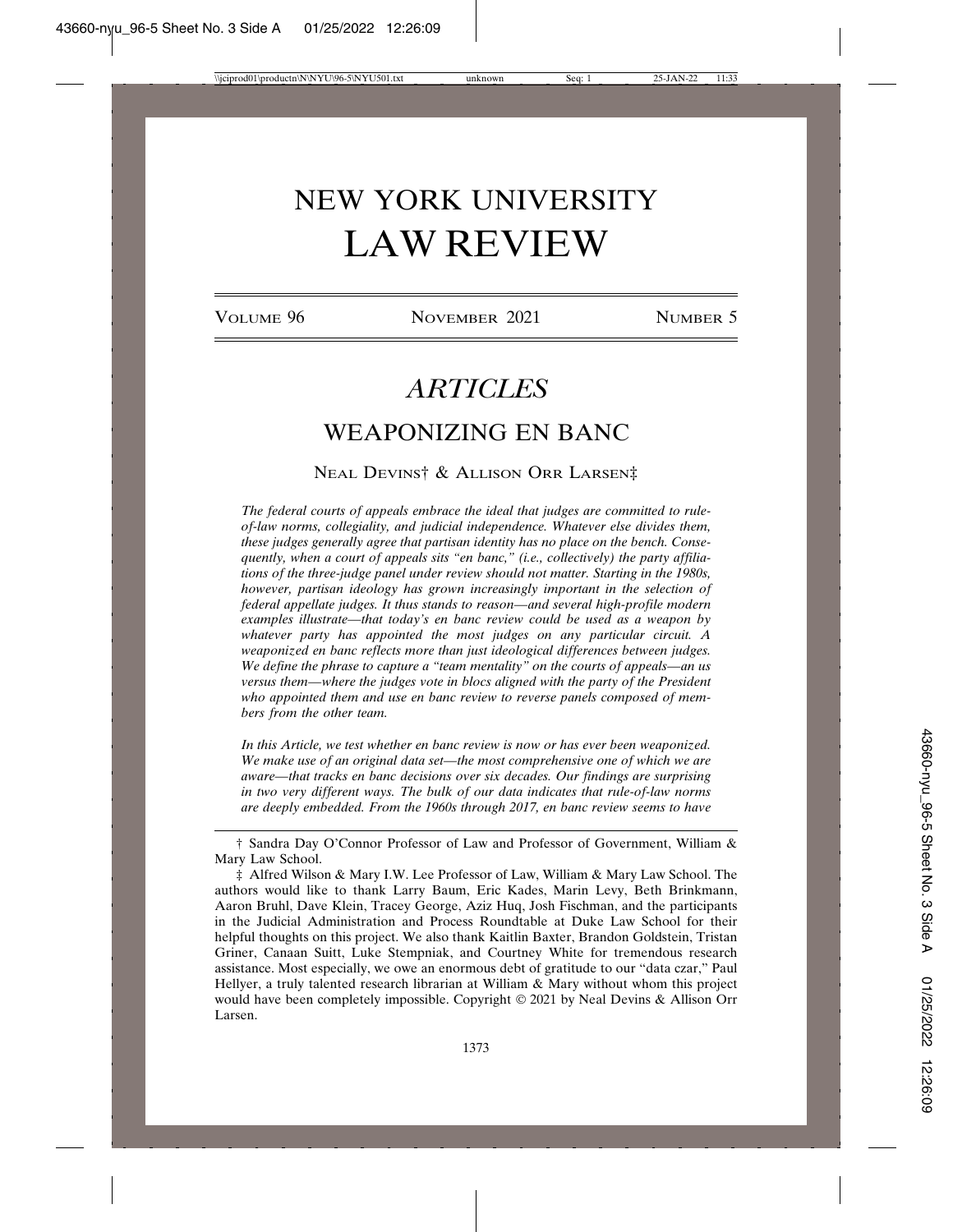*developed some sort of immunity from partisan behavior over time, and we unpack potential reasons why. But that important and long-lasting immunity could now be in danger. Our data from 2018–2020 show a dramatic and statistically significant surge in behavior consistent with the weaponizing of en banc review. It is too soon to tell whether this is a temporary change or an inflection point indicating a more permanent shift. We consider both possibilities and, in so doing, highlight the critical role that en banc review plays in ascertaining judicial commitment to rule-oflaw norms. The time may soon be upon us to confront the cost of en banc review in a regime where party identity frequently trumps other judicial impulses.*

|     | I. WHY STUDY EN BANCS? HISTORY & PRIOR STUDIES  1382     |  |
|-----|----------------------------------------------------------|--|
|     |                                                          |  |
|     | B. Prior Studies and Recent Examples  1385               |  |
| П.  | OUR HYPOTHESIS: EN BANC AS A WEAPON? 1391                |  |
|     | A. Federal Judicial Appointments Before Ronald           |  |
|     |                                                          |  |
|     |                                                          |  |
|     | C. Judicial Appointments in the Age of Party             |  |
|     |                                                          |  |
|     | D. "Trump Judges" and "Obama Judges" 1399                |  |
| HL. | EN BANC REALITY: DESCRIPTION OF DATA  1405               |  |
|     | A. Partisan Splits and Partisan Reversals over Time 1408 |  |
|     |                                                          |  |
| IV. | IMPLICATIONS OF THE LONG VIEW OF EN BANCS: THE           |  |
|     | POWER OF NON-PARTISAN FORCES  1416                       |  |
|     |                                                          |  |
|     | B. Mini En Bancs and Other Work-Arounds 1422             |  |
|     |                                                          |  |
|     | V. EXPLAINING THE RECENT UPTICK IN PARTISAN              |  |
|     |                                                          |  |
|     |                                                          |  |

#### **INTRODUCTION**

Believers in an independent federal judiciary are battle-weary. A familiar refrain used to comfort them is that partisanship, at least among lower court judges, is not tolerated. As Judge Bibas of the Third Circuit recently explained, "[w]e certainly are not viewing ourselves as members of teams or camps or parties. . . . My boss is not my appointing president, my boss is the Constitution and the laws."1 This

<sup>1</sup> Jess Bravin, *No Obama or Trump Judges Here, Appointees of Both Declare*, WALL ST. J. (Sept. 15, 2019), https://www.wsj.com/articles/judges-say-they-arent-extensions-ofpresidents-who-appointed-them-11568566598.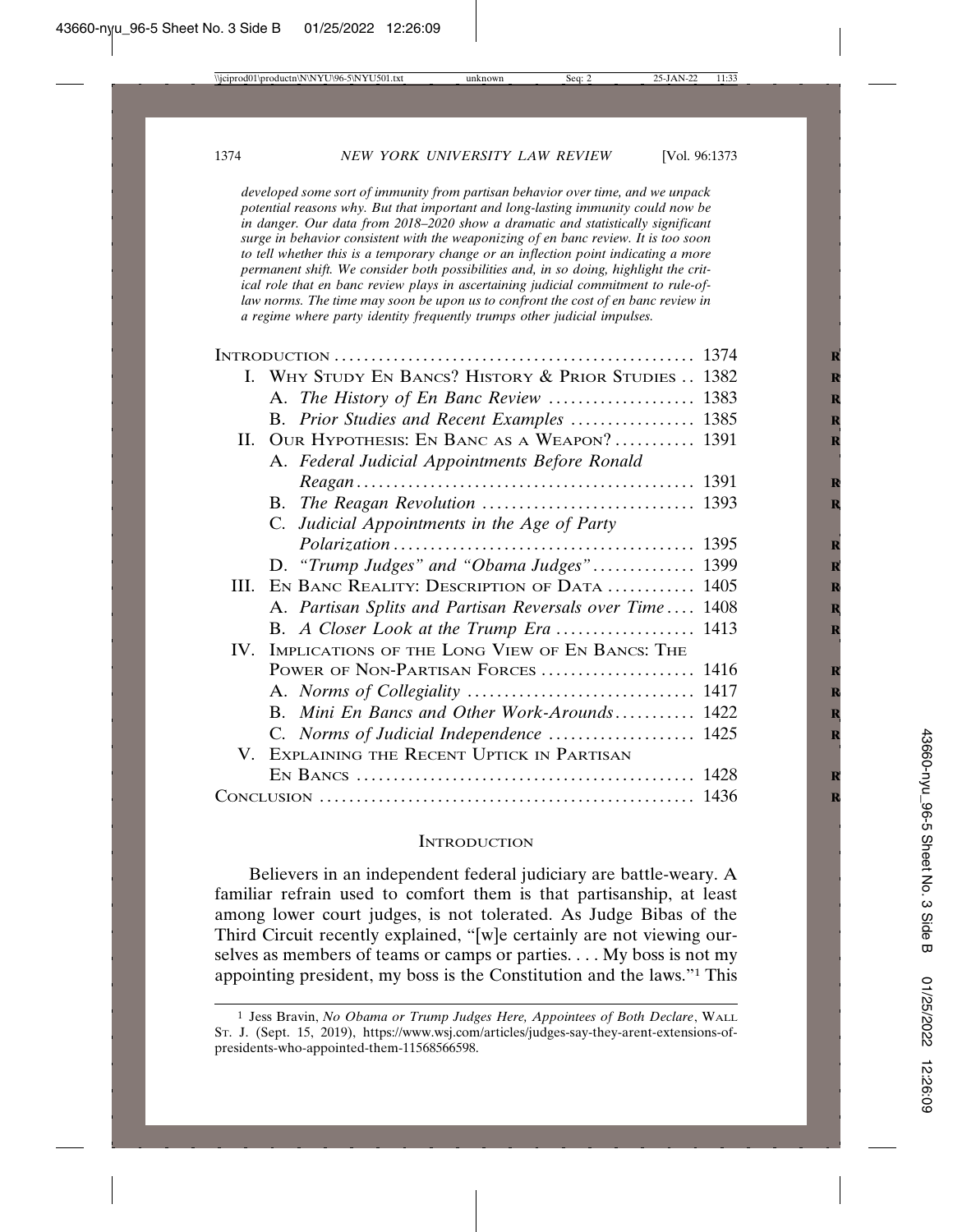view is pervasive among federal judges and legal scholars alike;2 it is very much tied to judicial independence and the legitimacy of courts generally.3 The idea is simple but powerful: even if judges have ideological preferences and methodological differences that continue to separate them from one another, partisan loyalties fade away after investiture to reveal a judiciary of men and women bound together by collegiality norms and the rule of law.

This vital sentiment is being challenged regularly today. Most visibly, the incendiary vitriol that now dominates judicial confirmation politics is a byproduct of the widely shared belief that there are indeed "Trump judges" and "Obama judges."4 Less obvious but perhaps more telling, a team mentality could be emerging in the courts of appeals and it is a dynamic most visible when the judges sit all together in something called en banc review. Going en banc (as it is said colloquially) generally means all active members of a U.S. court of appeals sit together and make a decision for the circuit as a whole.5 This process mirrors the style of the U.S. Supreme Court: The judges hear argument in a big room, often write separately, air disagreements publicly, and authoritatively decide the law that will govern a large jurisdiction for the foreseeable future.

3 *See, e.g.*, RICHARD H. FALLON, JR., LAW AND LEGITIMACY IN THE SUPREME COURT 20–46 (2018); *see also* Tara Leigh Grove, *Book Review: The Supreme Court's Legitimacy Dilemma*, 132 HARV. L. REV. 2240 (2019) [hereinafter Grove, *Legitimacy Dilemma*] (reviewing RICHARD H. FALLON, JR., LAW AND LEGITIMACY IN THE SUPREME COURT (2018)).

4 *See* Adam Liptak, *Chief Justice Defends Judicial Independence After Trump Attacks 'Obama Judge*,*'* N.Y. TIMES (Nov. 21, 2018), https://www.nytimes.com/2018/11/21/us/ politics/trump-chief-justice-roberts-rebuke.html (describing the politicization of the judicial confirmation process).

5 The circuits vary somewhat in their rules for which judges sit en banc (senior judges, judges sitting by designation, etc.). *See* Act of 1978, Pub. L. No. 95-486, 95 Stat. 1624 (noting that each court of appeals has its own rules for performing en banc review). Due to its size, the Ninth Circuit rarely sits all together; rather, its en banc courts consist of the Chief Judge and ten non-recused judges who are randomly drawn. *See* 9TH CIR. R. 35-3. For more on this variation and other important en banc observations, see Tracey E. George, *The Dynamics and Determinants of the Decision to Grant En Banc Review,* 74 WASH. L. REV. 213, 231 (1999) (describing the Act of 1978 as "[t]he most recent evolution in the en banc procedure" because Congress granted circuit courts "considerable leeway in controlling the en banc process").

<sup>2</sup> *See id. See generally* Dan M. Kahan, David Hoffman, Danieli Evans, Neal Devins, Eugene Lucci & Katherine Cheng, *Ideology or Situation Sense? An Experimental Investigation of Motivated Reasoning and Professional Judgment*, 164 U. PA. L. REV. 349, 355 (2016) (concluding that "judges can in fact be expected to be neutral decision makers in many politically charged cases" but noting that our current system of justice lacks reliable practices for communicating such neutral resolutions to the public); Wendy L. Martinek, *Judges as Members of Small Groups* (arguing that judicial decisions on collegial courts are the product of group choices), in THE PSYCHOLOGY OF JUDICIAL DECISION MAKING 73 (David E. Klein & Gregory Mitchell eds., 2010).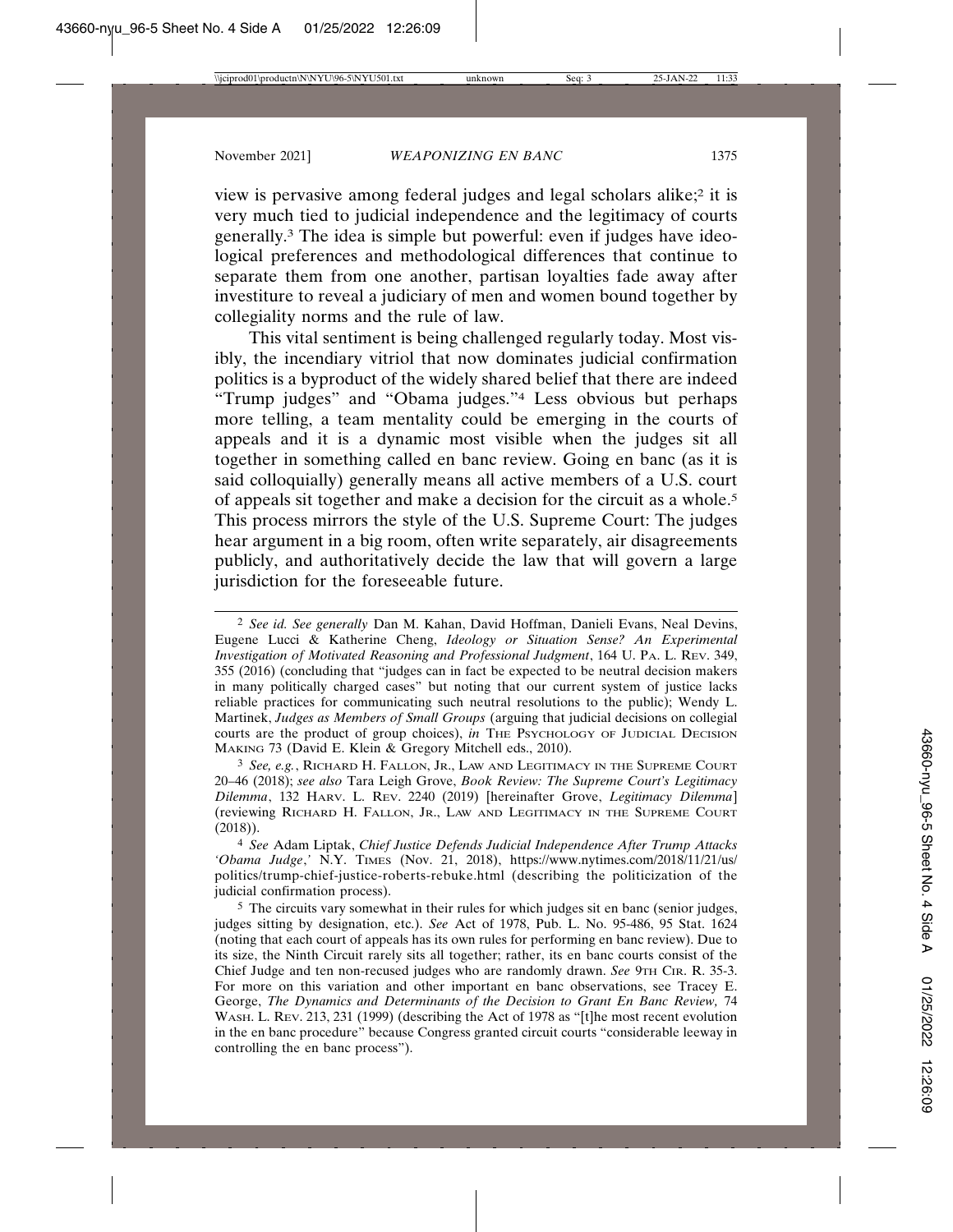En banc decisions are rare, accounting for less than one percent of appellate decisions, and they are uniquely awkward among judicial acts.6 By definition, a judge sitting en banc is sitting in judgment of a colleague on the same court.7 This makes it different from standard vertical appellate review or even Supreme Court review of prior precedent. An en banc decision literally nullifies a prior decision made by members of the same court—people you might pass in the lunchroom later that day. Judges thus think of en banc proceedings as divisive and unpleasant; some circuits even tout their low en banc rate as illustrative of a collegial and apolitical culture.8

Despite their rarity, en bancs deserve special scholarly attention. En banc review is the one time when lower court judges have the potential to truly line up in teams—all those appointed by Democrats versus all those appointed by Republicans. En banc decisions thus provide valuable and critical insight into the potential erosion of the nonpartisan norm in federal judicial decision-making. And these days, it is hard to ignore the warning signs of the en banc partisan team spirit, especially on high visibility issues that divide the parties.

Consider the following recent example. When a lawsuit accusing President Trump of violating the Constitution by accepting foreign government money through his luxury hotels reached the Fourth Circuit Court of Appeals, it was randomly assigned to a panel of judges all appointed by Republican Presidents. These three judges decided that the lawsuit could not proceed.9 The entire Fourth Circuit, however—comprised of judges the majority of whom were appointed

<sup>6</sup> *See* Ryan W. Copus, *Statistical Precedent: Allocating Judicial Attention*, 73 VAND. L. REV. 605, 608 (2020) ("The courts now review a mere 0.19% of decisions en banc, down from 1.5% in 1964."); Alexandra Sadinsky, Note, *Redefining En Banc Review in the Federal Courts of Appeals*, 82 FORDHAM L. REV. 2001, 2004 (2014) ("En banc hearings consistently make up less than 1 percent of the caseload of the federal circuit courts.").

<sup>7</sup> *See, e.g.*, J. WOODFORD HOWARD, JR., COURTS OF APPEALS IN THE FEDERAL JUDICIAL SYSTEM: A STUDY OF THE SECOND, FIFTH, AND DISTRICT OF COLUMBIA CIRCUITS 189, 215–19 (1981) ("Group decision making thus ranks . . . as a major potential limit on the personal discretion of circuit judges.").

<sup>8</sup> *See* Jon O. Newman, *In Banc Practice in the Second Circuit: The Virtues of Restraint*, 50 BROOK. L. REV. 365, 382 (1984) ("The Second Circuit's self-discipline in holding to a minimum the number of appeals reheard in banc is, in my view, a distinct benefit to the court, the bar, and the development of the law."). The Third Circuit also prizes itself on collegiality and apparently—at least internally—goes by the nickname "the mighty Third." *See* James C. Martin, *From the President's Desk*, ON APPEAL (Bar Ass'n for the Third Fed. Cir., Brick, N.J.), Dec. 2010, at 1, 5.

<sup>9</sup> *In re* Trump*,* 928 F.3d 360, 379 (4th Cir. 2019). The panel consisted of Judges Niemeyer, Shedd, and Quattlebaum, who were appointed by Presidents Reagan, George W. Bush, and Trump, respectively. *See Biographical Directory of Article III Federal Judges, 1789–Present*, FED. JUD. CTR., https://www.fjc.gov/history/judges/search/advanced-search (last visited June 13, 2021) (select "Republican" under the "Party of Appointing President" tab).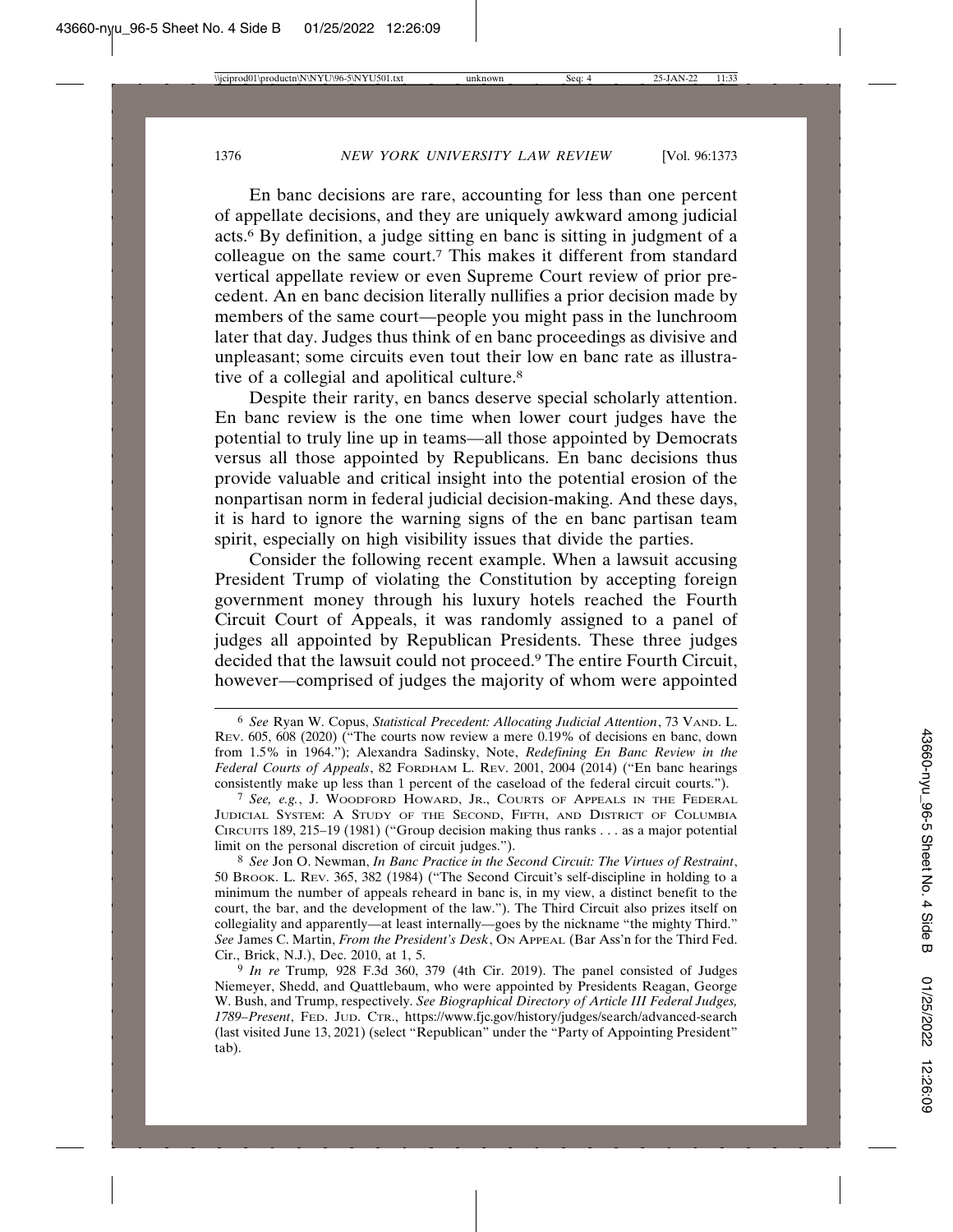by Democrats—reversed the panel's decision en banc.10 The ultimate decision broke down entirely along party lines; all judges voted consistently with the ideology of their respective appointing presidents, leading each side to make cutting accusations regarding the political behavior of judges and the future of the rule of law, with Judge Wilkinson complaining that they had all been reduced to "partisan warriors."11

Even the most optimistic believer in an independent non-partisan judiciary would flinch at these events. It seems at least plausible that the Fourth Circuit went en banc to bring in a renegade panel that differed from the majority composition of the circuit as a whole: Put bluntly, "You don't speak for the Fourth Circuit. We speak for the Fourth Circuit."

There are several other recent en banc decisions that fit this mold—from circuits dominated by judges appointed by Republicans as well as by Democrats.12 Take the Fifth Circuit en banc decision denying a remedy for a Mexican teenager shot at the border,<sup>13</sup> the D.C. Circuit en banc decision about whether an immigrant detainee could have an abortion, $14$  and the Ninth Circuit decision regarding whether children in deportation hearings have a right to counsel,<sup>15</sup> to name a few.

These headline-grabbing examples stood out to us as disturbing on a very fundamental level. Partisan en bancs—by which we mean en banc decisions that are more than ideologically divided but exhibit my-party-versus-your-party warning signs—run counter to the core notion of an independent judiciary.16 The federal courts of appeals

12 For other recent examples, see *infra* notes 55–61 and accompanying text.

13 Hernandez v. United States, 785 F.3d 117 (5th Cir. 2015) (en banc).

14 Garza v. Hargan, 874 F.3d 735 (D.C. Cir. 2017) (en banc) (reinstating the district court's order requiring the government to grant access to an abortion).

15 C.J.L.G. v. Barr, 923 F.3d 622 (9th Cir. 2019) (en banc) (finding that certain indigent children have a right to appointed counsel in immigration proceedings).

<sup>10</sup> *In re* Trump, 958 F.3d 274 (4th Cir. 2020) (en banc).

<sup>11</sup> *Id.* at 287 n.6 (Wilkinson, J., dissenting). *Compare id.* at 289–90 (Wynn, J., concurring) ("[T]he public's confidence and trust in the integrity of the judiciary suffer greatly when judges who disagree with their colleagues' view of the law accuse those colleagues of abandoning their constitutional oath of office."), *with id.* at 292 (Wilkinson, J., dissenting) ("[W]e invite the judiciary to assemble along partisan lines in suits that seek to enlist judges as partisan warriors in contradiction to the rule of law that is and should be our first devotion.").

<sup>16</sup> We elaborate upon our measures for partisan behavior in Part III, *infra*, but in short, we use two: (1) "partisan reversals" are instances in which a circuit dominated by appointments from one party decides to reverse a panel composed of judges appointed by the other party and (2) "partisan splits" are en banc decisions that divide the judges almost entirely based on the party of the President who appointed them. We recognize, of course, that the appointing President is not a perfect measure of partisanship, but it is a widely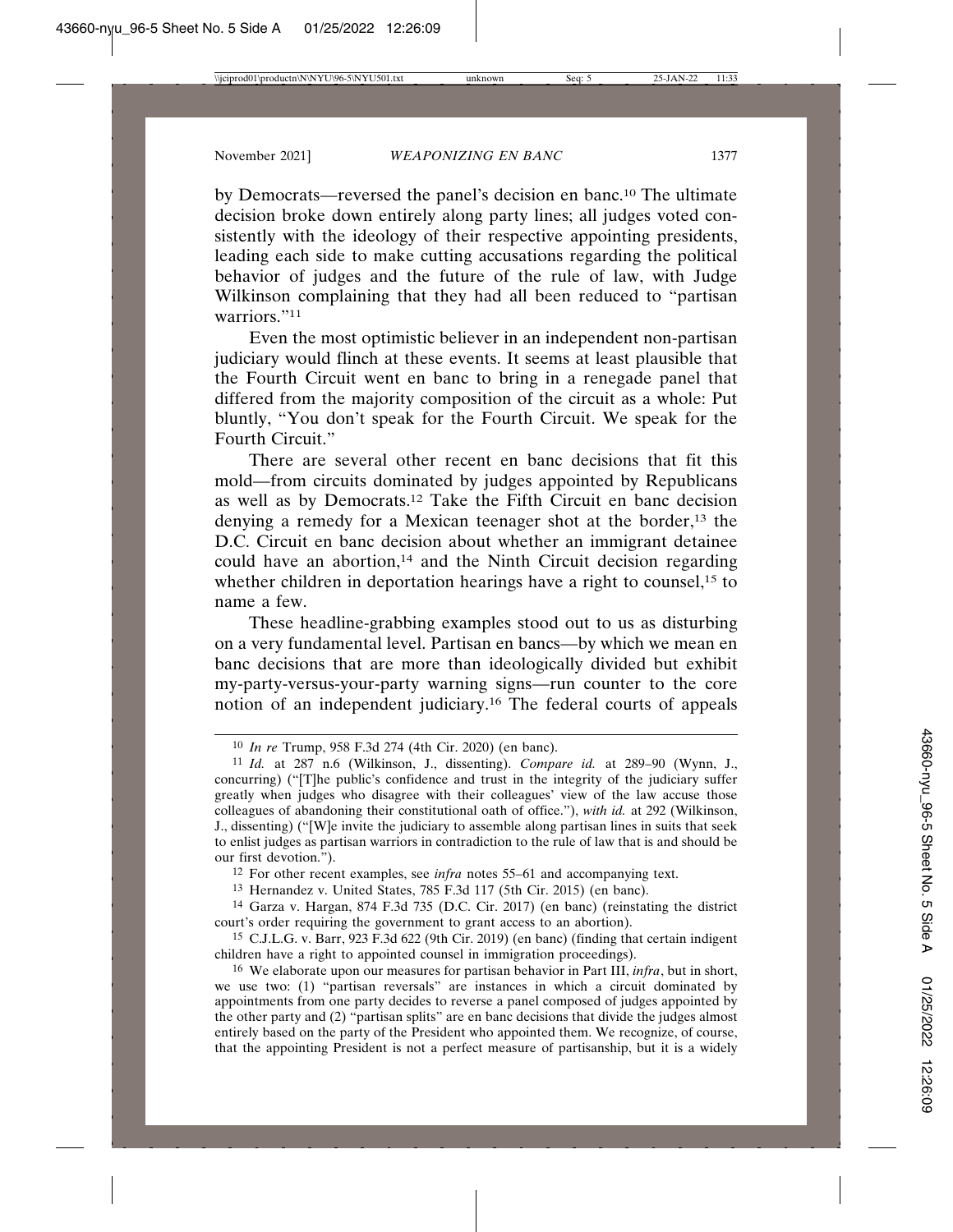make use of a randomly-assigned three-judge panel system precisely because any group of three (whatever their partisan affiliation) is seen as able to render justice in any case and therefore the equal of any other group of three. Partisan en bancs, however, present the possibility that cases are resolved not because of disagreements on the law or even diverging ideological priors, but because one side can outmuscle the other side. Judge Wilkinson's warning about "partisan warriors" is chilling. It starkly invokes the fear that courts will become simple power brokers. It is very difficult to agree with Chief Justice Roberts that there are no "Trump judges" or "Obama judges" if appellate judges use en banc review as a weapon against each other when they have the numbers to do so.

And so we set out on a quest to dig into the en banc tool and its history in order to determine if en banc decision-making is being used in this "partisan warrior" way—and whether that use is new. Although legal scholars and political scientists have written on en banc decision-making generally,<sup>17</sup> relatively little has been said about the partisan dimensions of going en banc and nobody has comprehensively studied that dynamic over time.18 We quickly discovered that what we wanted—a large collection of en banc decisions from every circuit over generations—did not yet exist (and that Westlaw, LexisNexis, and other search engines did not formally separate en banc cases from other decisions).

We thus assembled what we believe to be the most comprehensive en banc database to date. We gathered en banc decisions from twelve circuits (all circuits except the Federal Circuit) for three-year periods over the last fifty-five years: 1966–1968, 1976–1978, 1986–1988, 1996–1998, 2006–2008, and 2016–2018.19 We then additionally tracked and coded en banc decisions from 2019–2020 so we

18 For helpful prior work on specific circuits and specific time periods, see Tom S. Clark, *A Principal-Agent Theory of En Banc Review*, 25 J.L. Econ. & Org. 55 (2008); CHRISTOPHER P. BANKS, JUDICIAL POLITICS IN THE D.C. CIRCUIT (1999); Susan B. Haire, Donald R. Songer & Stefanie A. Lindquist, *Appellate Court Supervision in the Federal Judiciary: A Hierarchical Perspective*, 37 LAW & SOC'Y REV. 143 (2003); Note, *The Politics of En Banc Review*, 102 HARV. L. REV. 864 (1989).

19 We collected and coded cases from the First, Second, Third, Fourth, Fifth, Sixth, Seventh, Eighth, Ninth, Tenth, Eleventh, and D.C. Circuits. We left the Federal Circuit out of our study because it differs from the other circuits in terms of its docket and its function.

used measure by political scientists and we think it captures partisanship (not ideology) in an important way.

<sup>17</sup> Important examples include George, *supra* note 5; Michael E. Solimine, *Ideology and En Banc Review*, 67 N.C. L. REV. 29 (1988); Christopher E. Smith, *Polarization and Change in the Federal Courts: En Banc Decisions in the U.S. Courts of Appeals*, 74 JUDICATURE 133 (1990); Micheal W. Giles, Thomas G. Walker & Christopher Zorn, *Setting a Judicial Agenda: The Decision to Grant En Banc Review in the U.S. Courts of Appeals*, 68 J. POL. 852 (2006) [hereinafter Giles et al., *Setting a Judicial Agenda*].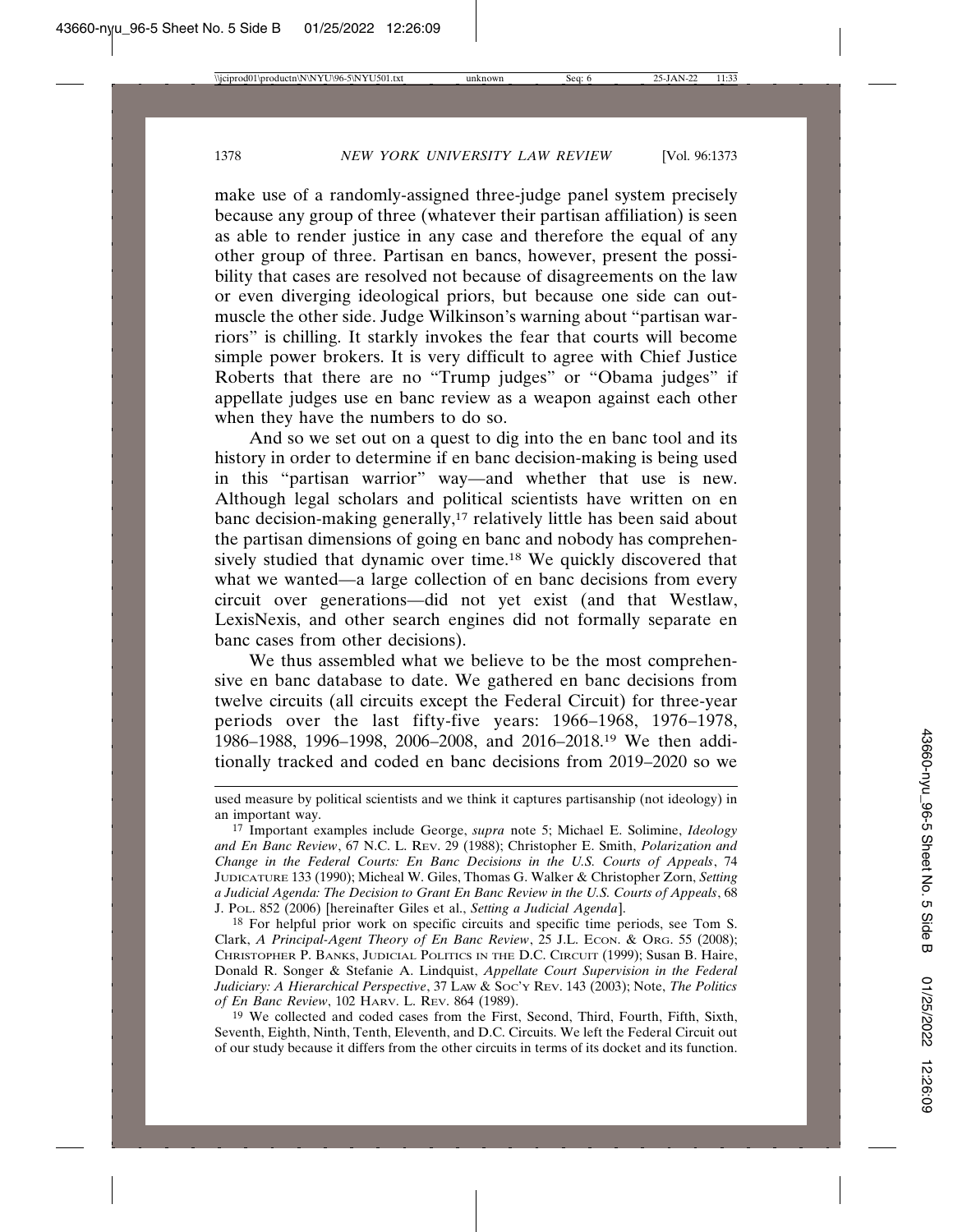could take a harder look at the Trump era to see whether it fit the pattern or was an outlier. Using primarily a combination of Westlaw research and data from the Federal Judicial Center, our research identified 952 en banc decisions sampled over fifty-four years.20 This was a heavy research lift, but it was the only way to use a long lens and explore the changes to partisan en bancs over time—a question critical to the current existential debate about the judicial independence of federal courts.

What we found surprised us. With the above anecdotal examples in mind, we fully expected to find a connection between the evergrowing ideological polarization since 1980 and evidence of "en banc as a partisan weapon," by which we mean the willingness of a circuit to check renegade panels that differ from the composition of the court as a whole based on appointing President (a "partisan reversal"), and/ or en banc decisions in which judges vote as a team consistent with the party of the President who appointed them (a "partisan split"). Perhaps most importantly, we also expected to see these patterns align over time with pre-documented periods of polarization, which has grown at a steady clip from the post-Reagan period to today.

What we did find, however, was far more complicated than what our hypothesis suggested. We were correct in our guess that there would be next to no evidence of partisan en banc decision-making in the 1960s and 1970s, reflecting the lack of a significant ideological divide between Democrats and Republicans at that time. And we were likewise correct in our hunch that partisan en bancs would make their first real appearance in the 1980s.<sup>21</sup> But we were wrong in our prediction of what would come next. Our data largely show stability and a lack of partisan en banc behavior from the end of the Reagan administration to the start of the Trump administration. Of course, there was some variance from circuit to circuit—a variance we plan to explore in a subsequent paper. Our expectation, however, was to find a general increasing trend of partisan splits and partisan reversals nationally across time starting in the 1980s, and that expectation was not met.

Instead, our data from the 1990s, 2000s, and much of the 2010s reveal that partisanship occasionally plays a role in en banc decisions,

For additional discussion of our research methodology, see *infra* notes 149–52 and accompanying text.

<sup>20</sup> The methodology to identify these cases is described fully in Part III. *See infra* note 149 and accompanying text; *see also supra* note 19 and accompannying text.

<sup>21</sup> The rise of partisan en bancs in the 1980s may also be attributed to a dramatic sixtythree percent increase in federal appeals judgeships from 1978–1984. *See infra* note 75 and accompanying text.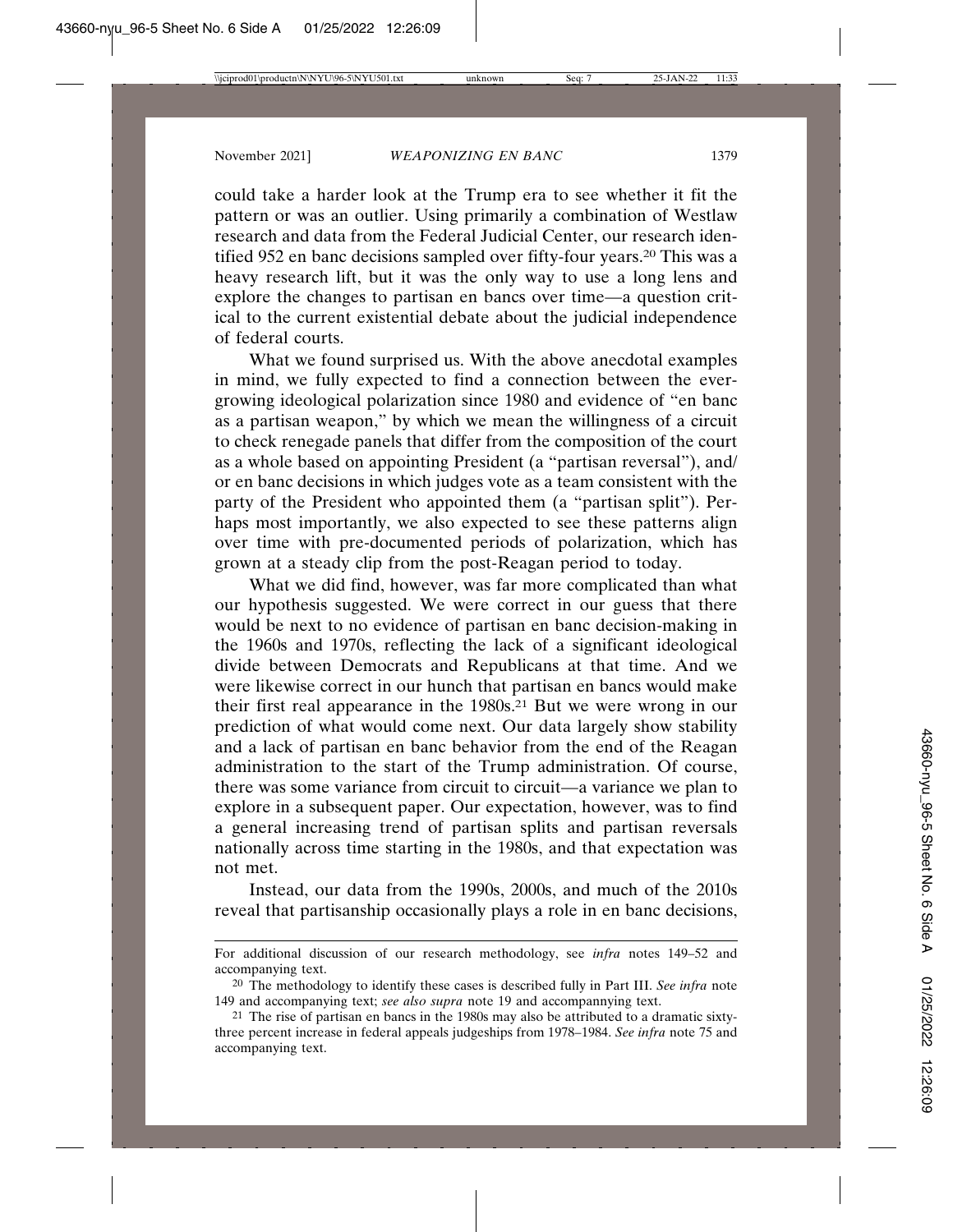but not usually and not in any predictable pattern.22 These results hold true even for constitutional cases, which we used as a proxy for cases that one might consider "high profile." While we did find more partisan behavior in constitutional en banc decisions, partisan splits within that set of cases hovered at around only nineteen percent of all en banc decisions and partisan reversals stayed around seventeen percent. This is far less than our hypothesis predicted and runs counter to the pattern we thought we would see over time.

Thus, the long view suggests an encouraging story. Significant forces seem to be pushing against the en banc partisan impulse forces like rule-of-law norms, collegiality, and judicial independence. These norms seem particularly well-entrenched and durable in en banc decision-making. The bulk of our data thus highlights a hopeful note in the debate about judicial independence. There are institutionalized incentives and norms pushing courts to act like courts, notwithstanding polarization and the growing ideological divide in judicial appointments and panel decisions. Once a person takes the oath, dons the robe, and speaks as a "we" with colleagues across time and ideology, she becomes bound by different norms and seems to behave in a way that celebrates the customs of the courts, collegiality, and the desire not to appear partisan.

But there is also reason to suspect we are living in a moment of change. From 2018–2020 there was a dramatic and strongly statistically significant spike in both partisan splits and partisan reversals of en banc decisions—more in both categories than we observed in any other time period over six decades. While the rate of going en banc did not change, the level of partisan intensity in the en banc decisions issued did change—at least as reflected by the significantly increased number of partisan splits and partisan reversals. This Trump-era uptick is very striking and calls into question the persistence of norms pushing against partisan judging. Almost 35% of en banc decisions in 2018–2020 involved either a partisan reversal or partisan split. Compare this to 16% in 2016–2017, 19% in 2006–2008, and 20% in 1996–1998. This dwarfs even the previous high point of partisanship

 $22$  It is possible, of course, that judges might vote to go en banc for ideological reasons related to suspicion of the panel's leanings, but when they do vote at the en banc stage, other factors outweigh those ideological considerations. But since there is no consistent record of which judges vote to rehear a case en banc (let alone a record of the reasons why they vote to go en banc) it is very difficult to analyze how partisanship enters into the decision to grant en banc review. For that reason, our study focuses only on the cases where the circuits do go en banc. For additional discussion, see *infra* note 152 and accompanying text.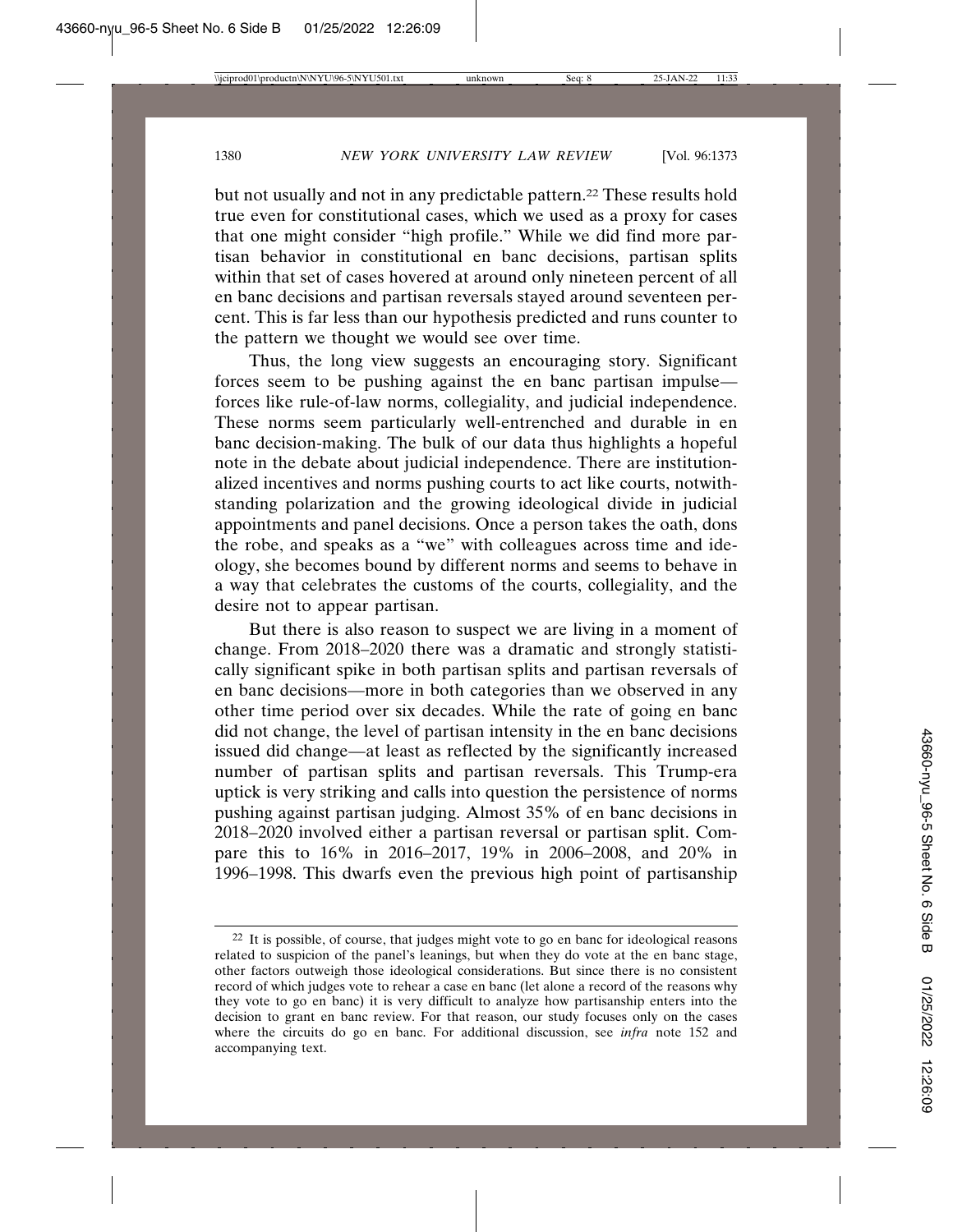we observed in 1986–1988, which amounted to 25% of all en banc decisions.

Significantly, weaponizing en banc seems to be on the rise in circuits dominated by judges appointed by Democrats, as well as in those dominated by judges appointed by Republicans. For their part, the political parties have backed this kind of us-them partisanship: The Republican Policy Committee formally embraced weaponizing en banc review in 2019, while the 2020 Democratic Party Platform included increasing federal courts of appeals judgeships as a way of counterbalancing Trump judicial appointments.23

What does this mean? Are we at an inflection point where partisan forces are so strong and divisive that appellate courts are more likely to go en banc as a partisan weapon, whatever the costs? Are judges appointed today somehow different in terms of their resistance to using en banc review in this partisan way? One day will we say President Trump changed the face of appellate decision-making and quelled the forces of collegiality that up to this point seemed to dominate en banc review? Or will President Biden's promised "return to normalcy" reinvigorate those forces?<sup>24</sup> For reasons we will detail, it is simply too soon to draw definitive conclusions. What we can show is that the costs of en banc review devolving into straightforward partisan politics are great—so great that there is reason to question the continuing use of en banc review if the Trump-era pattern persists. Consequently, the historically entrenched en banc forces we unpack in this article are all the more vital to assess.

Part I of this Article explains why en banc decision-making is a particularly valuable lens to study the persistence of rule-of-law norms such as judicial independence and collegiality. It briefly describes the history of en banc review and prior studies of the political dynamics involved. Part II tracks the rise of the partisan ideological divide within the federal courts of appeals and explains why we speculated that the use of en banc review as a partisan weapon would increase over time as polarization also increased. Part III describes our data and what we did find: the absence of this suspected uptick in partisan behavior, at least until very recently, and then a concerning spike in it from 2018–2020. And finally, Parts IV and V discuss implications of our discoveries. Part IV details the forces at work that seem historically to resist the use of en banc review as a weapon. Part V tries to

<sup>23</sup> *See infra* note 249 and accompanying text.

<sup>24</sup> Then-candidate Joe Biden promised both a "return to normalcy" and a commitment to appointing progressive judges. *See infra* note 230 and accompanying text.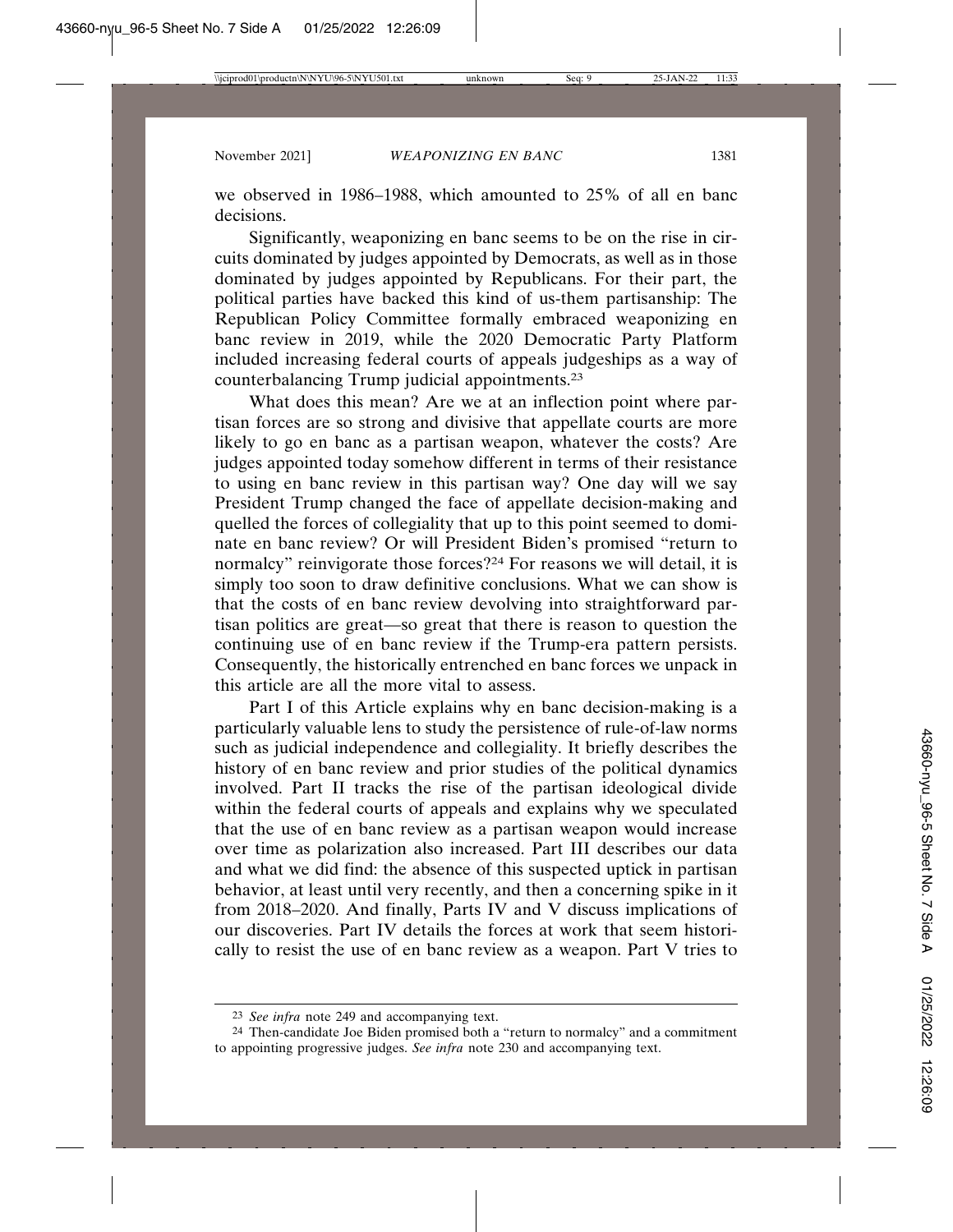make sense of the Trump-era uptick and, with it, assesses what could be lost if we are in fact at a point of no return.

## WHY STUDY EN BANCS? HISTORY & PRIOR STUDIES

En banc review is an unusual feature of judicial decisionmaking.25 It is rarely used and some say it was never even meant to be part of Article III decision-making below the Supreme Court.<sup>26</sup> When judges sit en banc, they are literally sitting for the purpose of evaluating one another; an en banc decision typically vacates a prior decision from a panel of judges on the same court. Only federal courts of appeals judges are asked to review their colleagues this way. It is unpleasant and often contentious business. Its rarity, moreover, amplifies its significance. All aspects of en banc decision-making are unique—the decision to go en banc, the nature of the oral arguments, and the prevalence of dissenting opinions, just to name a few.27 Put simply, judges interface with each other in fundamentally different ways throughout the en banc process.

En banc decisions, therefore, give us unique insight into the selfimage of the federal appellate courts, that is, what these judges see their role to be: Are they judges who, while often disagreeing with each other, are still jointly committed to an independent judiciary, or are courts just another casualty of partisan polarization in which judges line up in teams and fight it out?28 This existential question into the very soul of the federal courts deserves a historical lens. We thus undertake a brief tour of the history of en banc and its study by political scientists before unpacking what we found in our longitudinal exploration.

<sup>25</sup> *See* Copus, *supra* note 6, at 608.

<sup>26</sup> *See* BANKS, *supra* note 18, at 91 (noting that "[t]he existence of en banc jurisdiction . . . is the result of a historical accident" and was never contemplated to be part of Article III judging).

<sup>27</sup> *See* LEE EPSTEIN, WILLIAM M. LANDES & RICHARD A. POSNER, THE BEHAVIOR OF FEDERAL JUDGES: A THEORETICAL AND EMPIRICAL STUDY OF RATIONAL CHOICE 255, 255–303 (2013) (analyzing "dissent aversion," when "a judge [opts] not to dissent even when he disagrees with the decision," and noting that there are several factors at play that influence the final decision).

<sup>&</sup>lt;sup>28</sup> En banc review is also an important bridge between federal courts of appeals and the Supreme Court. En banc cases are "inherently more significant" and "serve[] as a signal" to the Supreme Court and are therefore far more likely to be reviewed by the Supreme Court. Tracey E. George & Michael E. Solimine, *Supreme Court Monitoring of Courts of Appeals En Banc*, 9 S. CT. ECON. REV. 171, 197 (2001).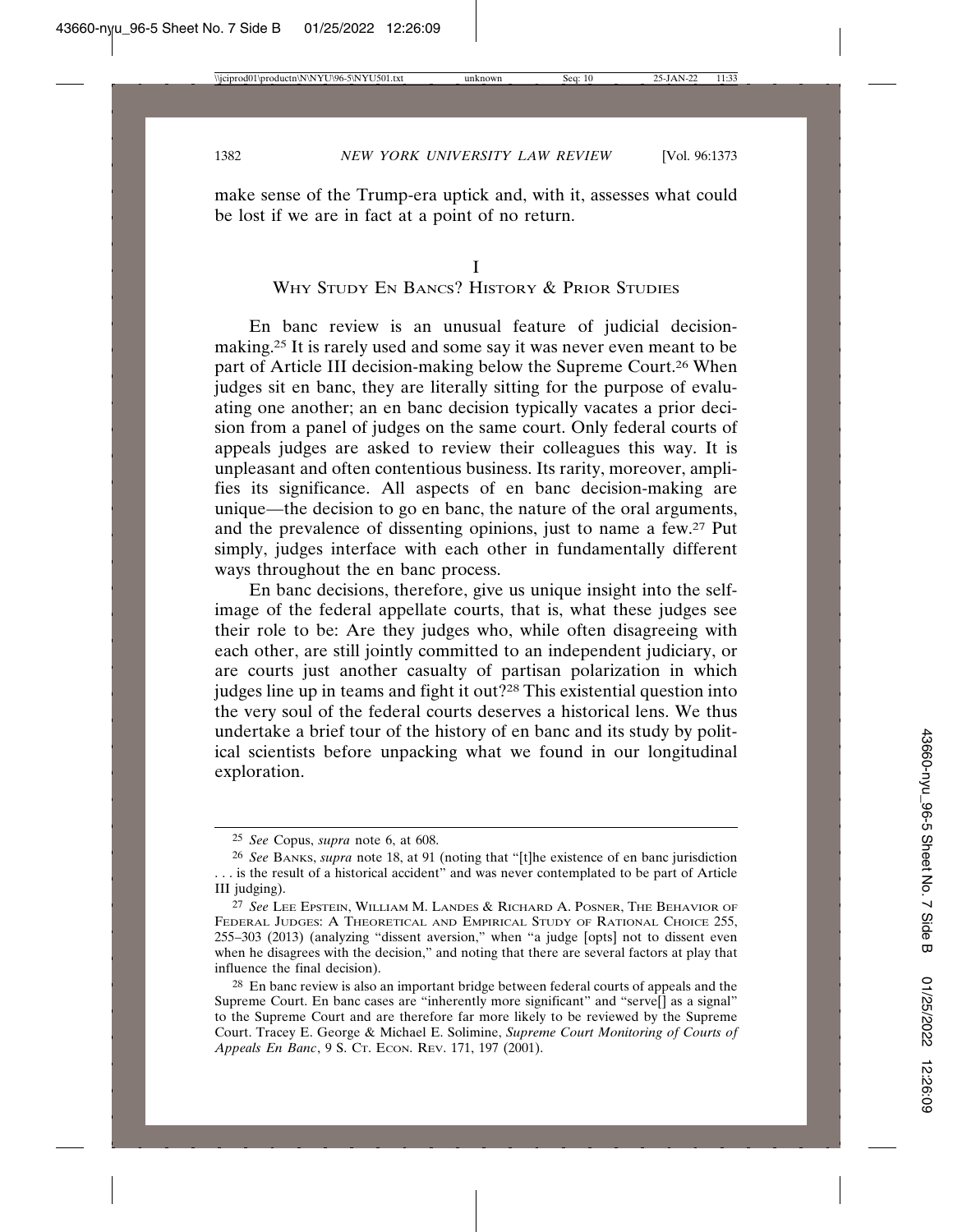#### *A. The History of En Banc Review*

Intermediate appellate courts began in earnest (outside of justices riding circuit) with the Evarts Act of 1891, a statute passed in light of an increased federal court caseload after the Civil War.29 The law established three-judge panels for intermediate appellate review but relied heavily on judges from the district courts and Supreme Court to staff those panels.30 Neither the Evarts Act nor the subsequent 1911 Judicial Code<sup>31</sup> endorsed en banc decision-making, but they did not forbid it either.

The first example of an en banc decision from a U.S. court of appeals came from the Third Circuit in 1941 shortly after that court grew beyond three full-time members.32 The court resolved the ambiguity in the Evarts Act by reasoning that "each of the five circuit judges was a member of the court, that the court must comprise all of its members, and that the power to decide a case through a panel of three judges did not deprive the full court of the power to decide the case," and the Supreme Court affirmed the soundness of that reasoning on review.<sup>33</sup>

The authority to go en banc was recognized officially by Congress in 1948 and now derives from Rule 35 of the Federal Rules of Appellate Procedure (FRAP).34 Rule 35 explains that en banc review is "not favored" but is allowed in two limited circumstances: when "(1) en banc consideration is necessary to secure or maintain uniformity of the court's decisions; or (2) the proceeding involves a question of exceptional importance."35

33 Ginsburg & Falk, *supra* note 32, at 1010–11 (describing Comm'r v. Textile Mills Sec. Corp., 117 F.2d 62 (3d Cir. 1940), *aff'd*, 314 U.S. 326 (1941)).

34 *See* BANKS, *supra* note 18, at 94–95; George, *supra* note 5, at 229.

35 FED. R. APP. P. 35; *see also* Solimine, *supra* note 17, at 34–35 ("In the wake of rule 35, each circuit has repromulgated rules and procedures to govern both litigant and judicial

<sup>29</sup> Evarts Act, ch. 517, 26 Stat. 826 (1891). Before the Civil War, appellate courts had no real separate identity. They were staffed by Supreme Court justices riding circuit. *See* Christopher P. Banks, *The Politics of En Banc Review in the "Mini-Supreme Court*,*"* 13 J.L. & POL. 377, 379 n.16 (1997) (describing the history of en banc review). Following the Civil War, plaintiffs began to bring more cases in the federal court system, putting strain on a system that had not been comprehensively reorganized since the Federal Judiciary Act of 1789. *Id.*

<sup>30</sup> *See* George, *supra* note 5, at 223.

<sup>31</sup> Act of Mar. 3, 1911, ch. 231, 36 Stat. 1087.

<sup>32</sup> *See* Douglas H. Ginsburg & Donald Falk, *The Court En Banc: 1981-1990*, 59 GEO. WASH. L. REV. 1008, 1010 (1991) (describing Comm'r v. Textile Mills Sec. Corp., 117 F.2d 62 (3d Cir. 1940)). The Ninth Circuit contemplated the power to sit en banc even earlier, but decided that they did not have the power to do so. *See* George, *supra* note 5, at 227–28 (referencing Lang's Estate v. Comm'r, 97 F.2d 867 (9th Cir. 1938), in which a Ninth Circuit panel asked the Supreme Court to resolve a conflict between its decision and that of a previous panel on the same issue, rather than overturn the previous panel itself).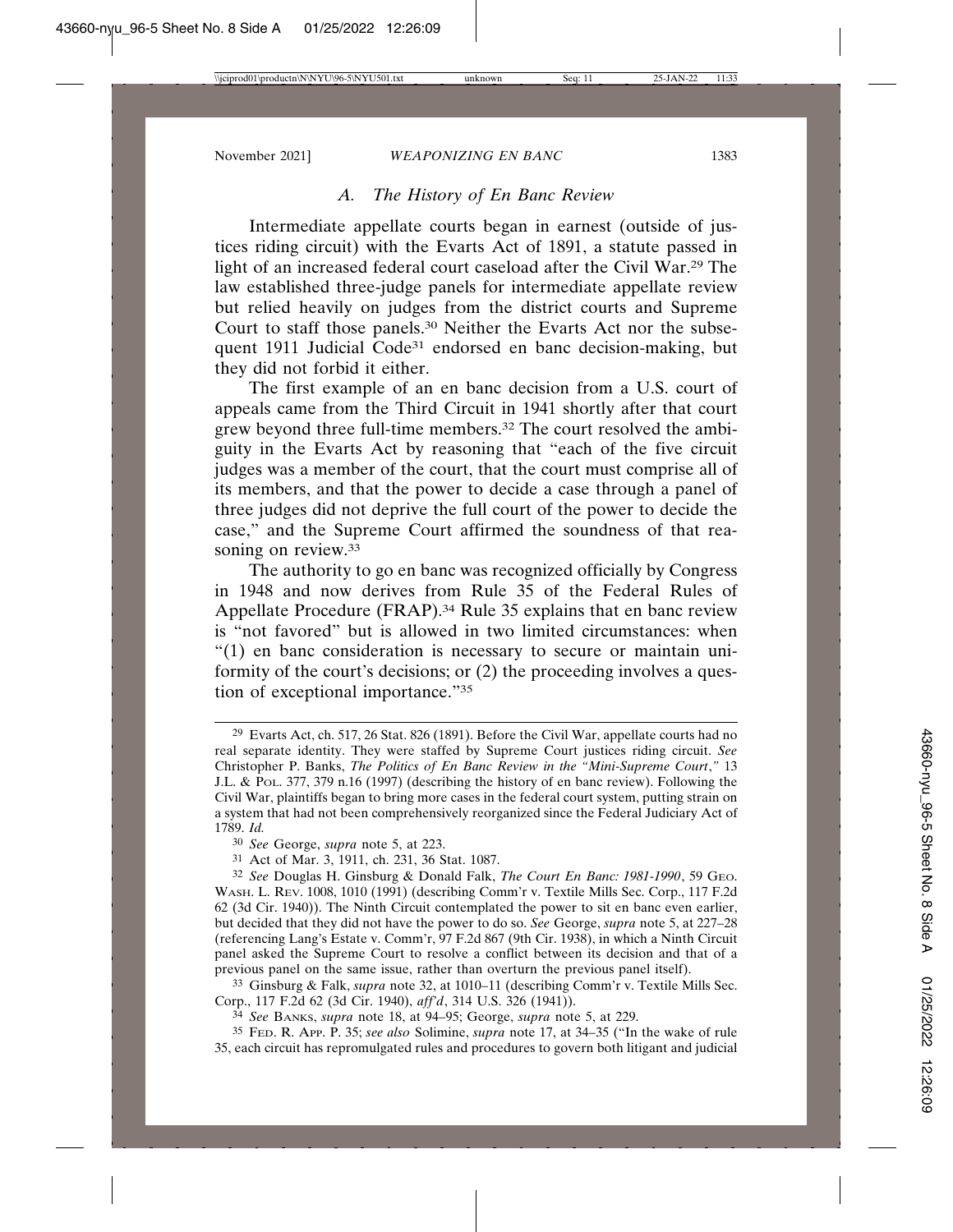The first reason to go en banc—clearing up intra-circuit splits—is the one historically considered and traditionally emphasized by judges as the "primary" reason to go en banc.<sup>36</sup> The general judicial sentiment is that going en banc is a housekeeping chore, or in the colorful words of one judge, "the truth is that most circuit judges regard en bancs as a 'damned nuisance.'"37

Indeed, there are plenty of judges on record stating that striving for uniformity within a circuit (the clean-up rationale) is the *only* reason to go en banc. Judge Browning of the Ninth Circuit, for example, explained that "it is not the purpose of the en banc process to assure that cases are decided in the way the majority of the whole court would have decided them."38 And Judge Newman of the Second Circuit emphasized that en banc decisions outside of the housekeeping function should involve questions, as Rule 35 states, of "exceptional importance."39

The second reason that en banc decisions are authorized—to answer questions of exceptional importance—is the rationale that gives rise to potential partisan dynamics. Judge Frank Coffin of the First Circuit once said that courts sitting en banc "resemble a small legislature more than a court."40 Although using en banc review to answer important questions has always had its champions,<sup>41</sup> it is a

36 George, *supra* note 5, at 234 n.112; *see also* Neil D. McFeeley, *En Banc Proceedings in the United States Courts of Appeals*, 24 IDAHO L. REV. 255, 261 (1987) ("The major reason for the existence of en banc rehearings is to ensure intra-circuit consistency.").

37 HOWARD, *supra* note 7, at 217.

38 Arthur D. Hellman, *"The Law of the Circuit" Revisited: What Role for Majority Rule?*, 32 S. ILL. U. L.J. 625, 626 (2008) [hereinafter Hellman, *Majority Rule*] (quoting Judge James R. Browning, Annual Judicial Conference, Second Judicial Circuit of the United States, 106 F.R.D. 103, 162 (1984)).

39 Newman, *supra* note 8, at 386. *But cf.* A. Lamar Alexander Jr., Note, *En Banc Hearings in the Federal Courts of Appeals: Accommodating Institutional Responsibilities (Part 1)*, 40 N.Y.U. L. REV. 563, 590 (1965) ("[T]he propriety of using 'importance' as an independent reason for considering a case en banc is questionable."); *id.* at 578 ("[E]n banc proceedings are sometimes the only appropriate method of dealing with serious intracircuit conflict.").

40 FRANK M. COFFIN, ON APPEAL: COURTS, LAWYERING, AND JUDGING 5 (1994).

41 *See, e.g.*, Arthur D. Hellman, *Getting It Right: Panel Error and the En Banc Process in the Ninth Circuit Court of Appeals*, 34 U.C. DAVIS L. REV. 425, 430 (2000) ("Justice Scalia wrote: '[T]he function of en banc hearings . . . is not only to eliminate intra-circuit conflicts, but also to correct and deter panel opinions that are pretty clearly wrong.'"); Ginsburg & Falk, *supra* note 32, at 1034 ("[T]he majority should rule."); Hellman, *Majority Rule*, *supra* note 38, at 626 (quoting a commission chaired by Supreme Court Justice Byron White as saying "issues of exceptional importance will be determined by all [of] the judges for whom the decision speaks" (citing COMMISSION ON STRUCTURAL ALTERNATIVES FOR THE FEDERAL COURTS OF APPEALS, FINAL REPORT 51 (1998))); *see also* Sadinsky, *supra*

procedures for determining whether a panel decision should be en banced. The circuit rules largely replicate the language in rule 35 and do not provide greater specificity regarding the substantive criteria.").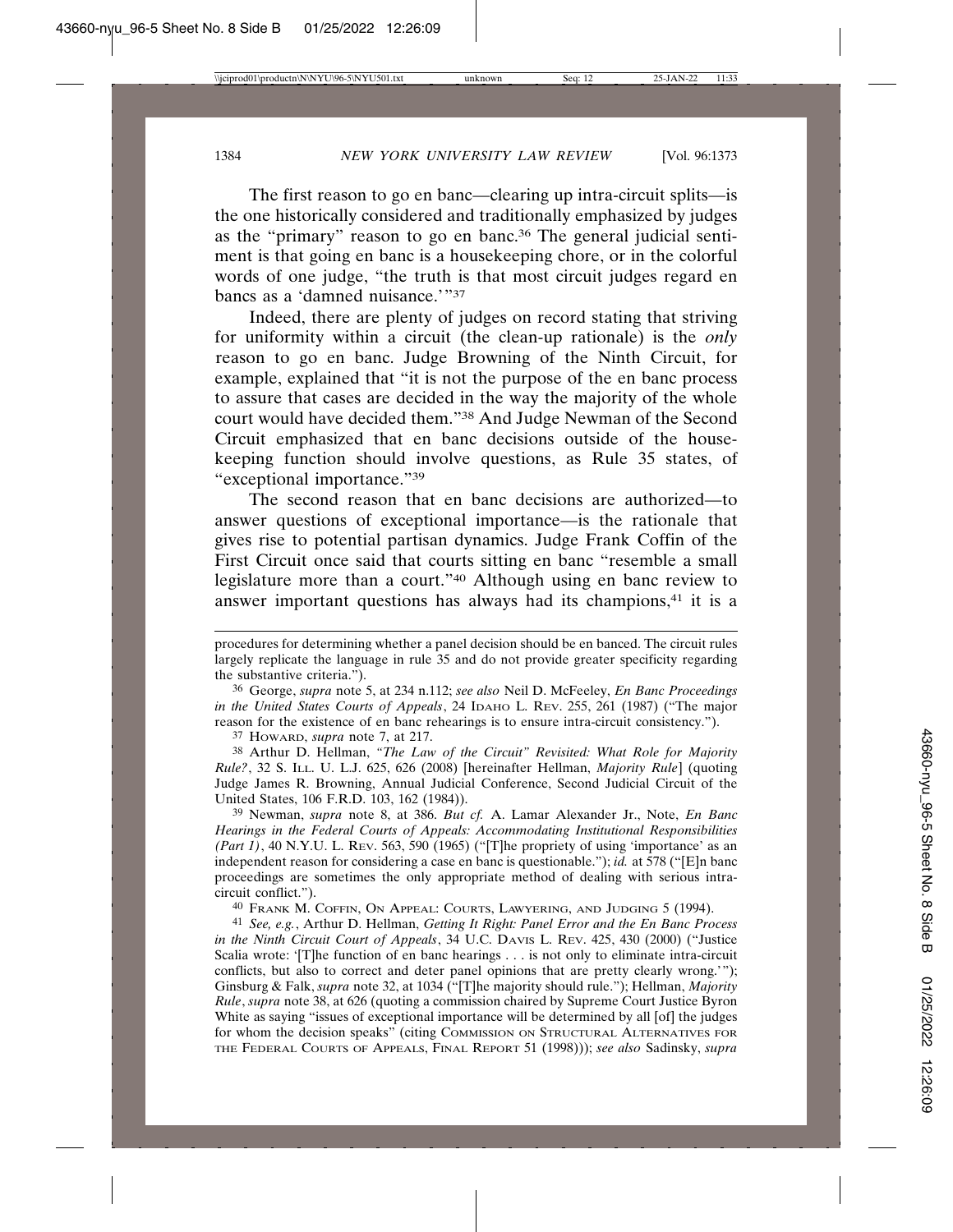move that has gained popularity in recent years. By the year 2000, according to one count, "the importance cases [had] eclipsed the uniformity cases as the primary justification for en banc scrutiny."42

As en banc decisions on questions of national importance grew, so too did the warnings that going en banc for this reason can lead to "everything that is supposedly wrong with courts."43 As political scientist Christopher Banks explains, "[s]ince granting en banc review is at bottom an exercise of raw judicial discretion, the decision to meet as one can be politically manipulated by a majority of result-oriented judges in active service."44 Justice Harry Blackmun put it memorably when talking to the Eighth Circuit Judicial Conference: "[W]hen I see in *en banc* hearings, all the appointees of the present administration voting one way and all the appointees of prior administrations, Democrat or Republican, voting the other way. I am a little bit concerned. Maybe I am more than a little bit concerned."45

## *B. Prior Studies and Recent Examples*

Prior studies to test this political dynamic have found cause for Blackmun's concern. For example, a study of the D.C. Circuit in the 1980s by D.C. Circuit Judge Douglas Ginsburg (with Donald Falk) found plenty of "conflict and disharmony" in en banc decisions.46 Of sixty-one cases, only sixteen were unanimously decided, and six of the non-unanimous cases were decided by just one vote.47 Similarly, Professor Chris Smith found partisan splits in his study of all circuit court en banc decisions in the 1980s.<sup>48</sup> Smith looked at nonunanimous en banc decisions and categorized which were polarized meaning, in his terms, which resolved with a bloc of Reagan

43 BANKS, *supra* note 18, at 98.

44 *Id.* at 90; *see also* Harry T. Edwards, *The Effects of Collegiality on Judicial Decision Making*, 151 U. PA. L. REV. 1639, 1680 (2003) ("In an uncollegial environment at its worst, decisions to rehear cases en banc can result in disastrous judicial decision making ideologically driven and result-oriented.").

45 George, *supra* note 5, at 241 (quoting Justice Harry Blackmun, Address at the Eighth Circuit Court of Appeals Judicial Conference, St. Louis, Mo., at 01:04:18 (July 23, 1988), https://www.c-span.org/video/?3581-1/supreme-court-justices-harry-blackmun.

48 Smith, *supra* note 17, at 137.

note 6, at 2017–18 (noting that it is more cost-effective for smaller courts, like the First Circuit, to hold en banc hearings or rehearing as compared to larger courts).

<sup>42</sup> Pierre H. Bergeron, *En Banc Practice in the Sixth Circuit: An Empirical Study, 1990- 2000*, 68 TENN. L. REV. 771, 782–83 (2001); *see also* Ginsburg & Falk, *supra* note 32, at 1051 ("Sometimes the court must convene en banc because that is the only way to maintain uniformity in the law. More often it is because the case involves a question of exceptional importance to the public, to the court, or to the parties, and a majority think that the panel probably erred.").

<sup>46</sup> Banks, *supra* note 29, at 405 (discussing the Ginsburg & Falk study).

<sup>47</sup> *Id.*; Ginsburg & Falk, *supra* note 32, app. at 1054.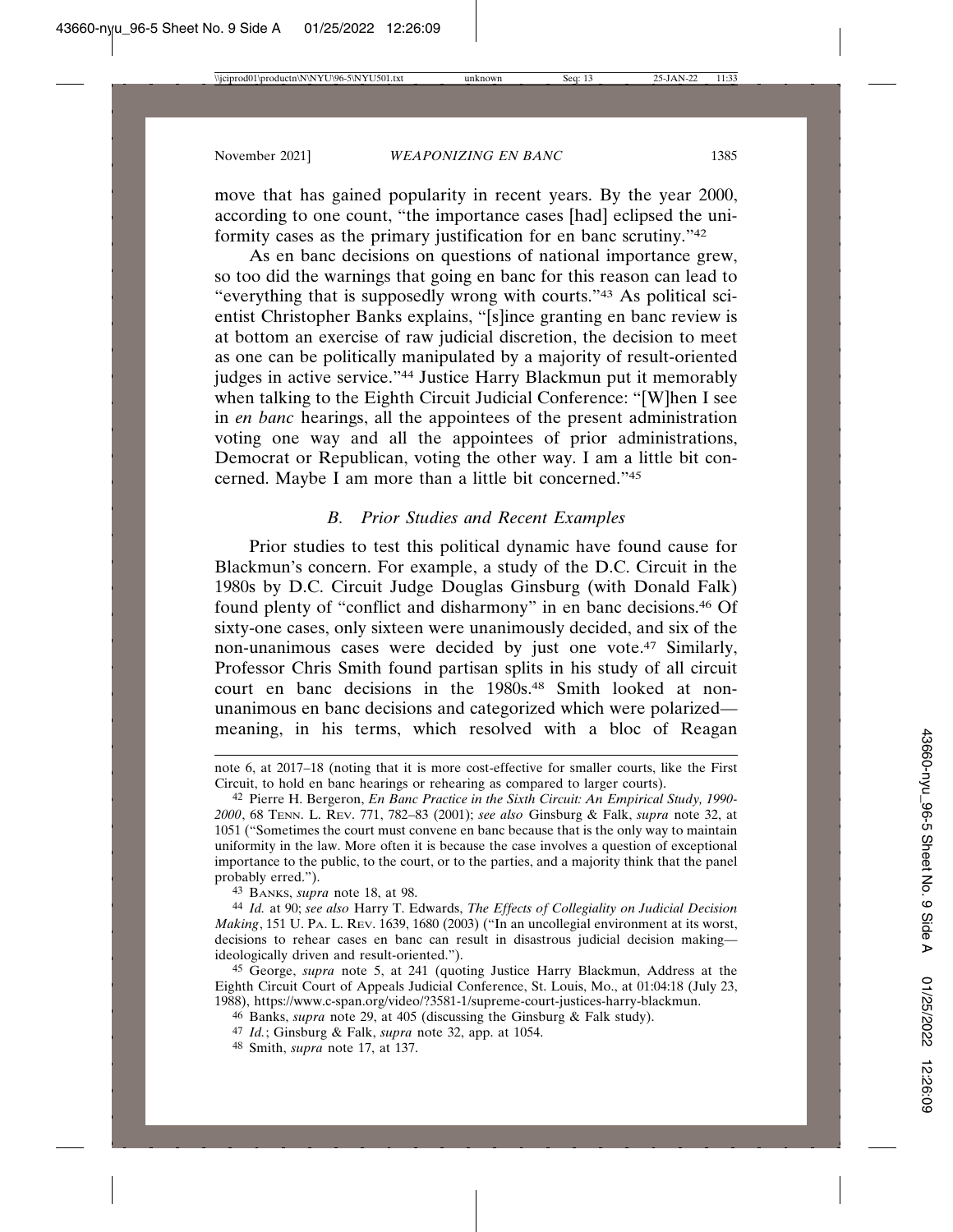appointees on one side against the rest of the court.49 The results showed that polarization was more evident in circuits with more Reagan appointees, such as the D.C. Circuit and the Eighth Circuit, and that there were more polarized decisions as Reagan filled more vacancies across the courts of appeals.50

In 1999, Professor Tracey George was one of the first to test empirically *why* circuit courts went en banc.<sup>51</sup> She compared 305 cases heard en banc by three circuits with a random sample of cases from those same circuits that were not reheard en banc.52 Professor George endorsed a "hybrid" multifarious theory for why courts go en banc.<sup>53</sup> It was true, she found, that appellate judges went en banc for housekeeping reasons (to resolve splits), but it was also true that the ideological direction of a panel's decision, particularly when it was liberal, was strongly correlated with the court's decision to grant en banc review.54

Other studies of particular circuits or particular time periods confirm that there is some indication of ideological behavior in en banc decisions. Political scientist Tom Clark looked at en banc decisions from every circuit from 1986 to 1996.55 He found statistically signifi-

51 George, *supra* note 5, at 216 ("Surprisingly little is known about why circuit courts select certain cases for en banc rehearing."). For a detailing of the reasons circuit judges offer each other in favor of or against going en banc, see Stephen L. Wasby, *Why Sit En Banc?*, 63 HASTINGS L.J. 747 (2012).

52 The circuits Professor George examined were the Second, Fourth, and Eighth Circuits, from 1956 to 1996. *See* George, *supra* note 5, at 250. In prior work, Professor George also studied the Fourth Circuit extensively from 1962 to 1996 and found a clear pattern of ideological voting. *See* Tracey E. George, *Developing a Positive Theory of Decisionmaking on U.S. Courts of Appeals*, 58 OHIO ST. L.J. 1635, 1670 (1998).

53 George, *supra* note 5, at 219. Ultimately, Professor George concluded that there are three factors which largely account for the cases that go en banc: (1) when a panel has reversed a lower court, (2) when a panel judge dissents, and (3) when the ruling of the panel is liberal. *See id.* at 219–20.

54 *Id.* at 256–57. More recently, in 2006, Professor Michael Giles—studying the Fifth Circuit in the 1980s—also found that the decision to go en banc was a complicated one. *See* Giles et al., *Setting a Judicial Agenda*, *supra* note 17, at 865. Ultimately, Giles concluded, like Professor George, that the decision to go en banc could not be neatly labeled: "[T]he final vote to grant or deny a full-court rehearing exhibits relatively little in the way of systematic variation." *Id.* at 864.

55 Clark, *supra* note 18. In addition to studying different time periods, Clark's important study differs from ours in another respect: his focus was on ideological divisions, not partisan identity and, as such, he grouped together ideologically simpatico Republicans and Democrats, whereas we focus on the growing partisan divide.

<sup>49</sup> *Id.* at 135–37.

<sup>50</sup> *Id.* at 137. For a contrary view of lopsided en banc voting, see Professor Michael Solimine's 1988 study in which he found little cause for concern*, supra* note 17, at 33 ("The study finds only a handful of cases in which Reagan-appointed judges alone provided the votes necessary to overturn a disfavored panel decision.").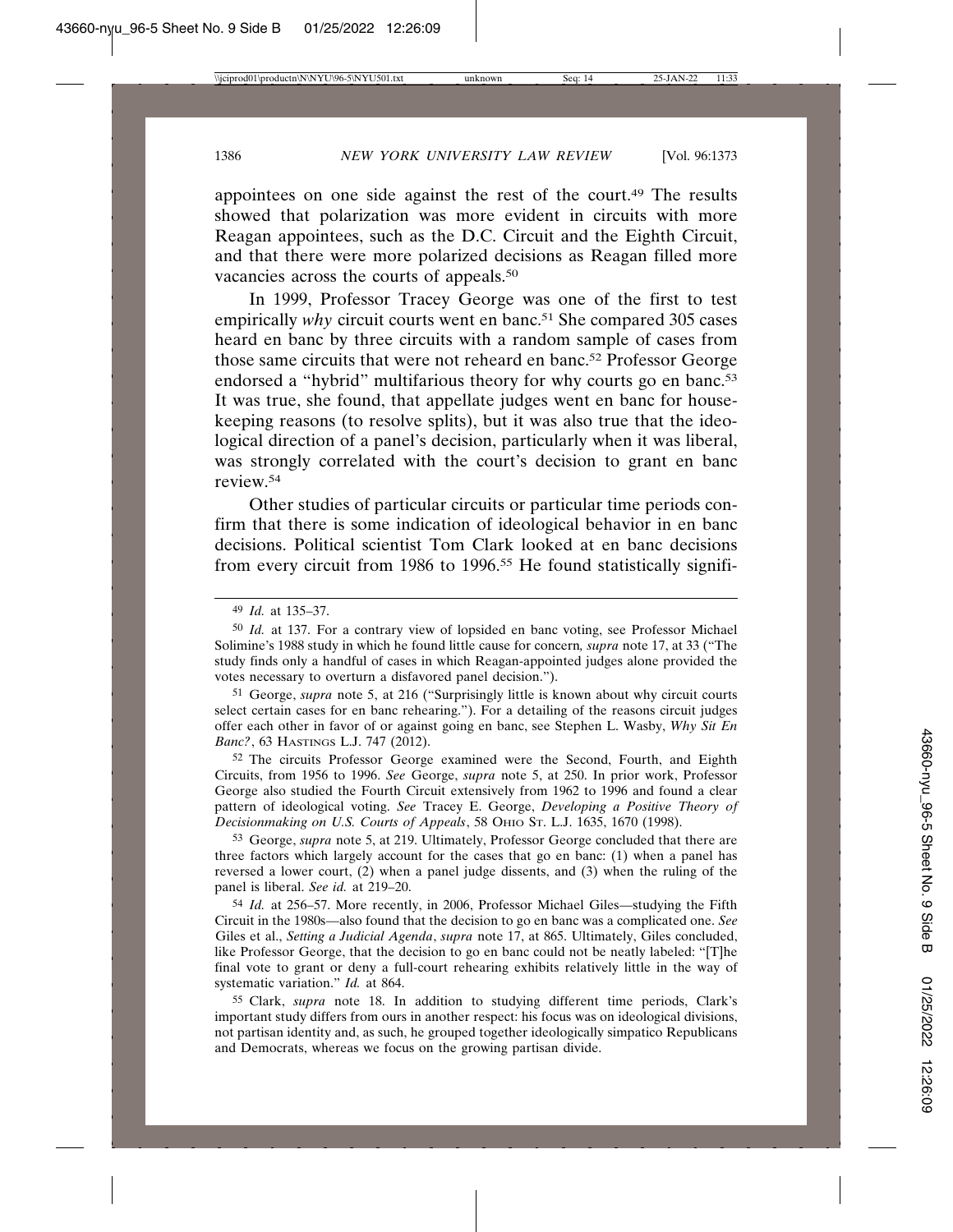cant results indicating some use of en banc as a weapon.56 When, for example, a panel that was more liberal than the full circuit made a conservative decision, it was not likely to be reheard en banc; but if the panel made a liberal decision, conforming to its perceived bias (what Clark labeled an "ideological disposition"), it was more likely to be reheard en banc.<sup>57</sup> In fact, Clark observed, the chances of an ideological decision being reheard increased as the ideological distance between a panel and the full circuit increased.58

These prior studies helped inform our instinct that en banc review could be used as a partisan weapon in the courts of appeals, but they stopped short of answering our ultimate long-view question. Because these studies considered either only a few circuits or only a specific moment in time (generally the 1980s), they could not speak to the big picture: whether en banc review has always been used as a partisan weapon nationwide, or whether we were witnessing something new or something regional.<sup>59</sup>

And it is no mystery what sparked our interest in the question. Over the past few years, partisan en banc showdowns peppered newspaper headlines with some regularity. From 2018 to 2020, a Westlaw search of "en banc" reveals that newspapers throughout the country covered these partisan en banc fights far more than in previous time periods.60 In so doing, as has now become routine, reporters labeled

59 Generalizations regarding partisanship in the 1980s are also complicated by the sixtythree percent growth in the number of federal appeals judgeships from 1978 to 1984. *See infra* note 75*.* Moreover, 1980s studies are not uniform in their conclusions regarding partisanship. *See supra* note 54.

60 From 2018 to the beginning of 2021, en banc decision-making was featured in fortytwo news stories from *The New York Times*, *The Washington Post*, *The Boston Globe*, *The Chicago Tribune*, *The Houston Chronicle*, *The Los Angeles Times*, and *The Philadelphia Inquirer*. *See* Memorandum from Canaan Suitt to Neal Devins and Allison Orr Larsen, Newspaper Coverage of En Banc Decisions (Jan. 11, 2021) (on file with authors). A similar search of those papers in earlier decades revealed far less interest in en banc decisionmaking: two from 1966 to 1968, three from 1976 to 1978, two from 1986 to 1988, twentyseven from 1996 to 1998, and eleven from 2006 to 2008. *See id.*

<sup>56</sup> *Id.* at 77–78.

<sup>57</sup> *Id.* at 62.

<sup>58</sup> *Id.* For a similar example, focused on the Fourth and Fifth Circuits in the year 1995 to 1996, see Phil Zarone, *Agenda Setting in the Courts of Appeals: The Effect of Ideology on En Banc Rehearings*, 2 J. APP. PRAC. & PROCESS 157, 159 (2000) (finding that panel decisions he classified as "liberal" were reheard more often by the en banc court). *See also* Michael W. Giles, Virginia A. Hettinger, Christopher Zorn & Todd C. Peppers, *The Etiology of the Occurrence of En Banc in the U.S. Court of Appeals*, 51 AM. J. POL. SCI. 449 (2007) [hereinafter Giles et al., *Etiology*] (arguing that ideology has long influenced the decision to go en banc).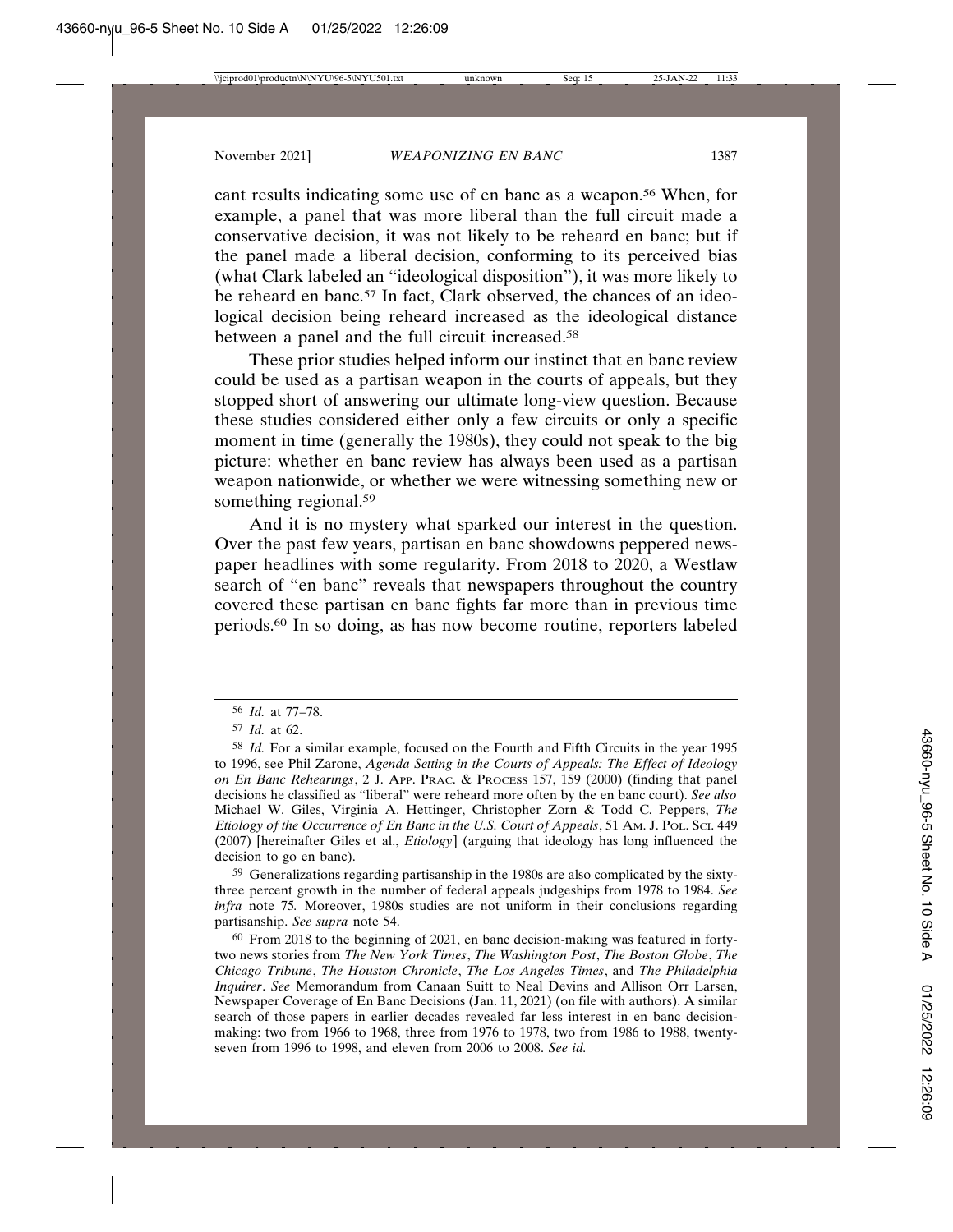the federal circuits "Democratic" or "Republican" when deciding the high stakes issues that divide the parties.<sup>61</sup>

Most familiar, perhaps, are the cases addressing what could be called the personal Trump docket—that is, decisions in which President Trump was personally invested, in more than just a defending-policy kind of way. Examples include the D.C. Circuit decision denying relief to former National Security Adviser Michael Flynn (an en banc decision that reversed a panel composed of Trump appointed judges)<sup>62</sup> or a similar en banc move in the Don McGahn subpoena litigation.63 Likewise, party line voting was on display when the Fourth Circuit ruled en banc against the President in both the emoluments clause litigation<sup>64</sup> and a 2018 challenge to President Trump's travel ban (a decision that quite unusually bypassed the three judge panel).<sup>65</sup>

But examples of partisan warfare in recent en bancs are not limited to the Trump docket, nor can they easily be labeled as part of Democratic "resistance." Indeed, partisan en banc reversals and partisan en banc splits arise in circuits dominated by Democrat appointees as well as by Republican ones, and in cases covering a wide variety of issues.

For example, in the Sixth Circuit, where the majority of the judges were appointed by Republicans, a panel of three judges held in 2020 that the Fourteenth Amendment protected a fundamental right to a "basic minimum education" and that right was being violated by Detroit public schools.<sup>66</sup> The panel in that case was comprised of two Democrat-appointed judges and one Trump appointee, who dis-

63 Comm. on the Judiciary of the U.S. House of Representatives v. McGahn, 968 F.3d 755, 760 (D.C. Cir. 2020) (en banc).

66 Gary B. v. Whitmer, 957 F.3d 616, 621 (6th Cir. 2020).

<sup>61</sup> For 2020 examples of reporters focusing on the political affiliations of appeals judges, see Sharon LaFraniere, *Appeals Court Allows Emoluments Suit Against Trump to Proceed*, N.Y. TIMES (May 14, 2020), https://www.nytimes.com/2020/05/14/us/politics/trumpemoluments-clause-fourth-circuit.html; Jacob Gershman, *Federal Court Says Florida Felons Can't Vote Until They Pay Fines*, WALL ST. J. (Sept. 11, 2020), https://www.wsj.com/ articles/federal-court-says-florida-felons-cant-vote-until-they-pay-fines-11599849285; Maura Dolan, *Trump Has Flipped the 9th Circuit—And Some New Judges Are Causing a 'Shock Wave*,*'* L.A. TIMES (Feb. 22, 2020), https://www.latimes.com/california/story/2020- 02-22/trump-conservative-judges-9th-circuit.

<sup>62</sup> *In re* Flynn, 973 F.3d 74, 78 (D.C. Cir. 2020) (en banc).

<sup>64</sup> *In re* Trump, 958 F.3d 274, 280 (4th Cir. 2020) (en banc).

<sup>65</sup> Int'l Refugee Assistance Project v. Trump, 857 F.3d 554, 572 (4th Cir. 2017) (en banc). Another recent partisan en banc ruling from the Fourth Circuit is *Wise v. Circosta*, 978 F.3d 93 (4th Cir. 2020) (en banc), a 2020 decision regarding ballot extension disputes in North Carolina. In this case, the Fourth Circuit took the unusual step of taking the case en banc after the panel had voted but before the panel opinion had been drafted. *Id.* at 117 (Niemeyer, J., dissenting).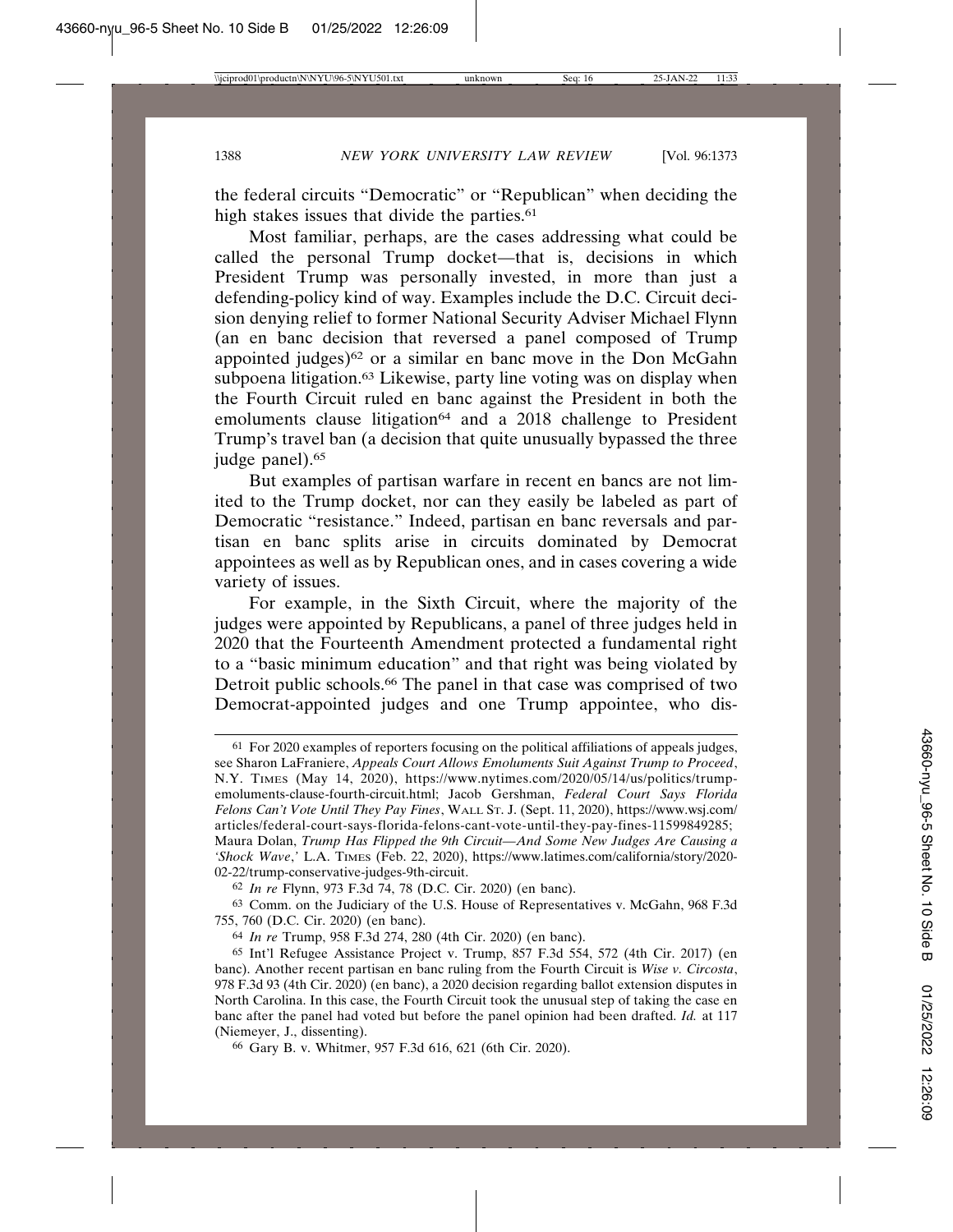sented;<sup>67</sup> it is an example of what we call a "renegade panel," where the panel's partisan composition differs from the composition of the circuit as a whole.68 Sure enough, several months later the entire Sixth Circuit, the majority of whom were appointed by Republicans, voted sua sponte to take the case en banc even after being apprised that the parties had reached a settlement.69 The en banc court vacated the prior panel opinion, nullifying the work of the panel, and then dismissed the case as moot due to the settlement.70 Other examples of strictly party-line en banc rulings include a September 2020 Eleventh Circuit ruling upholding limits on felon voting in Florida<sup>71</sup> and a November 2020 Fifth Circuit decision holding that Medicaid beneficiaries may not challenge rulings excluding coverage for abortion providers.72

Moreover—and significantly—the tone of many of these recent en banc decisions is devolving into my-team-your-team accusations. In a particularly contentious 2019 en banc decision from the Fourth Circuit concerning Virginia's habitual drunkard law, for example, the judicial gloves came off to reveal accusations of partisan behavior, leading Judge Keenan to bemoan that they had lost their "cherished

68 Partisan behavior can also manifest itself when a court of appeals refuses to hear a case en banc, typically in circuits where the three-judge panel and circuit majority come from the same political party. Recent examples of this dynamic come from the Second, Fifth, and Ninth Circuits in cases involving sanctuary cities, *see* New York v. U.S. Dep't of Justice, 951 F.3d 84 (2d Cir. 2020), *reh'g denied*, 964 F.3d 150 (2d Cir. 2020) (en banc); a transgender prisoner's right to sex-reassignment surgery, *see* Edmo v. Corizon, Inc., 935 F.3d 757 (9th Cir. 2019), *reh'g denied*, 949 F.3d 489 (9th Cir. 2020) (en banc); and the Obamacare severability case, *see* Texas v. United States, 945 F.3d 355 (5th Cir. 2019), *reh'g denied*, 949 F.3d 182 (5th Cir. 2019) (mem.) (en banc). Another recent Ninth Circuit en banc denial, involving immigration, prompted a stinging dissent from twelve of the circuit's thirteen Republican judges, effectively accusing the Democratic majority of manipulating the Circuit's unique en banc process. *See* William Yeatman, *Ninth Circuit Review-Reviewed: Is CA9's En Banc Process Driving Disagreement?*, YALE J. REG. (Dec. 10, 2020), https://www.yalejreg.com/nc/ninth-circuit-review-reviewed-is-ca9s-en-banc-processdriving-disagreement-by-william-yeatman (discussing Vega-Anguiano v. Barr, 942 F.3d 945 (9th Cir. 2019), *reh'g denied*, 982 F.3d 542 (9th Cir. 2019) (en banc)).

69 *See* Gary B. v. Whitmer, 958 F.3d 1216, 1216 (6th Cir. 2020) (mem.) (en banc); Colter Paulson, *Sixth Circuit Vacates Right-to-Literacy Ruling*, NAT'L L. REV. (June 11, 2020), https://www.natlawreview.com/article/sixth-circuit-vacates-right-to-literacy-ruling.

70 *See Gary B.*, 958 F.3d at 1216 (vacating panel's decision); Gary B. v. Whitmer, Nos. 18-1855, 18-1871, 2020 U.S. App. LEXIS 18312, at \*10 (6th Cir. June 10, 2020) (mem.) (en banc) (dismissing case as moot).

71 Jones v. Governor of Fla., 975 F.3d 1016, 1025, 1028 (11th Cir. 2020) (en banc).

72 Planned Parenthood of Greater Tex. Fam. Plan. & Preventative Health Servs., Inc. v. Kauffman, 981 F.3d 347 (5th Cir. 2020) (en banc).

<sup>67</sup> *Id.* at 620; *see also* FED. JUD. CTR., *supra* note 9 (select "Sixth Circuit" under the "Court" tab).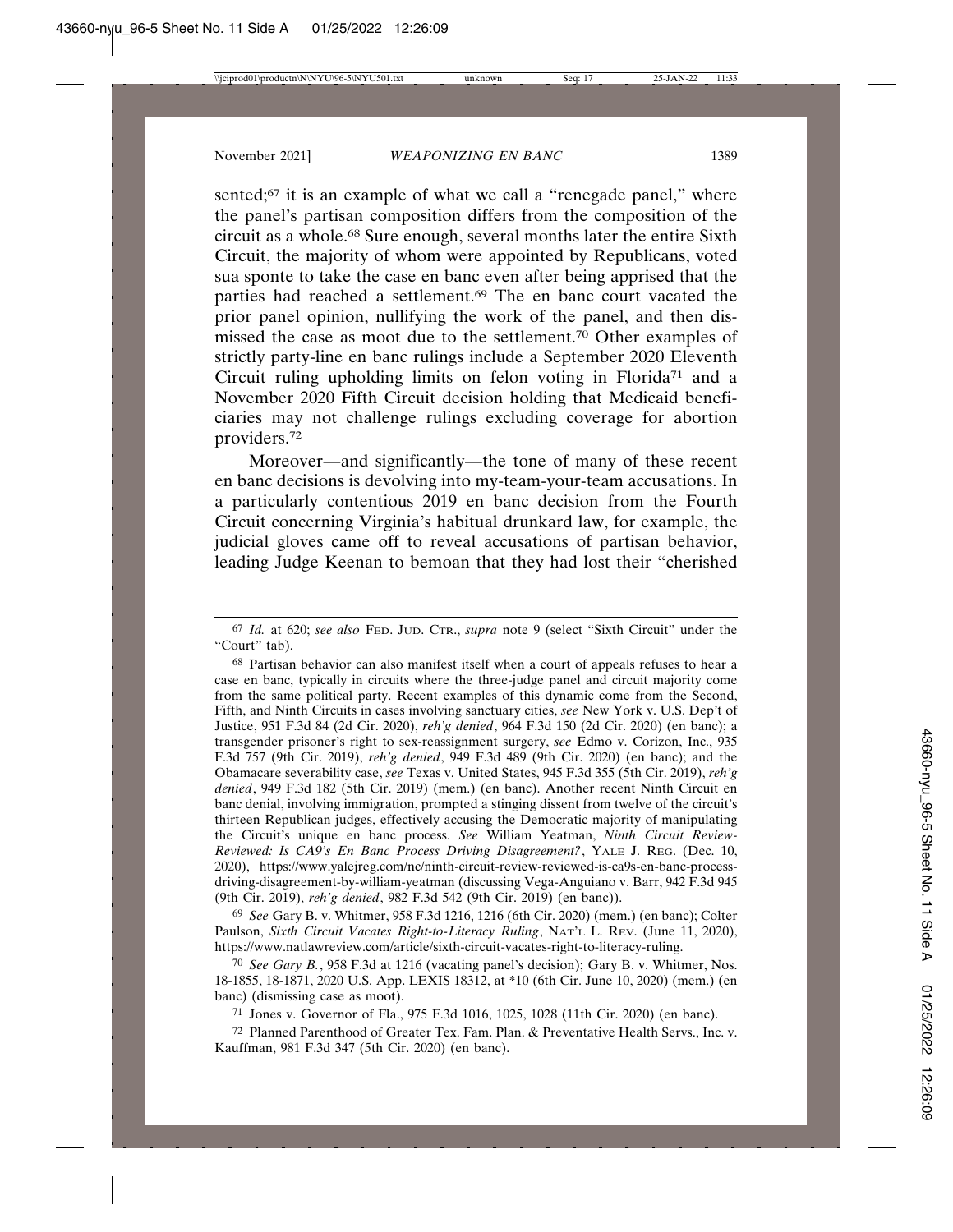tradition of civility."73 Similarly, a December 2020 article revealed discord at a new level among the Ninth Circuit judges and voiced concern that en banc review there had "become a driver of dysfunction and disharmony."74

Aware both of the seeming rise of partisan en banc rulings and the limits of earlier studies, we set out on a quest for the big picture of en banc review. No previous study looked at changes in en banc review over decades for all the circuits. By considering only one or two circuits, these studies do not take into account differences in the dockets and practices of the circuits. And no previous study considered the possible connection of rising party polarization and partisan en banc decision-making.75 We thus assembled the most comprehensive en banc database of which we are aware, covering 952 decisions across six decades and from twelve circuits.76 We wanted to know whether judges were changing over time in their use of the en banc mechanism. And, more specifically, we were suspicious that weaponizing en banc would rise as polarization in the politics of judicial appointments increased.

73 Manning v. Caldwell, 930 F.3d 264, 286 (4th Cir. 2019) (en banc) (Keenan, J., concurring). The Fourth Circuit echoed the same attitude one year later in a partisan en banc decision invalidating predictive policing in high-crime areas. *See* United States v. Curry, 965 F.3d 313, 315–16 (4th Cir. 2020) (en banc). Tempers flared as a judge in the majority accused the dissent of "writ[ing] today with a smooth pen and a tin ear." *Id.* at 344 (Thacker, J., concurring); *see also* Debra Cassens Weiss, *4th Circuit Spars Over Predictive Policing*, A.B.A. J. (July 16, 2020, 2:45 PM), https://www.abajournal.com/news/article/4thcircuit-spars-over-policing-dissenter-said-to-write-with-a-smooth-pen-and-a-tin-ear. For more on the Fourth Circuit and the implications of the tone of the discourse, see H. Jefferson Powell, *Judges as Superheroes: The Danger of Confusing Constitutional Decisions with Cosmic Battles*, 72 S.C. L. REV. 917 (2021).

74 Yeatman, *supra* note 68.

75 By largely focusing on partisanship in the 1980s, moreover, earlier studies do not consider whether 1980s decision-making is representative. More to the point, generalizations regarding partisanship in the 1980s are complicated by the sixty-three percent growth in the number of federal appeals judgeships from 1978 to 1984. *See U.S. Courts of Appeals: Additional Authorized Judgeships*, U.S. CTS., https://www.uscourts.gov/ sites/default/files/appealsauth.pdf (last visited June 13, 2021) (noting that ninety-three total appeals court judgeships existed before 1978 and that fifty-nine additional judgeships were authorized between 1978 and 1984).

76 Another limit on the prior studies that we quickly encountered was the difficulty in actually finding all en banc decisions in the first place. Because many en banc cases are not labeled "en banc" or are not labeled in a place that is easy to find, there is no quick way to collect them all; Westlaw alone is insufficient. Thus another advantage to the database we assembled is that we are the first to use a three-part method to gather en banc decisions from both the Westlaw database, the Federal Judicial Center, and from citations in subsequent opinions. *See infra* Part III and notes 149–51 and accompanying text.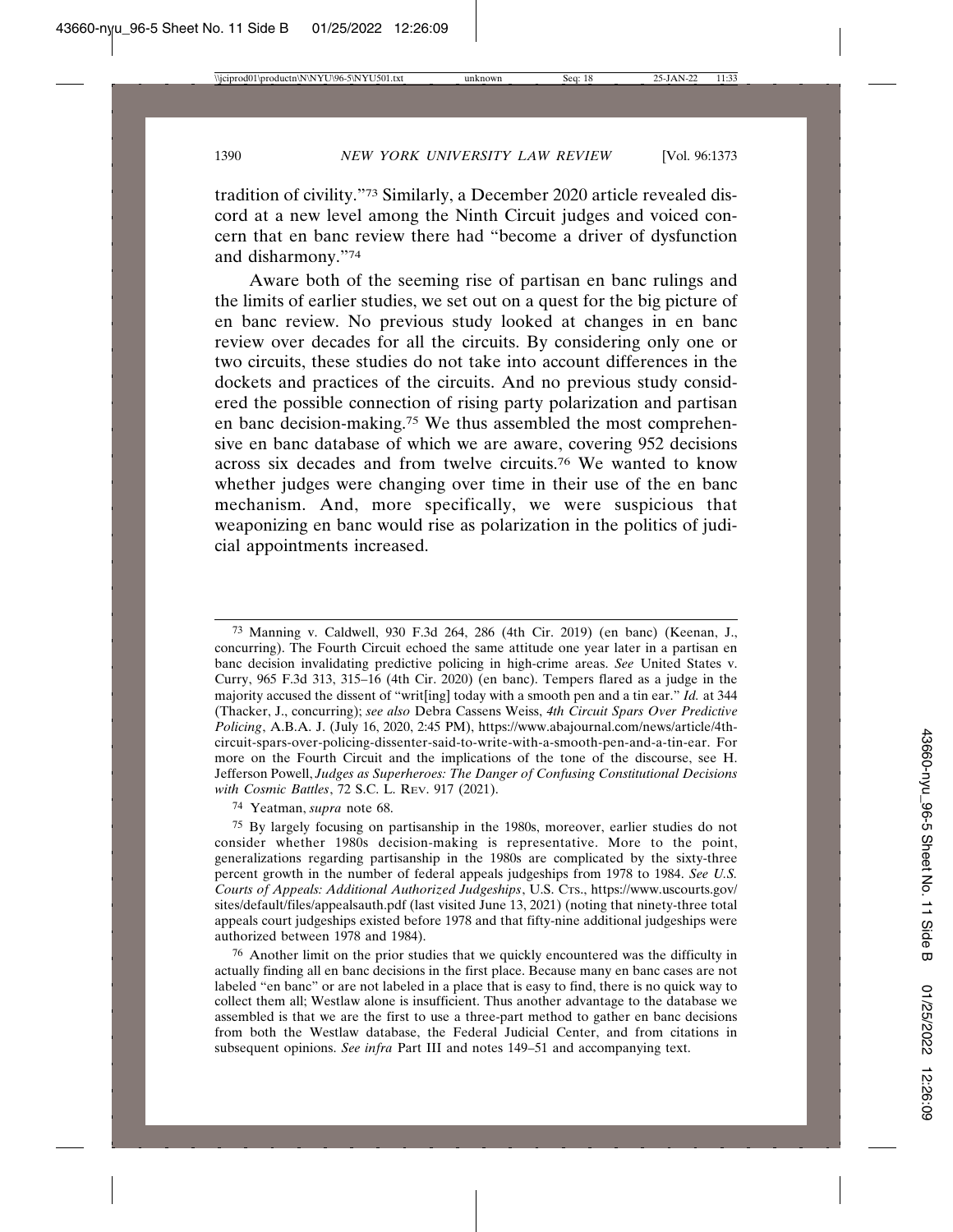#### II

#### OUR HYPOTHESIS: EN BANC AS A WEAPON?

We thought en banc review over time would track the rise of polarization elsewhere. We were wrong. In understanding the implications of what we *did* find over time, it is necessary to understand the rise of polarization and its impact on the appointment and decisionmaking of federal judges. In other words, the implications of our thwarted hypothesis are lost without understanding where our hunch came from. Evaluating the linkage between partisanship and en banc review requires a solid foundational understanding of partisan dynamics as they relate to judicial decision-making, so it is to that history that we now turn.

#### *A. Federal Judicial Appointments Before Ronald Reagan*

Before the election of Ronald Reagan, ideology was simply not the controlling factor in federal judicial appointments. Presidents, instead, gave principal attention to other considerations, such as rewarding political allies, appealing to voters, and avoiding confirmation battles in the Senate. $\frac{77}{7}$  This was true, of course, not just with appointments to the Supreme Court, but in the lower courts as well.

From 1945 to 1968, Democratic Presidents saw no political gain in linking party to ideology for judicial appointments. Liberal "Rockefeller Republicans" were important to the Republican party and the Democratic base was then a hodgepodge that included Northern liberals and Southern conservatives.78 When appointing lower court judges in states subject to school desegregation lawsuits, for example, Presidents Kennedy and Johnson appointed both integrationists and segregationists.79 Reflecting the limited salience of ideology during this time, President Eisenhower's appointees to the federal courts of appeals cast a near identical percentage of liberal votes (fifty-six percent) as did President Kennedy's appointees (fifty-

<sup>77</sup> *See* Neal Devins & Lawrence Baum, *Split Definitive: How Party Polarization Turned the Supreme Court into a Partisan Court*, 2016 SUP. CT. REV. 301, 331–33, 337–38 (2017) [hereinafter Devins & Baum, *Split Definitive*].

<sup>78</sup> *See* NEAL DEVINS & LAWRENCE BAUM, THE COMPANY THEY KEEP: HOW PARTISAN DIVISIONS CAME TO THE SUPREME COURT 105 (2019) [hereinafter DEVINS & BAUM, COMPANY] (noting that, in 1968, liberal Republicans existed and Democrats ran the ideological gamut).

<sup>79</sup> *See* Tara Leigh Grove, *Sacrificing Legitimacy in a Hierarchical Judiciary*, 121 COLUM. L. REV. 1555, 1572–74 (2021) (observing that Presidents Kennedy and Johnson deferred to the preferences of home-state Democratic Senators and appointed segregationists).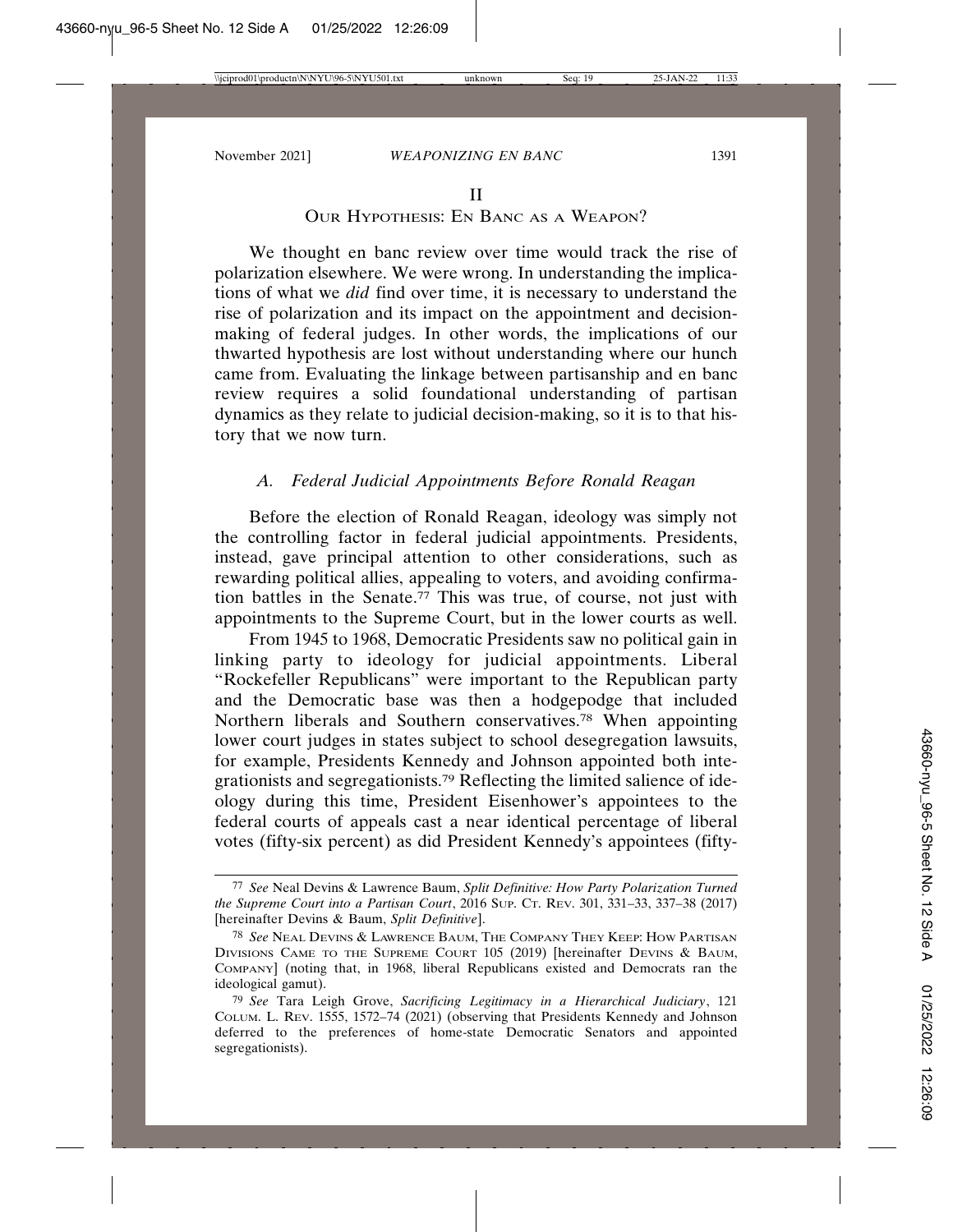nine percent) and President Johnson's appointees (fifty-nine percent).80

Appointments to the federal courts of appeals by Presidents Richard Nixon and Gerald Ford further highlight the limited salience of ideology before President Reagan. President Nixon sought to woo conservatives opposed to criminal justice reforms and school bussing; at the same time, he was careful not to alienate northern liberals who were still a key part of the Republican coalition.<sup>81</sup> "[P]olitics far more than ideology" drove President Nixon's decision to appoint moderates.82 A ranking of liberal votes cast by federal court of appeals judges between 1952 and 2008 places President Nixon's appointees (forty-six percent) and President Ford's appointees (forty-four percent) smack in the middle—closer to President Bill Clinton's appointees (forty-eight percent) than to appointees of Republican Presidents Ronald Reagan (thirty-nine percent), George H.W. Bush (thirty-six percent), and George W. Bush (thirty-eight percent).83

More telling, there was little opportunity for a significant partisan divide to emerge in the period before President Reagan. Studies of roll call votes in Congress show that there was next to no ideological difference between congressional Democrats and Republicans from 1930 to 1980.84 Democrats and Republicans alike occupied every ideological niche and there was a significant cohort of moderates.<sup>85</sup>

82 *Id.* at 6. Of President Nixon's four Supreme Court appointments, William Rehnquist stood alone as a strong conservative. *See id.* (observing that President Nixon's other three appointees—Warren Burger, Harry Blackmun, and Lewis Powell—were more moderate).

83 SUNSTEIN ET AL., *supra* note 80, at 114–15 tbl.6-1. President Jimmy Carter's court of appeals nominees cast liberal votes fifty-four percent of the time. *Id.* 

84 *See* NOLAN MCCARTY, KEITH T. POOLE & HOWARD ROSENTHAL, POLARIZED AMERICA: THE DANCE OF IDEOLOGY AND UNEQUAL RICHES 30–31 figs.2.8 & 2.9 (2006) (showing high ideological overlap between parties in both the House and Senate from the Great Depression through the mid-1980s and declining thereafter).

<sup>80</sup> CASS R. SUNSTEIN, DAVID SCHKADE, LISA M. ELLMAN & ANDRES SAWICKI, ARE JUDGES POLITICAL? AN EMPIRICAL ANALYSIS OF THE FEDERAL JUDICIARY 114–15 tbl.6-1 (2006).

<sup>81</sup> *See* KEVIN J. MCMAHON, NIXON'S COURT: HIS CHALLENGE TO JUDICIAL LIBERALISM AND ITS POLITICAL CONSEQUENCES 2–3, 7–8 (2011) (noting that President Nixon did not expect complete ideological loyalty even from his Supreme Court nominees on those issues of criminal justice and school desegregation).

<sup>85</sup> *See* SEAN M. THERIAULT, PARTY POLARIZATION IN CONGRESS 26 (2008) (noting that, in the 93rd Congress of 1973 to 1974, "95 percent of Republicans were more liberal than the most conservative Democrat, and 36 percent of Democrats were more conservative than the most liberal Republican"); *see also* Steven S. Smith & Gerald Gamm, *The Dynamics of Party Government in Congress*, *in* CONGRESS RECONSIDERED 141, 147 fig.7-2, 151 fig.7-4 (Lawrence C. Dodd & Bruce I. Oppenheimer eds., 9th ed. 2009) (showing very low differences in ideological scores between the two parties from 1937 to 1977, measured by legislators' roll-call voting records in Congress).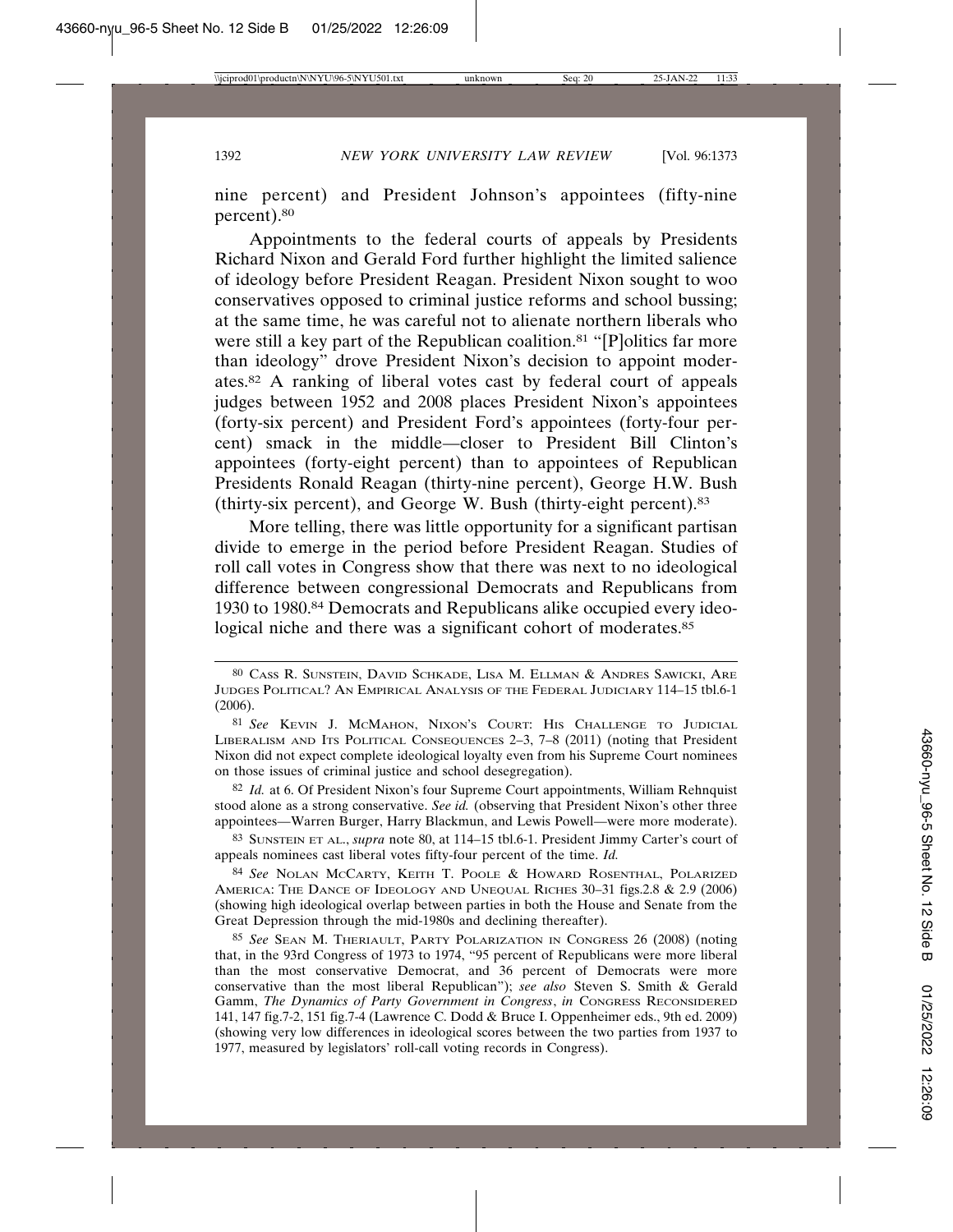Further, under the norm of senatorial courtesy, home-state Senators from the President's political party were instrumental in judicial appointments and most judicial nominations were quickly approved with broad bipartisan support.86 For example, from 1945 to 1980, the confirmation rate for presidential nominations to the federal circuit courts ranged from approximately eighty to ninety-five percent.87

#### *B. The Reagan Revolution*

Everything started to change in 1981. By reaching out to conservative Southern Democrats and abandoning moderate-to-liberal "Rockefeller Republicans," the raison-d'etre of "Ronald Reagan's GOP" was to emphasize ideological divisions between the parties.<sup>88</sup> Accordingly, the Reagan administration made ideological considerations "the most important criteria" in the screening of judicial candi-

87 *See* Keith E. Whittington, *Partisanship, Norms, and Federal Judicial Appointments*, 16 GEO. J.L. & PUB. POL'Y 521, 525, 526 fig.2 (2018) (showing that only about five to twenty percent of federal circuit court nominees were not confirmed during the era from the Truman through the Carter administrations).

<sup>86</sup> *See* Sarah Binder & Forrest Maltzman, *Advice and Consent During the Bush Years: The Politics of Confirming Federal Judges*, JUDICATURE, May–June 2009, at 320, 324–25, 325 figs.3A & 3B (showing that confirmation processes from 1947 to 1987 were typically much shorter than confirmation processes from 1987 onwards). When there was no homestate Senator from the President's party, high ranking state officials from the President's party would play a role in the selection of federal courts of appeals judges. *See* SHELDON GOLDMAN, PICKING FEDERAL JUDGES: LOWER COURT SELECTION FROM ROOSEVELT THROUGH REAGAN 134–35 (1997) (noting that state-level Republican Party organizations played a role in judicial selection during the Eisenhower presidency when both home-state Senators were Democrats). This system of "courtesy" also ensured ideological diversity, since both liberal northern Republicans and conservative Southern Democrats helped select nominees. Indeed, the role of state officials was so important that ideological rankings of judges were based on home-state Senators and not the President's political party. *See* Micheal W. Giles, Virginia A. Hettinger & Todd Peppers, *Picking Federal* Judges: A Note on Policy and Partisan Selection Agendas, 54 PoL. Rsch. Q. 623, 631, 638 (2001) [hereinafter Giles et al., *Picking Federal Judges*] ("[T]hese findings suggest that, at a minimum, Presidents under the condition of senatorial courtesy become more responsive to the political milieu of the state . . . .").

<sup>88</sup> *See* David Von Drehle, *Political Split Is Pervasive*, WASH. POST (Apr. 25, 2004), https://www.washingtonpost.com/archive/politics/2004/04/25/political-split-is-pervasive/ aa71188d-303b-4a0f-a199-c533104a9b4e ("[Reagan] coaxed religious conservatives and Cold Warriors away from the Democratic Party while making it uncomfortable for liberals to remain in the GOP."); *see also* Kate O'Beirne, *Rockefeller Republicans Take Manhattan*, NAT'L REV. (July 7, 2004, 12:39 PM), https://www.nationalreview.com/2004/07/ rockefeller-republicans-take-manhattan-kate-obeirne (reporting that the Republican National Convention during President George W. Bush's second presidential campaign appealed to swing voters by enlisting speakers considered to be the "mavericks and dissidents who represent[ed] a minority in Ronald Reagan's GOP").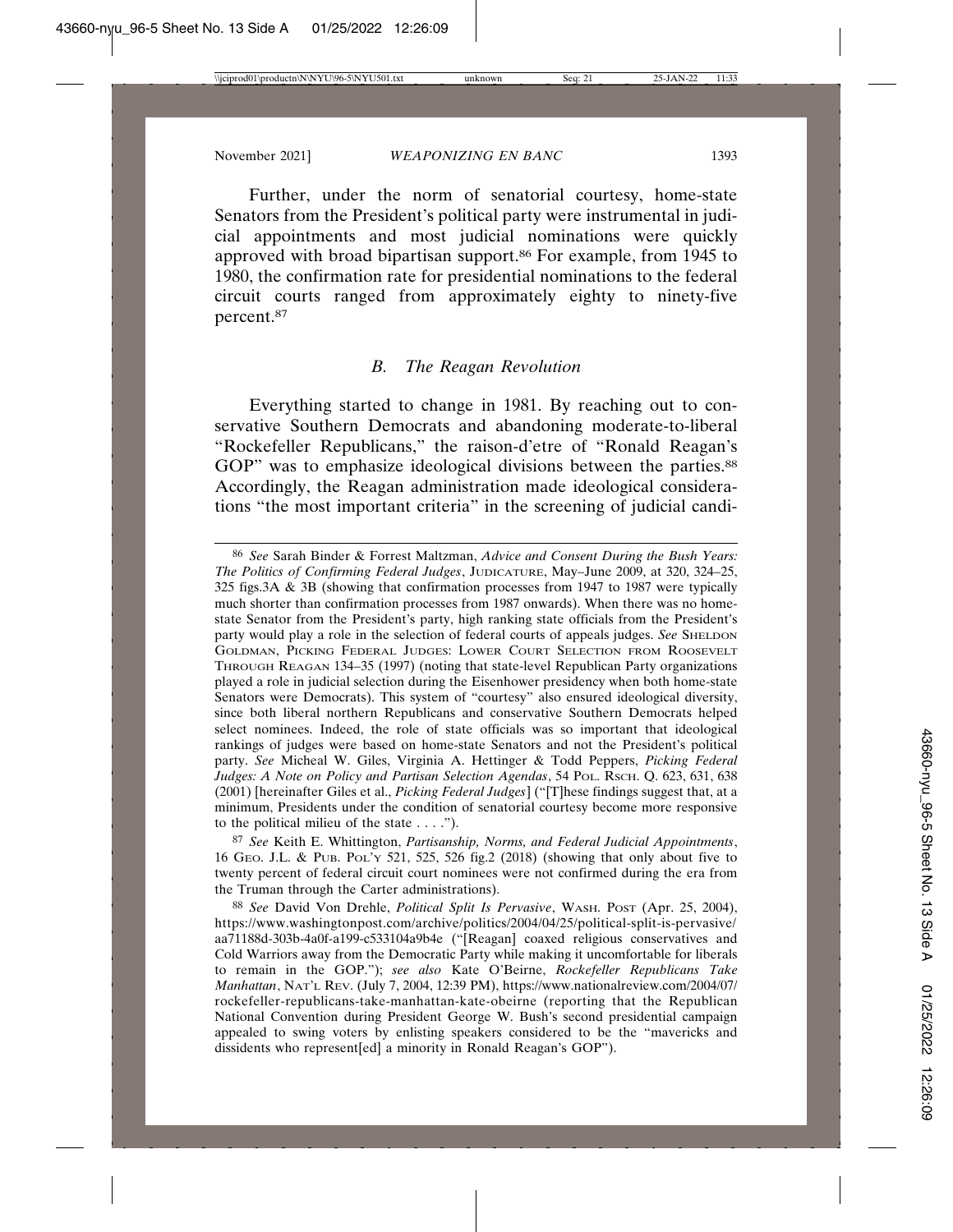dates.89 Critical of the Nixon and Ford administrations' appointment of Democrats to the federal bench and their related failure to take account of the "philosophical grounding" of judicial candidates,<sup>90</sup> the Reagan administration saw the courts as a "primary player in the formulation of public policy."91

The Reagan administration also laid the seeds for the growth of the conservative legal network. Through Attorney General Edwin Meese's embrace of the nascent Federalist Society, which was established in 1982,<sup>92</sup> the administration sought to groom well-credentialed, committed conservatives who would eventually become federal courts of appeals judges and Supreme Court Justices.93 As Federalist Society cofounder and Meese's special assistant Steve Calabresi put it: "[T]here was a real desire to train a generation of people—a farm team—who might go on later on in future Republican administrations to have an impact and to hold more important positions."94

The Reagan Revolution transformed federal judicial politics, particularly in the lower federal courts.95 President Reagan was arguably

<sup>91</sup> *Id.* (quoting Reagan Department of Justice official Bruce Fein).

92 *See* STEVEN M. TELES, THE RISE OF THE CONSERVATIVE LEGAL MOVEMENT: THE BATTLE FOR CONTROL OF THE LAW 138 (2008) [hereinafter TELES, RISE]. Meese became Attorney General in 1985. President Reagan's first-term Attorney General, William French Smith, was an establishment lawyer who had no plan to advance conservative goals over the long term. *See* Steven M. Teles, *Transformative Bureaucracy: Reagan's Lawyers and the Dynamics of Political Investment*, 23 STUD. AM. POL. DEV. 61, 66–67 (2009) [hereinafter Teles, *Transformative Bureaucracy*] (noting that while Smith was a conservative, Meese was so centrally connected to the conservative movement that his political and personal identity was always tied to the Federalist Society in some way).

93 *See* Teles, *Transformative Bureaucracy*, *supra* note 92, at 69 ("The legacy of the department's investment in personnel can be found on the bench . . . ."); *see also* TELES, RISE, *supra* note 92, at 141–42 (describing the Reagan Justice Department's hiring of Federalist Society members, signaling that "clear ideological positioning . . . was now an affirmative qualification for appointed office").

94 Teles, *Transformative Bureaucracy*, *supra* note 92, at 73. At the same time, the Reagan administration was somewhat limited in its ability to nominate reliable conservatives to the bench. The Federalist Society was just getting off the ground, so "it was hard to find" competent, credentialed, conservative lawyers. *Id.* at 70–71 (quoting Reagan Department of Justice official Richard Willard).

95 *See* Devins & Baum, *Split Definitive*, *supra* note 77, at 339–42 (documenting the impact Meese and the Federalist Society had on the judiciary, such that half of President George W. Bush's appointments to the federal courts of appeals were Federalist Society members).

<sup>89</sup> DAVID ALISTAIR YALOF, PURSUIT OF JUSTICES: PRESIDENTIAL POLITICS AND THE SELECTION OF SUPREME COURT NOMINEES 134 (1999).

<sup>90</sup> David M. O'Brien, *Federal Judgeships in Retrospect* (quoting Stephen Markman, one of the Reagan administration officials in charge of judicial selection), *in* THE REAGAN PRESIDENCY: PRAGMATIC CONSERVATISM AND ITS LEGACIES 327, 331 (W. Elliot Brownlee & Hugh Davis Graham eds., 2003), *as reprinted in Why Many Think That Ronald Reagan's Court Appointments May Have Been His Chief Legacy*, HIST. NEWS NETWORK, http:// www.historynewsnetwork.org/article/10968 (last visited June 6, 2021).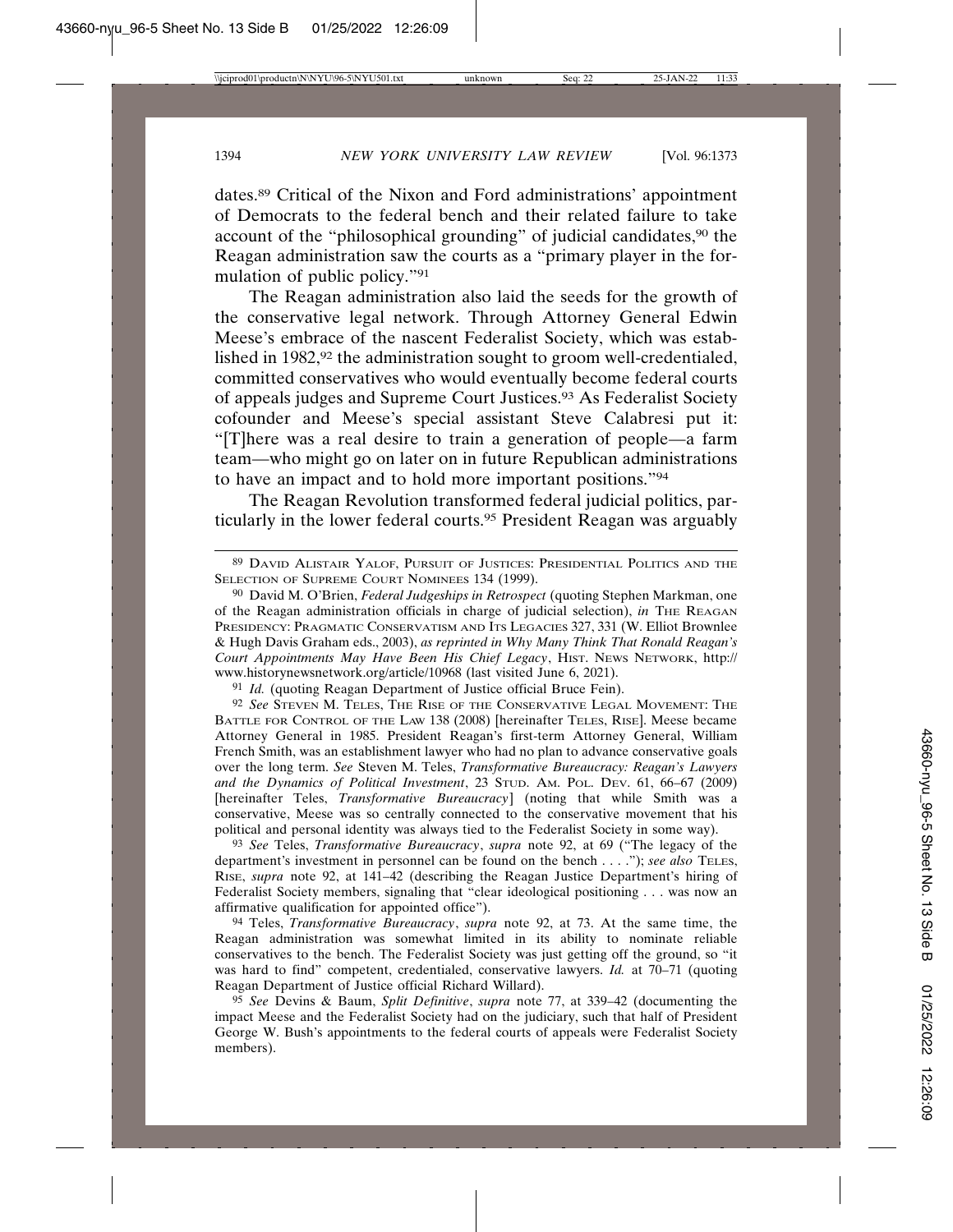more committed to ideology than any President before him and he saw federal appellate judges as key players in the emerging Republican-Democrat schism.96 An analysis of decisions between 1981 and 2004 by Reagan-appointed courts of appeals judges revealed that Reagan appointees were more conservative than appointees of earlier Republican administrations,<sup>97</sup> and that Reagan appointees became more conservative over time.98 By appointing eighty-three federal courts of appeals judges from 1981 to 1988 (roughly fifty-five percent of all sitting federal appellate judges by the end of his term),99 President Reagan made a huge impact on the federal judiciary. In particular, judicial appointments began to be seen as partisan and ideological, a tool that would reinforce the growing divide separating Republicans from Democrats.100

## *C. Judicial Appointments in the Age of Party Polarization*

In the years since the Reagan administration, the ideological and partisan divide between Democrats and Republicans has grown and grown. In the 1980s and 1990s, the ideological gap between Democrats and Republicans began to emerge but was still modest.<sup>101</sup> Republicans, for example, were as supportive of abortion rights as Democrats,102 and several Republican Senators backed abortion

99 FED. JUD. CTR., *supra* note 9 (select all "U.S. Courts of Appeals" under the "Court" tab and "Ronald Reagan" under the "Appointing President" tab); U.S. CTS., *supra* note 75 (showing that an additional fifty-nine appellate judgeships were created during Reagan's presidency, totaling 152 federal appellate judgeships by 1989).

100 *See, e.g.*, DEVINS & BAUM, COMPANY, *supra* note 78, at 121–22 ("The growing emphasis on policy considerations in the selection of Justices parallels the growth in partisan polarization, and it is largely an effect of that polarization.").

101 *See* Devins & Baum, *Split Definitive*, *supra* note 77, at 323 ("The rapid rise in partisan sorting began in the 1980s; starting in the 1990s, a surge of southern Republicans substantially propelled the polarization of the parties.").

102 *See* Linda Greenhouse & Reva B. Siegel, *Before (and After)* Roe v. Wade*: New Questions About Backlash*, 120 YALE L.J. 2028, 2067–68 (2011) (stating that sixty-eight percent of Republicans and fifty-eight percent of Democrats supported abortion rights); *see also* Neal Devins, *Rethinking Judicial Minimalism: Abortion Politics, Party Polarization, and the Consequences of Returning the Constitution to Elected Government*, 69 VAND. L. REV. 935, 953 (2016) (noting that between *Roe v. Wade*, 410 U.S. 113 (1973), and *Planned Parenthood of Southeastern Pennsylvania v. Casey*, 505 U.S. 833 (1992), "abortion did not sharply divide Democrats and Republicans").

<sup>96</sup> *See* David M. O'Brien, *If the Bench Becomes a Brawl: Reagan's Legacy for U.S. Courts*, L.A. TIMES (Aug. 23, 1987), https://www.latimes.com/archives/la-xpm-1987-08-23 op-2934-story.html ("While all Presidents reward those in their own party, Reagan has surpassed others . . . . Judges are regarded by the Reagan Administration as both symbols and instruments of presidential power . . . .").

<sup>97</sup> *See* SUNSTEIN ET AL., *supra* note 80, at 119–21.

<sup>98</sup> *Id.* at 121–22 (noting that Reagan appointees cast more conservative votes between 1993 to 1996 than they did from 1985 to 1988).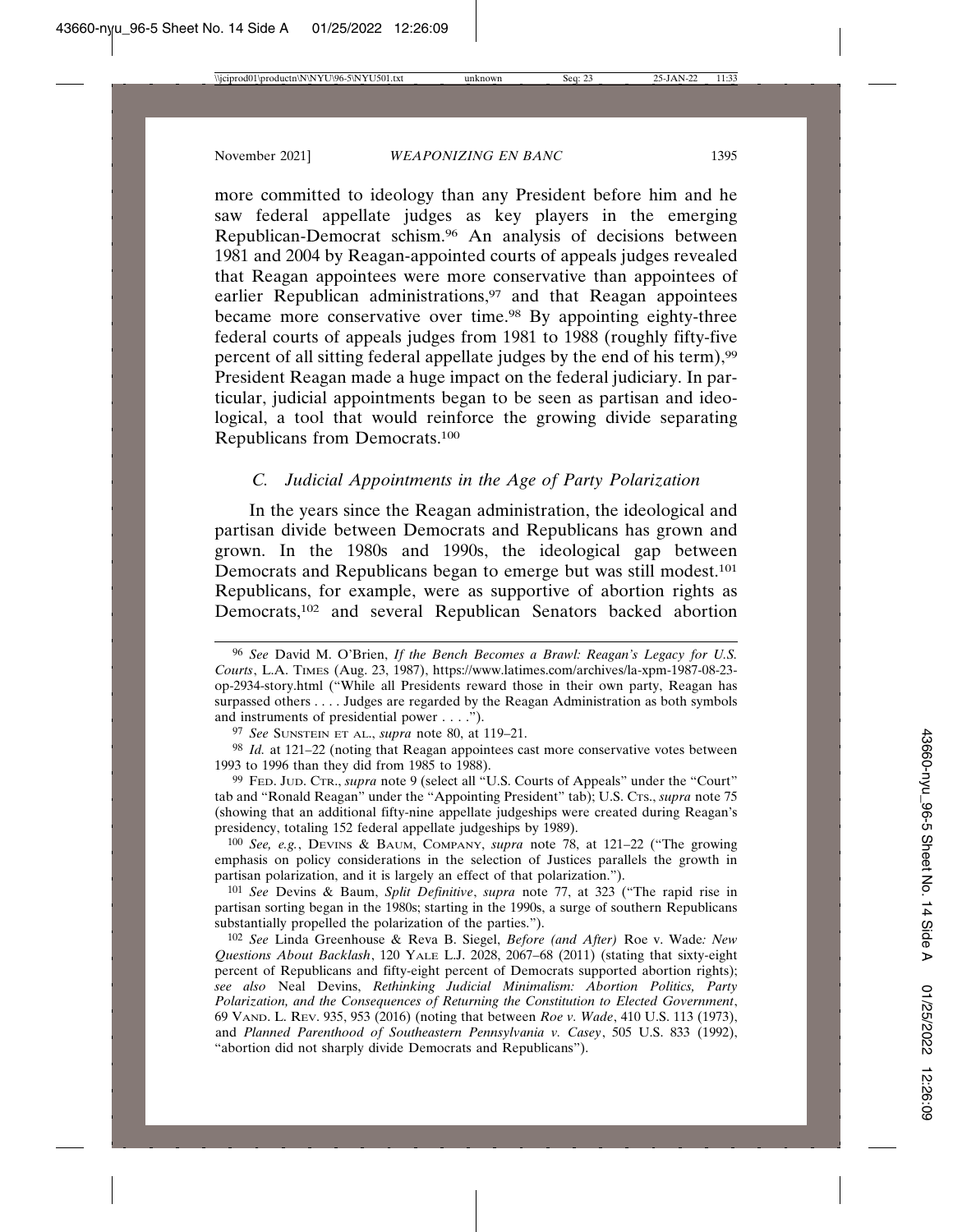rights by voting against Robert Bork's Supreme Court nomination.103 By 1994, twenty-three percent of Republicans were more liberal than the median Democrat, and seventeen percent of Democrats were more conservative than the median Republican.104 That dynamic is a thing of the past. In 2017, those numbers had shrunk to one and three percent, respectively.105 Similarly, Republican-Democrat differences on political issues more than doubled from 1994 to 2017.106

This partisan sorting also spurred two related developments, each of which fundamentally transformed social and professional interactions between Democrats and Republicans. First, Republicans and Democrats increasingly feel a sense of rivalry towards each other and "dislike, even loathe, their opponents."<sup>107</sup> By 2017, research showed that "Americans are less likely to have the kind of interpersonal contact across party lines that can dampen harsh beliefs about each other."108 Second, "[e]lite status [no longer] trump[s] ideology and

105 PEW RSCH. CTR., THE PARTISAN DIVIDE ON POLITICAL VALUES GROWS EVEN WIDER 13 (2017), https://www.pewresearch.org/politics/wp-content/uploads/sites/4/2017/10/ 10-05-2017-Political-landscape-release-updt..pdf.

106 *Id.* at 3.

108 Emily Badger & Niraj Chokshi, *How We Became Bitter Political Enemies*, N.Y. TIMES (June 15, 2017), https://www.nytimes.com/2017/06/15/upshot/how-we-became-bitterpolitical-enemies.html.

<sup>103</sup> Linda Greenhouse, *Bork's Nomination Is Rejected, 58-42; Reagan Saddened*, N.Y. TIMES (Oct. 24, 1987), https://www.nytimes.com/1987/10/24/politics/borks-nomination-isrejected-5842-reagan-saddened.html (noting that six out of forty-six Republican Senators voted against Bork); *see also* Binder & Maltzman, *supra* note 86, at 321 (describing Bork's defeat as a "watershed" in making judicial confirmation politics both partisan and ideological (quoting John Anthony Maltese, *Anatomy of a Confirmation Mess: Recent Trends in the Federal Judicial Selection Process*, JURIST (Apr. 15, 2004), https:// web.archive.org/web/20040430024910/http://jurist.law.pitt.edu/forum/symposium-jc/ maltese-printer.php)).

<sup>104</sup> *See* Jocelyn Kiley, *In Polarized Era, Fewer Americans Hold a Mix of Conservative and Liberal Views*, PEW RSCH. CTR. (Oct. 23, 2017), https://www.pewresearch.org/facttank/2017/10/23/in-polarized-era-fewer-americans-hold-a-mix-of-conservative-and-liberalviews.

<sup>107</sup> *Cf.* Shanto Iyengar, Gaurav Sood & Yphtach Lelkes, *Affect, Not Ideology: A Social Identity Perspective on Polarization*, 76 PUB. OP. Q. 405, 405–07 (2012) (arguing that the "mere act of identifying with a political party is sufficient to trigger negative evaluations of the opposition"); *see also* Cass R. Sunstein, Opinion, *'Partyism' Now Trumps Racism*, BLOOMBERG (Sept. 22, 2014, 8:03 AM), https://www.bloomberg.com/opinion/articles/2014- 09-22/partyism-now-trumps-racism (noting that Democrats and Republicans increasingly disapprove of a family member marrying outside of their political party). 2012 data revealed a huge spike in the unfavorability rating of the opposition party. In 1980, surveyed voters gave the opposition party an average favorability rating of 45 out of 100; in 1992, that rating dropped slightly to 40; in 2012, the rating dropped precipitously to 30. Ezra Klein & Alvin Chang, *"Political Identity Is Fair Game for Hatred": How Republicans and Democrats Discriminate*, VOX (Dec. 7, 2015, 8:00 AM), https://www.vox.com/2015/12/7/ 9790764/partisan-discrimination.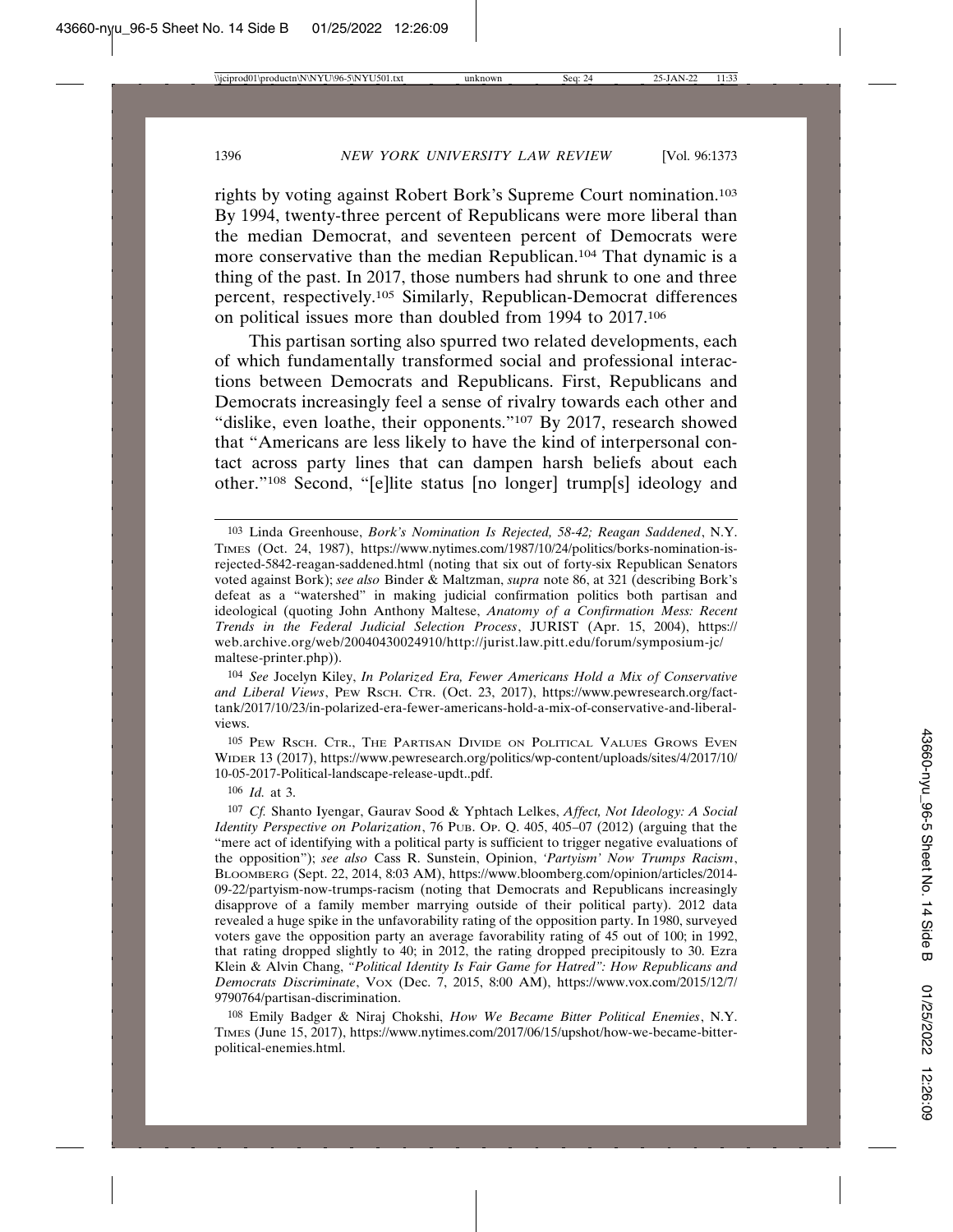partisanship."109 Affluent Democrats now "express liberal attitudes on virtually every issue" and affluent Republicans have an "outsized influence on the GOP coalition."110

This ideological and social sorting of elite Democrats and Republicans is profoundly important to judicial selection and decision-making. The pool of Democrats who might be nominated for a federal judgeship is now uniformly liberal, just as the Republican pool is uniformly conservative. Correspondingly, the liberalism or conservatism of judges and prospective judges is continually reinforced by the social networks they inhabit.111 Republican judges and judicial candidates demonstrate their conservative bona fides and cement important personal relationships by participating in Federalist Society events, and Democrats frequently look to analogue liberal groups.112 In this way, the polarization of elite social networks cements the ideological predispositions of judges and potential judges.

The rise of the Federalist Society as the de facto screener of Republican judges is particularly instructive in this regard. Just eight out of forty-two federal courts of appeals judges nominated by President George H.W. Bush were Federalist Society members.113 By the end of President George W. Bush's first term, approximately half of his judicial appointments were Federalist Society members.114 And

111 *See* Teles, *Transformative Bureaucracy*, *supra* note 92 (describing pervasive liberal and conservative social networks). Like everyone else, a judge's self-esteem is linked to the esteem in which she is held by others, especially those in her social and professional networks. *See* LAWRENCE BAUM, JUDGES AND THEIR AUDIENCES: A PERSPECTIVE ON JUDICIAL BEHAVIOR 117 (2006).

112 *See* Lawrence Baum & Neal Devins, *Federalist Court*, SLATE (Jan. 31, 2017, 10:12 AM), https://slate.com/news-and-politics/2017/01/how-the-federalist-society-became-thede-facto-selector-of-republican-supreme-court-justices.html (pointing out, however, that no progressive group has come close to the Federalist Society's dominance over the judicial nomination process).

113 *See, e.g.*, Nancy Scherer & Banks Miller, *The Federalist Society's Influence on the Federal Judiciary*, 62 POL. RSCH. Q. 366, 367, 367 tbl.1 (2009); FED. JUD. CTR., *supra* note 9 (select all "U.S. Courts of Appeals" under the "Court" tab and "George H.W. Bush" under the "Appointing President" tab). President Bush's court of appeals nominees who were Federalist Society members included Clarence Thomas, Samuel Alito, and John Roberts. Scherer & Miller, *supra*, at 367 tbl.1.

114 *See* Devins & Baum, *Split Definitive*, *supra* note 77, at 342. President George W. Bush's appointees to the federal courts of appeals included John Roberts, Neil Gorsuch, and Brett Kavanaugh. FED. JUD. CTR., *supra* note 9 (select all "U.S. Courts of Appeals"

<sup>109</sup> *See* Mark A. Graber, *The Coming Constitutional Yo-Yo? Elite Opinion, Polarization, and the Direction of Judicial Decision Making*, 56 HOW. L.J. 661, 688, 694–95 (2013) (observing that prior to this period, affluent Democrats and Republicans agreed with each other on political issues more often than they agreed with less affluent people within their own parties).

<sup>110</sup> PEW RSCH. CTR., POLITICAL TYPOLOGY REVEALS DEEP FISSURES ON THE RIGHT AND LEFT 2, 4 (2017), https://www.pewresearch.org/politics/wp-content/uploads/sites/4/ 2018/09/10-24-2017-Typology-release.pdf.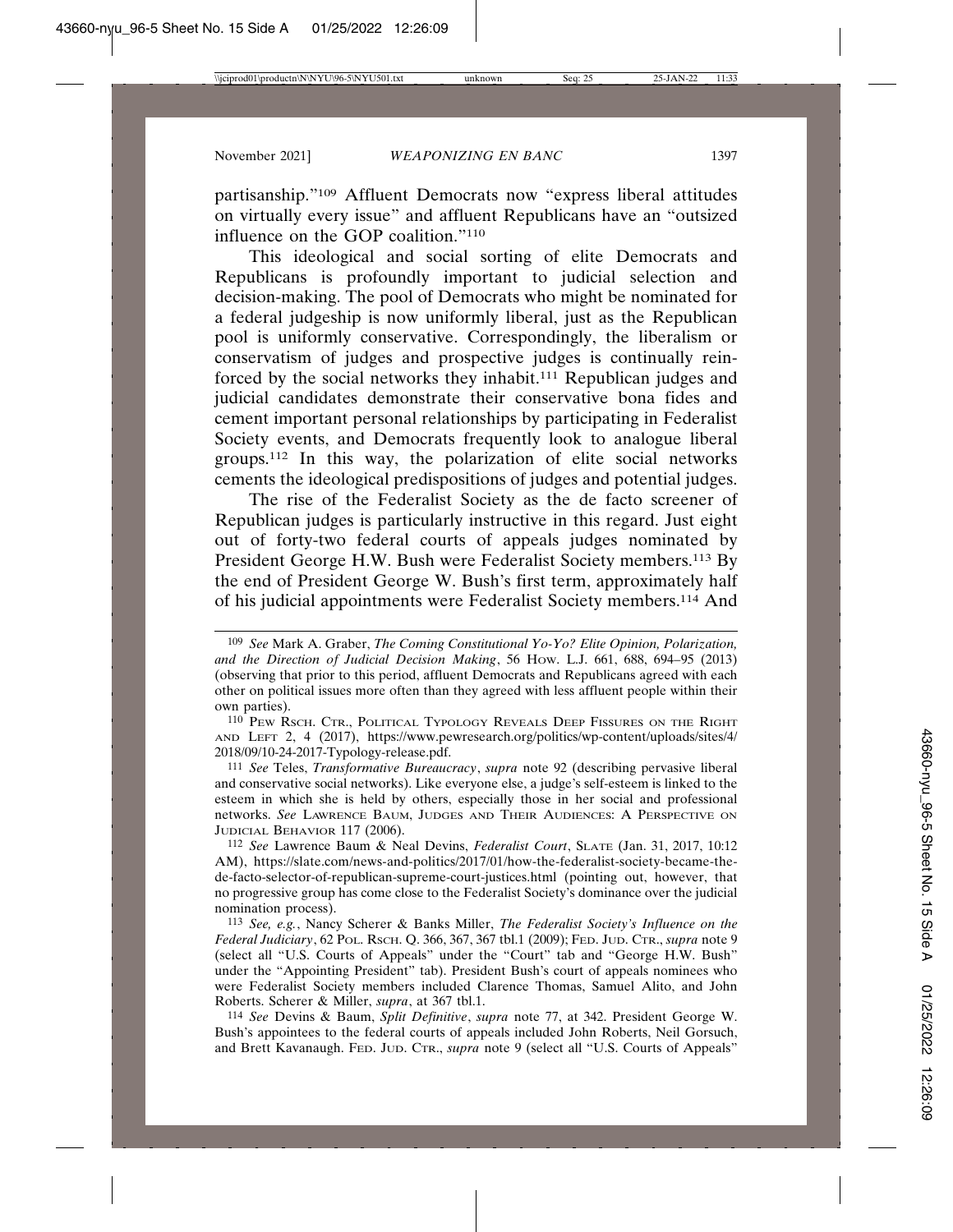by 2016, the imprint of the Federalist Society on judicial appointments was dramatic. Then-presidential candidate Donald Trump declared that his judicial nominees would be "picked by [the] Federalist Society."<sup>115</sup> By this time, the consequences of party polarization had metastasized. Conservative-liberal divisions gave way to Republican-Democratic differences.116 Party and ideology were now inextricably linked, and the ideological divide on the federal courts of appeals and Supreme Court was now a partisan split.

Within the federal courts of appeals, Thomas Keck measured Republican-Democratic differences from 1993 to 2013 on issues that divided the parties, such as abortion, affirmative action, gun rights, and same-sex marriage.117 Keck did this by looking at votes cast by courts of appeals judges and found the average difference to be thirtythree percentage points.118 Cass Sunstein's examination of federal courts of appeal decisions between 1981 and 2004 likewise found a "significant difference between Republican and Democratic appointees, and as the relative proportion changes, the ideological orientation of the federal courts will change as well."119

Sunstein's study of the federal courts of appeals is particularly relevant to our hypothesis. It speaks to a growing ideological gap between Republican and Democratic appointees, based on a comparison of liberal votes cast over time, and attributes this divide principally to the increasing conservativism of Republican appointees. In particular, the percentage of liberal votes cast by appointees of President Bill Clinton from 1993 to 2004 was nearly identical to the percentage of liberal votes cast by other Democratic appointees.120 In contrast, there was a much sharper divide between Republican judges

116 *See* Adam Liptak, *'Politicians in Robes'? Not Exactly, but . . .* , N.Y. TIMES (Nov. 26, 2012), https://www.nytimes.com/2012/11/27/us/judges-rulings-follow-partisan-lines.html (suggesting that journalists should sometimes reveal the political affiliation of federal judges, given the apparent role political preferences play in some decisions).

117 *See* THOMAS M. KECK, JUDICIAL POLITICS IN POLARIZED TIMES 4, 163 (2014).

118 *Id.* at 149 tbl.3.5.

119 SUNSTEIN ET AL., *supra* note 80, at 122–23.

120 *See id.* at 120–21, 120 tbl.6-3. The Sunstein study looked at the percentage of liberal votes over time and compared President Clinton's appointees to those of Democratic Presidents Kennedy, Johnson, and Carter. *Id.* at 120 tbl.6-3.

under the "Court" tab and "George W. Bush" under the "Appointing President" tab). The Federalist Society was also instrumental in President George W. Bush's Supreme Court appointments. *See* Devins & Baum, *Split Definitive*, *supra* note 77, at 342–43 (detailing the Federalist Society's role in forcing the replacement of Harriet Miers, who did not have close ties to the Society, with Federalist Society darling Samuel Alito as the nominee to replace Justice Sandra Day O'Connor in 2005).

<sup>115</sup> Jason Zengerle, *How the Trump Administration Is Remaking the Courts*, N.Y. TIMES MAG. (Aug. 22, 2018), https://www.nytimes.com/2018/08/22/magazine/trump-remakingcourts-judiciary.html.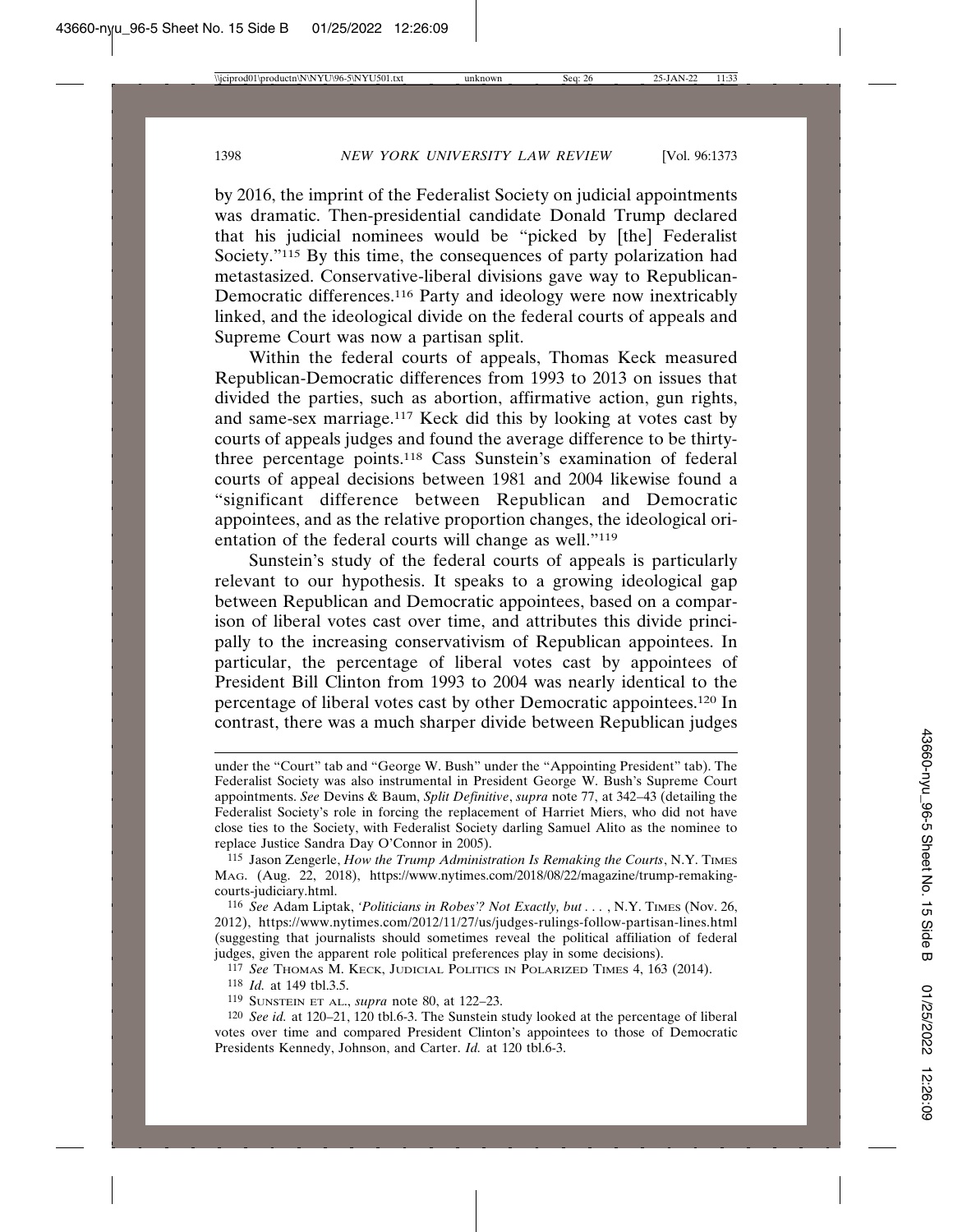appointed before 1981 and judges appointed by Presidents Reagan and the two Bushes.121 These data highlight the rise of the conservative legal movement and, with it, the growing impact of the Federalist Society. A 2009 study of judicial decision-making by federal courts of appeals judges found that judges with Federalist Society ties were significantly more conservative than other judges.122

## *D. "Trump Judges" and "Obama Judges"*

When President Donald Trump complained about an "Obama judge" ruling against him in 2018, he was thus stating the obvious, albeit in a controversial way<sup>123</sup>: party polarization by that point had become pervasive and increasingly salient. Today, the ever-growing divide between Democrats and Republicans has led to an increasing emphasis on ideology in judicial appointments (especially by Republicans) and to winner-take-all politics in the U.S. Senate (by both parties). Judicial appointment partisan politics has now reached a fever pitch.

During the Obama Administration, from 2009 to 2017, President Obama aimed to reshape the federal courts of appeals by striving for more diversity on the bench. Forty-two percent of President Obama's appointees to the federal courts were women, compared to twentyone percent for President George W. Bush and twenty-five percent for President Donald Trump; twenty percent were Black, compared to eight percent for President Bush and five percent for President Trump.124 President Obama appointed a total of fifty-five judges to

123 *See* Maria Sacchetti & Sarah Kinosian, *Trump Lashes Out at Judge After Order to Allow Illegal Border Crossers to Seek Asylum*, WASH. POST (Nov. 20, 2018, 9:08 PM), https://www.washingtonpost.com/local/immigration/judges-ruling-means-trump-

administration-must-allow-illegal-border-crossers-to-seek-asylum/2018/11/20/1aebd608 ecc1-11e8-96d4-0d23f2aaad09\_story.html.

124 *See* Elliot Slotnick, Sara Schiavoni & Sheldon Goldman, *Obama's Judicial Legacy: The Final Chapter*, 5 J.L. & CTS. 363, 403 tbl.8 (2017); *Trump's Confirmed Judges*, ALL. FOR JUST. (May 3, 2020), https://www.afj.org/wp-content/uploads/2020/01/Confirmed-5.3.20.pdf; *see also* MARK TUSHNET, IN THE BALANCE: LAW AND POLITICS ON THE ROBERTS COURT 74 (2013) (noting that Democratic presidents have placed a stronger

<sup>121</sup> *See id.* (comparing percentage of liberal votes by judges nominated by Presidents Eisenhower, Nixon, and Ford to the percentage of liberal votes by judges nominated by Presidents Reagan and the two Bushes).

<sup>122</sup> *See* Scherer & Miller, *supra* note 113, at 376. This finding tracks the growing ideological divide on the U.S. Supreme Court, where today's Democratic appointees are no more liberal than earlier Democratic appointees but today's Republican appointees are far more conservative than earlier Republican appointees. *See* Lee Epstein, William M. Landes & Richard A. Posner, *Revisiting the Ideology Rankings of Supreme Court Justices*, 44 J. LEGAL STUD. 295, 307 tbl.2 (2015) (showing that Justices appointed in the later twentieth century, like Justices Rehnquist, Scalia, and Roberts, voted more conservatively than their most conservative predecessors, while more recent liberal appointees voted equally as liberally, if not more conservatively, as their ideological predecessors).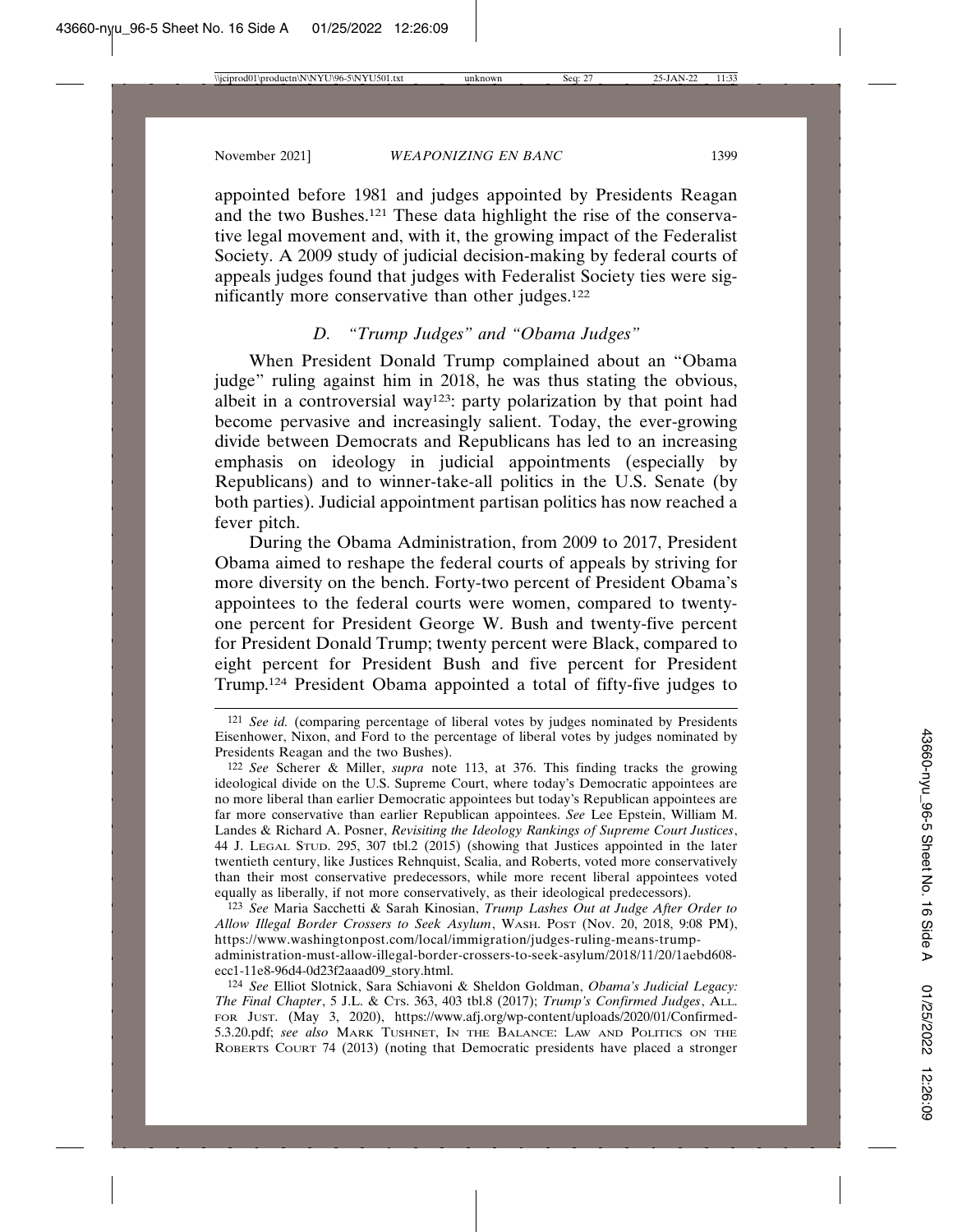the U.S. courts of appeals—around one-third of all federal courts of appeals judges by the end of his term.125 Ideological measures of judicial appointments from Presidents Nixon to Trump rank President Obama's judges as more liberal than any other cohort from that time period.126

The Obama era also raised the temperature of confirmation battles by introducing a fundamental shift in Senate confirmation politics. In response to Senate Republicans' efforts to delay and defeat President Obama's judicial appointments,<sup>127</sup> Senate Democrats invoked the so-called nuclear option in 2013, allowing the thenmajority Democratic Senate to confirm federal district and courts of appeals judges by an up-or-down majority vote.128 With Republicans in control of the Senate for the final two years of the Obama administration, President Obama was able to fill only two appellate judgeships.129 More striking, Senate Republicans blocked any consideration of President Obama's 2016 Supreme Court nominee Merrick

125 *See* Lawrence Hurley, *Obama's Judges Leave Liberal Imprint on U.S. Law*, REUTERS (Aug. 26, 2016, 10:49 AM), https://www.reuters.com/article/us-usa-court-obama/ obamas-judges-leave-liberal-imprint-on-u-s-law-idUSKCN1110BC.

126 *See* Jon Green, *The Ideology of Trump's Judges*, DEMAND JUST. (Jan. 2019), https:// demandjustice.org/reports/ideology-of-trump-judges (demonstrating that the average ideological score of President Obama's cohort of judges was more to the left than those of the judges appointed by Presidents Clinton and Carter). This study used the donor-based scoring method developed by Adam Bonica and Maya Sen. *See* Adam Bonica & Maya Sen, *A Common-Space Scaling of the American Judiciary and Legal Profession*, 25 POL. ANALYSIS 114 (2017); *see also* Li Zhou, *Study: Trump's Judicial Appointees Are More Conservative than Those of Past Republican Presidents*, Vox (Jan. 25, 2019, 6:00 AM), https://www.vox.com/2019/1/25/18188541/trump-judges-mconnell-senate (discussing the Green study and explaining the Bonica and Sen scoring system).

127 *See* Slotnick et al., *supra* note 124, at 370–71 (discussing then-Senate Minority Leader Mitch McConnell's obstruction of President Obama's judicial nominees). Senate Democrats similarly sought to defeat President George W. Bush's judicial nominees. *See* Binder & Maltzman, *supra* note 86, at 323–25.

128 *See* Humberto Sanchez, *A Landmark Change to Filibuster*, CQ WKLY., Dec. 2, 2013, at 1992, 1992.

129 *See* Ian Millhiser, *What Trump Has Done to the Courts, Explained*, VOX (Sept. 29, 2020, 10:32 PM), https://www.vox.com/policy-and-politics/2019/12/9/20962980/trumpsupreme-court-federal-judges. One of those two was appointed to the Federal Circuit. *See id.* (noting that Judge Kara Farnandez Stoll was confirmed to a "highly specialized court that primarily deals with patent law").

emphasis on race and gender diversity). By focusing on these alternative criteria, President Obama disappointed progressives who wanted strong liberals; instead, President Obama's nominees—while liberal—sometimes did not reflect the most progressive values of the Democratic elite. *See* Charlie Savage, *Obama Lags on Judicial Picks, Limiting His Mark on Courts*, N.Y. TIMES (Aug. 17, 2012), https://www.nytimes.com/2012/08/18/us/politics/ obama-lags-on-filling-seats-in-the-judiciary.html (noting that President Obama had "largely shied away from nominating assertive liberals" and that his "emphasis on diversity . . . slowed the search" for judicial nominees).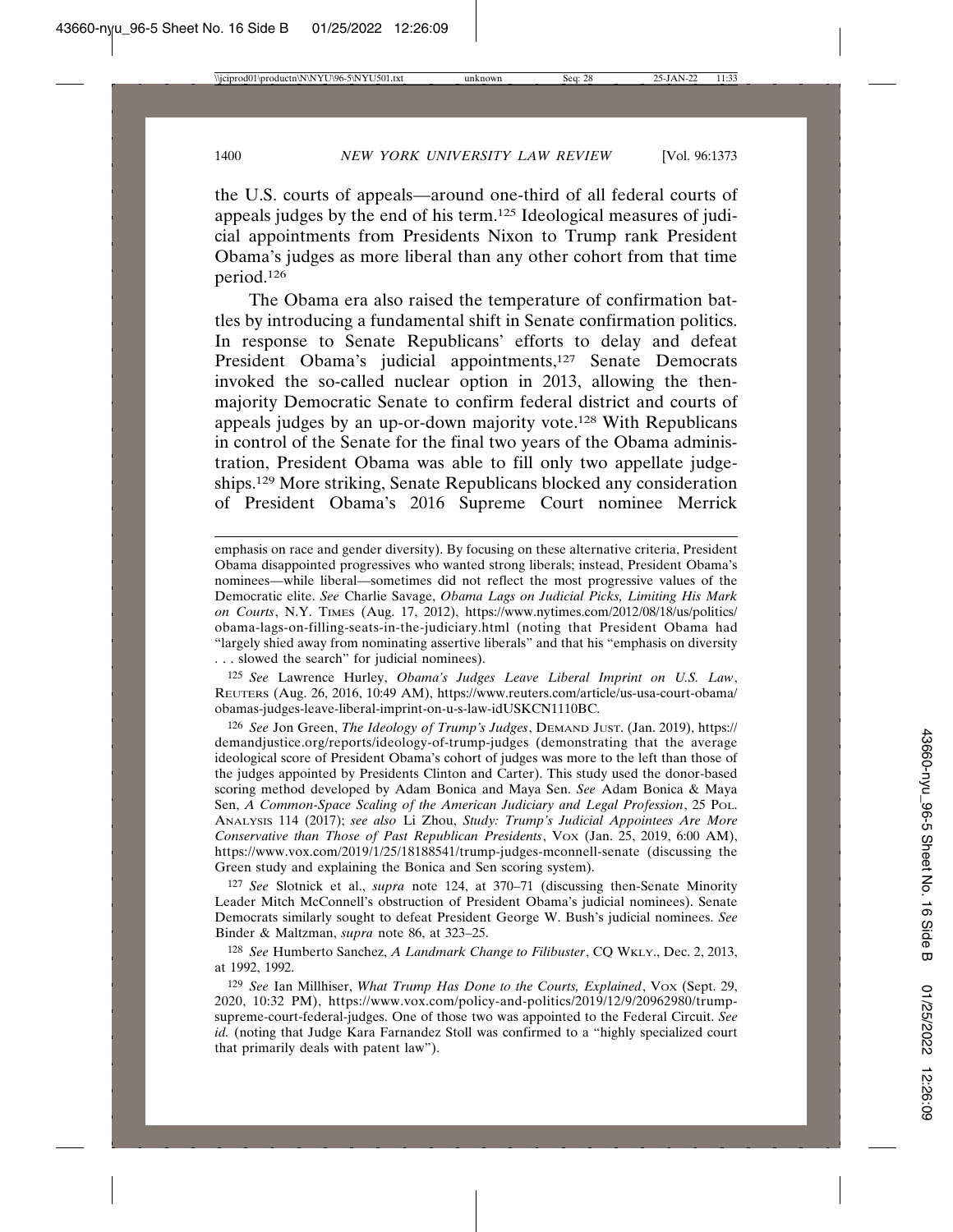Garland.130 Indeed, the link between party and ideology is now so strong that Mitch McConnell defined his legacy as Senate Majority Leader by his ability to block President Obama's nominations while pushing through President Trump's nominations.131 In so doing, Senate Republicans explicitly linked ideology to political party, claiming that the 2016 presidential election should settle whether a liberal or conservative was to be appointed to the Supreme Court.<sup>132</sup>

Following his election in 2016, President Donald Trump then put his foot on the accelerator to divide judicial appointments in partisan ways. His imprint on the federal courts of appeals was "swift and historic."133 President Trump's judges were ranked most conservative by the ideological measure that ranked President Obama's judges as most liberal.134 Under this measure, the ideological gap between President Trump's and President Obama's judges is greater than it has ever been.135

131 McConnell put it this way: "What I want to do is make a lasting contribution to the country. . . . I believe working in conjunction with the administration, we're making a generational change in our country . . . ." The Hugh Hewitt Show, *Senate Majority Leader Mitch McConnell on the Federal Judiciary and the Pace of Appoinments* [sic], HUGH HEWITT (May 3, 2018), https://www.hughhewitt.com/senate-majority-leader-mitchmcconnell-on-the-federal-judiciary-and-the-pace-of-appoinments; *see also* CARL HULSE, CONFIRMATION BIAS: INSIDE WASHINGTON'S WAR OVER THE SUPREME COURT, FROM SCALIA'S DEATH TO JUSTICE KAVANAUGH 278–79 (2019) (describing McConnell telling an audience that the most important decision in his political career was to block Merrick Garland's nomination and push through Neil Gorsuch's appointment).

132 *See* Mitch McConnell & Chuck Grassley, Opinion, *McConnell and Grassley: Democrats Shouldn't Rob Voters of Chance to Replace Scalia*, WASH. POST (Feb. 18, 2016), https://www.washingtonpost.com/opinions/mcconnell-and-grassley-democrats-shouldntrob-voters-of-chance-to-replace-scalia/2016/02/18/e5ae9bdc-d68a-11e5-be55-

2cc3c1e4b76b\_story.html (arguing that American voters rejected President Obama and his preferences after the 2014 midterm elections shifted control of the Senate to the Republicans).

133 Rebecca R. Ruiz, Robert Gebeloff, Steve Eder & Ben Protess, *A Conservative Agenda Unleashed on the Federal Courts*, N.Y. TIMES (Mar. 16, 2020), https:// www.nytimes.com/2020/03/14/us/trump-appeals-court-judges.html.

134 *See* Green, *supra* note 126; *see also* Rebecca R. Ruiz & Robert Gebeloff, *As Trump Leaves the White House, His Imprint on the Judiciary Deepens*, N.Y. TIMES (Dec. 17, 2020), https://www.nytimes.com/2020/12/17/us/politics/trump-judges-appeals-courts.html (noting that President Trump's federal appellate appointees were more consistently conservative, in that they were more likely than past Republican appointees to clash with Democratic appointees).

135 Green, *supra* note 126*.* For additional discussion, see *infra* notes 146–47 and accompanying text (highlighting the increasing role of party affiliation in whether a judge is more likely to agree or disagree with same and opposite party judges).

<sup>130</sup> *See* Slotnick et al., *supra* note 124, at 364 ("However, Garland was not even accorded the courtesy of a Senate hearing much less a vote on the Senate floor.").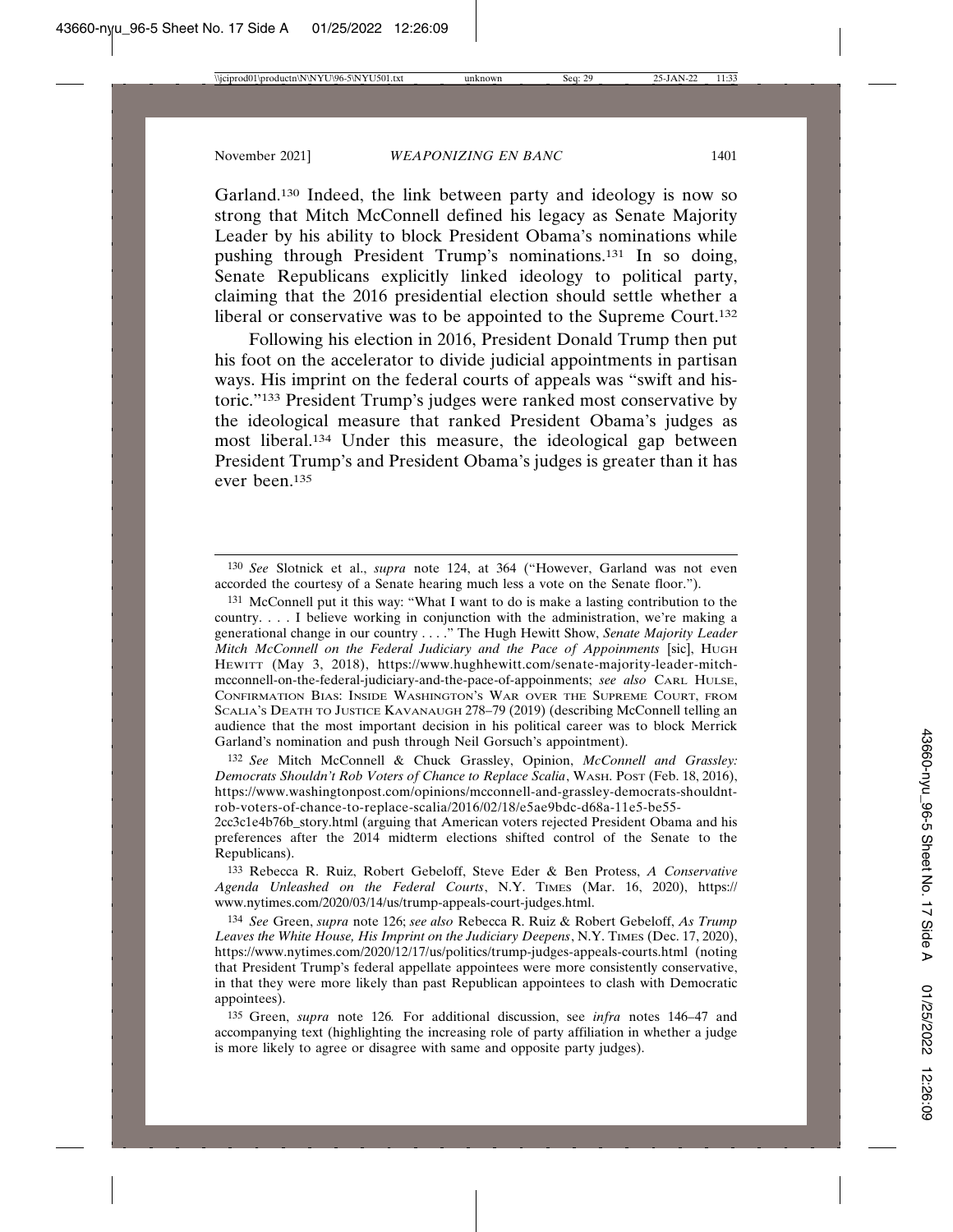President Trump's impact was bolstered by his ability to name an extraordinary number of federal courts of appeals judges.136 Fifty-four courts of appeals nominees by President Trump were confirmed thirty percent of all courts of appeals judges.137 Four circuits flipped from majority Democratic appointees to majority Republican appointees (the Second, Third, Ninth, and Eleventh), four circuits have become more solidly composed of Republican appointees (the Fifth, Sixth, Seventh, and Eighth), and three circuits have remained majority Democrat-appointees—but less so, as there are now more Republican appointees than before (the Fourth, Tenth, and the District of Columbia).138

President Trump's judicial appointments also reflect the ascendancy of the conservative legal movement in general, and of the Federalist Society in particular. President Trump's appellate court picks are the most likely to agree with their Republican colleagues (approximately ninety-seven percent) and the most likely to disagree with their Democratic colleagues (approximately eleven percent).<sup>139</sup> All but eight of President Trump's first fifty-one appellate nominees

<sup>136</sup> Russell Wheeler, *Judicial Appointments in Trump's First Three Years: Myths and Realities*, BROOKINGS INST. (Jan. 28, 2020), https://www.brookings.edu/blog/fixgov/2020/01/ 28/judicial-appointments-in-trumps-first-three-years-myths-and-realities ("Trump has appointed more court of appeals judges . . . than any predecessor."). Senate Republicans did all they could do to help President Trump transform the federal judiciary. They eliminated the minority party's power to derail both Supreme Court nominees (by filibustering) and federal courts of appeals nominations (by having home-state Senators block judicial nominations through blue slips). *See* Astead W. Herndon, *Filibuster Broken, Gorsuch Vote Is Set*, BOS. GLOBE (Apr. 6, 2017, 7:36 PM), https://www.bostonglobe.com/ news/nation/2017/04/06/republicans-nuclear-advance-gorsuch-some-warn-dire-

consequences/cS2ARRztIC3eaTEH1Y2fEP/story.html; Niels Lesniewski, *McConnell: Democratic 'Blue Slips' Won't Block Trump Judges*, ROLL CALL (Oct. 11, 2017, 11:28 AM), https://www.rollcall.com/2017/10/11/mcconnell-democratic-blue-slips-wont-block-trumpjudges.

<sup>137</sup> *See* Carl Hulse, *With Wilson Confirmation, Trump and Senate Republicans Achieve a Milestone*, N.Y. TIMES (June 24, 2020), https://www.nytimes.com/2020/06/24/us/trumpsenate-judges-wilson.html (noting that President Trump had filled all courts of appeals vacancies as of June 2020, thereby limiting the power of a succeeding administration to reshape the judiciary).

<sup>138</sup> *See Flipping Circuit Courts*, SENATE REPUBLICAN POL'Y COMM. (Dec. 10, 2019), https://www.rpc.senate.gov/policy-papers/flipping-circuit-courts [hereinafter *Flipping Circuit Courts*]. The Ninth Circuit flipped in February 2020. *See* Dolan, *supra* note 61. President Trump did not make any nominations to the First Circuit. FED. JUD. CTR., *supra* note 9 (select "First Circuit" under the "Court" tab and "Donald J. Trump" under the "Appointing President" tab).

<sup>139</sup> Ruiz et al., *supra* note 133*.* In other words, Trump judges disagreed with Republican colleagues approximately three percent of the time as compared to an approximately eleven percent disagreement rate with Democratic colleagues. This eight-point range was at least twice as large as the agreement-disagreement range of appointees of any other president. *Id.*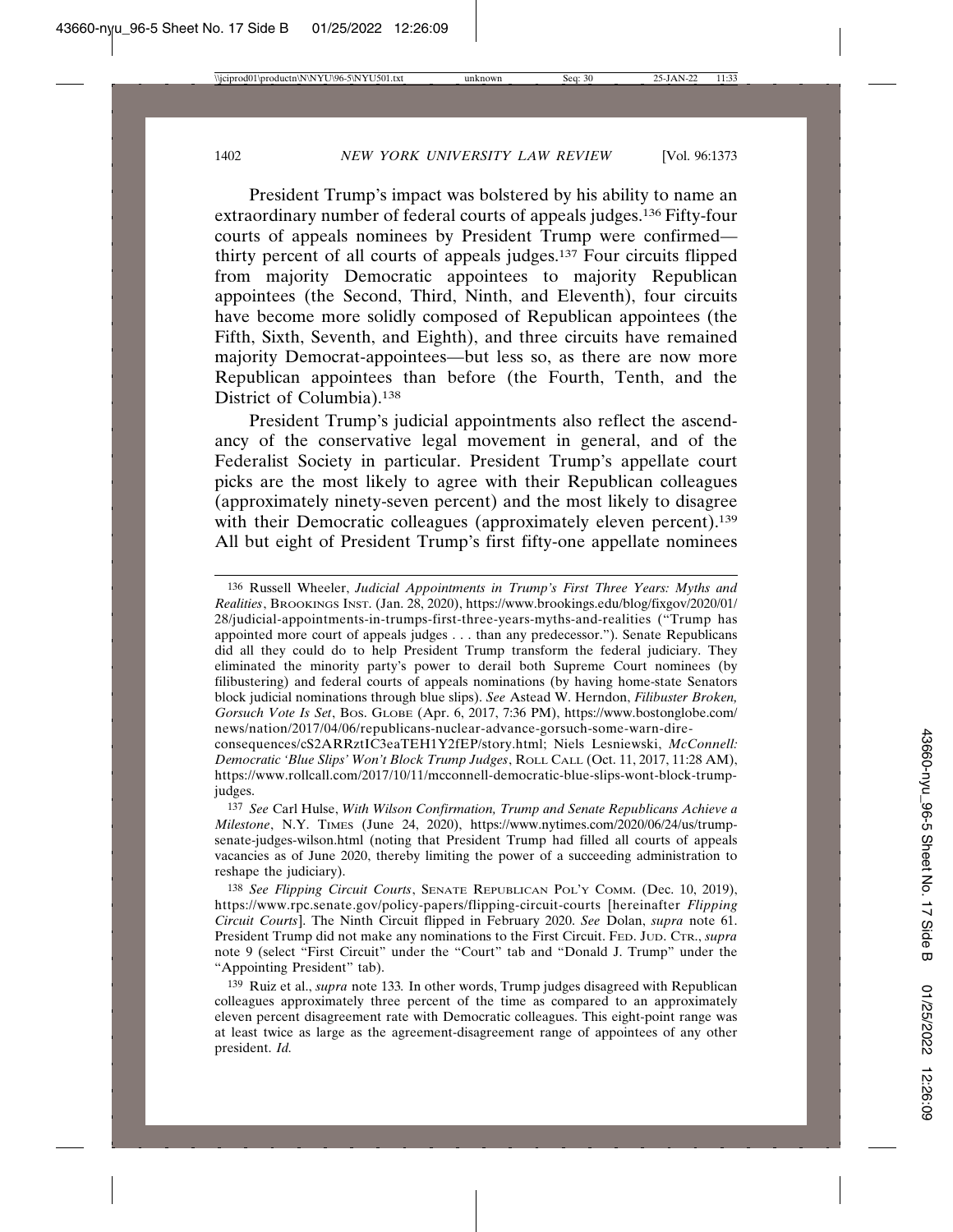were members of the Federalist Society.140 When the U.S. Judicial Conference questioned the appropriateness of federal judges being members of the Federalist Society,<sup>141</sup> 210 federal judges (ninety-three percent of whom were appointed by Republican presidents, including forty-six of President Trump's then-fifty-one federal court of appeals appointees)142 defended the Federalist Society and accused the Judicial Conference both of favoring left-leaning organizations like the American Bar Association and of engaging in "rank discrimination based on its erroneous perception of a Federalist Society viewpoint."143 This circling of the wagons by Trump and Republican appointees further underscores the ever-growing linkage between partisanship and ideology.

In sum, the partisan divide on today's courts of appeals is wider than it has ever been. When President Reagan was elected in 1980, there was next to no ideological divide between Democratic and Republican judicial appointees. When President Trump took office in 2017, there was a pronounced divide separating Republican and Democratic appointees. Today, Presidents place a "near exclusive focus on ideological compatibility and reliability."144

141 The Judicial Conference draft recommendation extended to other ideological groups, including the American Constitution Society. *See* Caroline Fredrickson & Eric J. Segall, *Trump Judges or Federalist Society Judges? Try Both*, N.Y. TIMES (May 20, 2020), https://www.nytimes.com/2020/05/20/opinion/trump-judges-federalist-society.html (discussing the political ties of both organizations).

142 *See* Jacqueline Thomsen, *Congress Scrutinizes Federal Judiciary's Proposed Block on Federalist Society Memberships*, NAT'L. L.J. (May 18, 2020, 3:48 PM), https://www.law.com/ nationallawjournal/2020/05/18/congress-scrutinizes-federal-judiciarys-proposed-block-onfederalist-society-memberships.

143 *See* Letter from Gregory G. Katsas, J., U.S. Ct. of Appeals, D.C. Cir., et al., to Robert P. Deyling, Assistant Gen. Couns., Admin. Off. of the U.S. Cts. 5 (Mar. 18, 2020), https://int.nyt.com/data/documenthelper/6928-judges-respond-to-draft-ethics/

53eaddfaf39912a26ae7/optimized/full.pdf; *see also* Rebecca R. Ruiz & Ben Protess, *Trump Nominee Is Among Judges Opposed to Banning Membership in Conservative Group*, N.Y. TIMES (Feb. 5, 2021), https://www.nytimes.com/2020/05/03/us/politics/judges-federalistsociety.html (describing such opposition by judges, including Judge Walker, who was then a judge on the U.S. District Court in Kentucky and now sits on the D.C. Circuit Court of Appeals).

144 Brandon L. Bartels, *The Sources and Consequences of Polarization in the U.S. Supreme Court*, *in* AMERICAN GRIDLOCK: THE SOURCES, CHARACTER, AND IMPACT OF POLITICAL POLARIZATION 171, 177 (Thurber & Yoshinaka eds., 2015). It is anticipated that President Biden's judicial appointments will be more liberal than President Obama's and, relatedly, that President Biden will emphasize ideology when nominating judges. *See* Andrew Kragie, *Biden's Judges Will Likely Be More Liberal than Obama's*, LAW 360 (Nov.

<sup>140</sup> *Id.* When White House Counsel Don McGahn was asked about outsourcing judicial appointments to the Federalist Society, he remarked that the selection seemed to have been "insourced," as President Trump's judicial selection team was also made up of Federalist Society members. Jason Zengerle, *How the Trump Administration Is Remaking the Courts*, N.Y. TIMES (Aug. 22, 2018), https://www.nytimes.com/2018/08/22/magazine/ trump-remaking-courts-judiciary.html.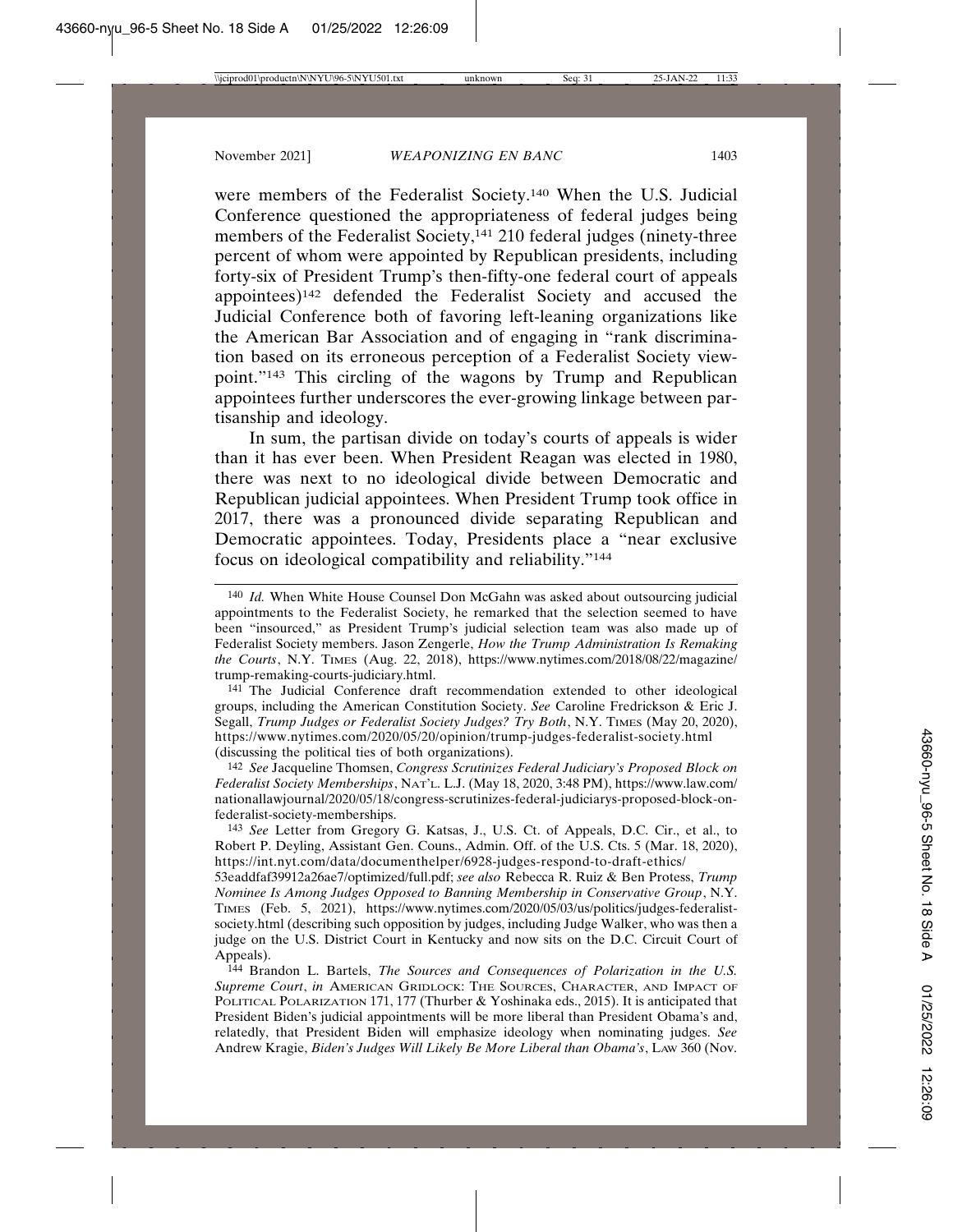In today's hyper-polarized world, Democrat-dominated circuits are expected to advance liberal causes and Republican-dominated circuits are expected to advance conservative causes. For this very reason, lawsuits challenging Obama administration initiatives were typically launched in the Republican-dominated Fifth Circuit, while the majority of lawsuits challenging President Trump's initiatives were pursued in the formerly Democrat-controlled Ninth and Second Circuits.145

More to the point, the balance of Democrats and Republicans on a circuit is hugely consequential. On issues that divide the parties, Democratic and Republican courts of appeals judges are increasingly likely to disagree with each other.<sup>146</sup> A randomly assigned panel on a Democrat-dominated circuit is more likely to have at least two Democratic judges, and is thus more likely to back Democratic claims, while Republican claims are more likely to prevail in circuits dominated by Republican appointees.147 Presidents know this, Senators

145 Paul Nolette, *Multistate Lawsuits vs. the Federal Government – Totals*, STATE LITIG. AND AG ACTIVITY DATABASE (Jan. 19, 2021), https://attorneysgeneral.org/multistatelawsuits-vs-the-federal-government/statistics-and-visualizations-multistate-litigation-vsthe-federal-government; *see also* Fred Barbash, *Litigation Against Executive Branch by Coalitions of States Grows in Response to Unilateral Actions by President and Gridlocked Congress*, WASH. POST (Aug. 24, 2019, 12:10 PM), https://www.washingtonpost.com/ national-security/litigation-against-executive-branch-by-coalitions-of-states-grows-inresponse-to-unilateral-actions-by-president-and-gridlocked-congress/2019/08/24/34267560 c5bf-11e9-b72f-b31dfaa77212\_story.html (reporting on the correlation between dominant circuit ideology and success rates of such lawsuits); Dylan Matthews, *How the 9th Circuit Became Conservatives' Least Favorite Court*, VOX (Jan. 10, 2018, 2:30 PM), https:// www.vox.com/policy-and-politics/2018/1/10/16873718/ninth-circuit-court-appeals-liberalconservative-trump-tweet (discussing the liberal reputation of the Ninth and Second Circuits); Madison Alder, *Trump Flips New York-Based 2nd Circuit as Menashi Confirmed*, BLOOMBERG L. (Nov. 14, 2019, 6:32 PM), https://news.bloomberglaw.com/uslaw-week/trump-flips-new-york-based-second-circuit-as-menashi-confirmed (reporting on the Second Circuit's 2019 flip from a majority of Democratic appointees to a majority of Republican appointees); Dolan, *supra* note 61 (reporting on the same partisan flip in the Ninth Circuit in 2020).

146 *Cf. supra* note 139 and accompanying text.

147 *See* SUNSTEIN ET AL., *supra* note 80, at 45. Correspondingly, when a panel has three judges of the same party, the judges are more likely to "amplify" their partisan ideological

<sup>30, 2020, 11:08</sup> PM), https://www.law360.com/articles/1332634/biden-s-judges-will-likely-bemore-liberal-than-obama-s; Harper Neidig, *Biden Team Asks Senate Democrats to Recommend Public Defenders, Civil Rights Lawyers for Federal Bench*, HILL (Dec. 30, 2020, 6:31 PM), https://thehill.com/regulation/court-battles/532164-biden-team-asks-senatedems-to-recommend-public-defenders-civil (discussing the Biden administration's commitment to progressive ideology as reflected in efforts to appoint civil rights lawyers and public defenders to the federal bench, in lieu of prosecutors and corporate attorneys); Jacqueline Thomsen, *Public Defender Experience and Diversity Dominates at Biden's Judicial Nominees' Debut Hearing*, NAT'L L.J. (Apr. 28, 2021, 2:34 PM), https:// www.law.com/nationallawjournal/2021/04/28/public-defender-experience-and-diversitydominates-at-bidens-judicial-nominees-debut-hearing (reporting on the same).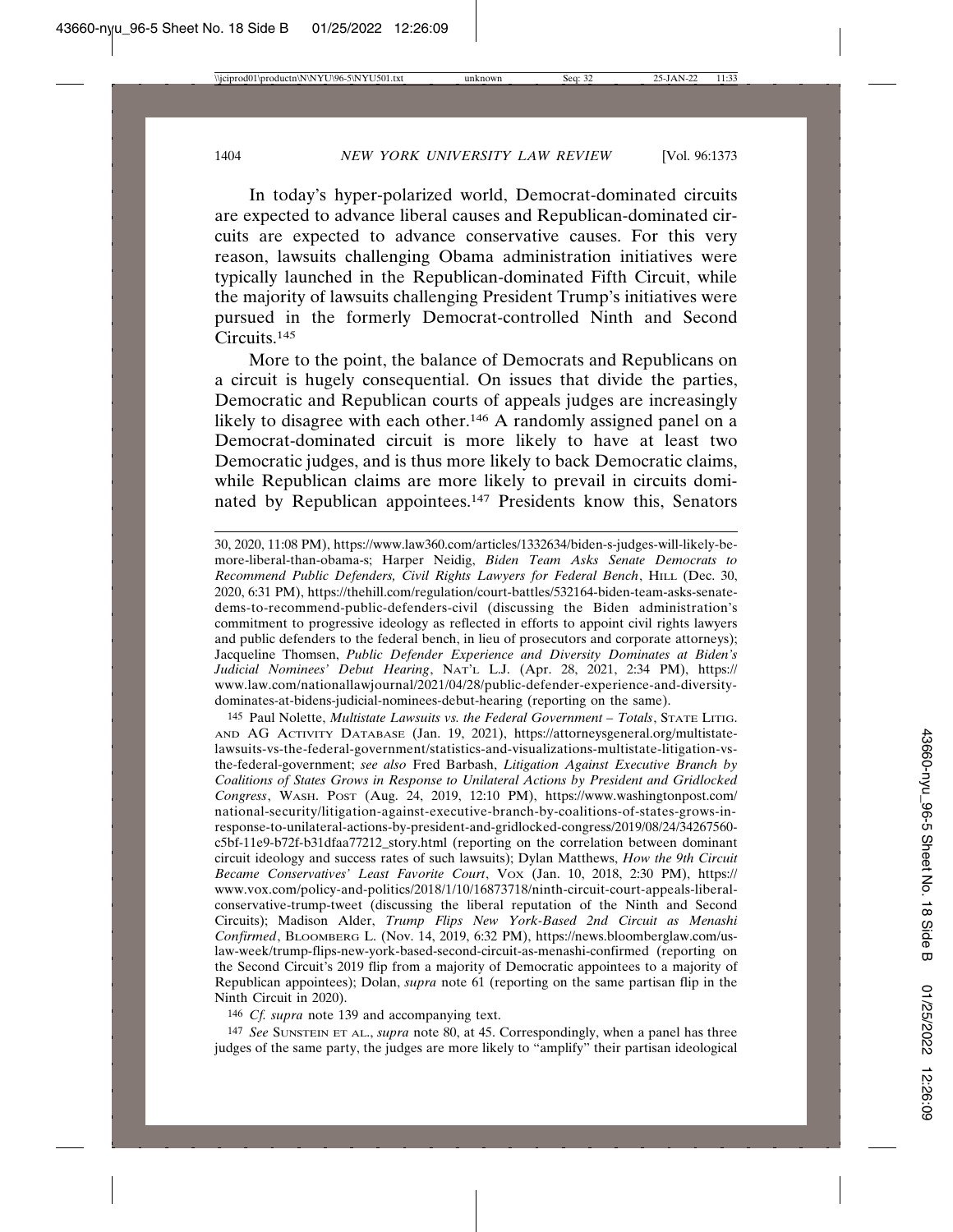know this, and litigants know this. This, of course, is why the flipping of party control of a circuit is a big deal.148 And this is why partisan battle lines have been drawn regarding the process of selecting and confirming federal courts of appeals judges.

By now, our original en banc hypothesis should seem quite obvious. Party control of a circuit means that the majority party can advance its agenda through en banc review. Specifically, when the minority party has two or more members on the panel, the majority party can use en banc review to vacate the panel decision and put in place a decision that comports with the majority party's view. This type of majority-party discipline seems likely to track the rise of ideological polarization on the courts of appeals. Today's Democrat and Republican judges are more likely to disagree with each other, and Democratic and Republican judges increasingly see themselves as members of competing ideological and social networks. Partisan divisions therefore seem more likely to occur, and en banc review is more likely to be seen as a weapon to advance majority party preferences.

That, at least, is what we expected to find in our review of en banc decisions, perfectly consistent with the larger story of polarization and the salience of ideology to judicial decision-making. What we did find, as described below, is far more interesting. Sometimes being wrong has its benefits.

#### III

## EN BANC REALITY: DESCRIPTION OF DATA

The unique descriptive contribution in this paper is longitudinal: We offer the first study of en banc decisions over the entire United States for an extended period of time. We gathered en banc decisions from the First through Eleventh Circuits and the D.C. Circuit, although not the Federal Circuit, for the following years: 1966 to 1968, 1976 to 1978, 1986 to 1988, 1996 to 1998, 2006 to 2008, and 2016 to 2018. We then additionally coded en banc decisions from those twelve circuits from 2019 and 2020. This amounted to 952 total en banc decisions—significantly larger than any other en banc database.

Collecting the en banc cases was more challenging than we first anticipated, because many en banc cases are not labeled as such, or are not labeled in a place that is easy to find. It turns out we were

positions. *Id.* For additional discussion of so-called "panel effects," see *infra* notes 185–96 and accompanying text.

<sup>148</sup> *See* Pauline T. Kim, *Deliberation and Strategy on the United States Court of Appeals: An Empirical Exploration of Panel Effects*, 157 U. PA. L. REV. 1319, 1328 (2009) (hypothesizing that federal circuit judges tend to focus less on the potential of Supreme Court reversal and more on the preferences of the majority of the judges on their circuit).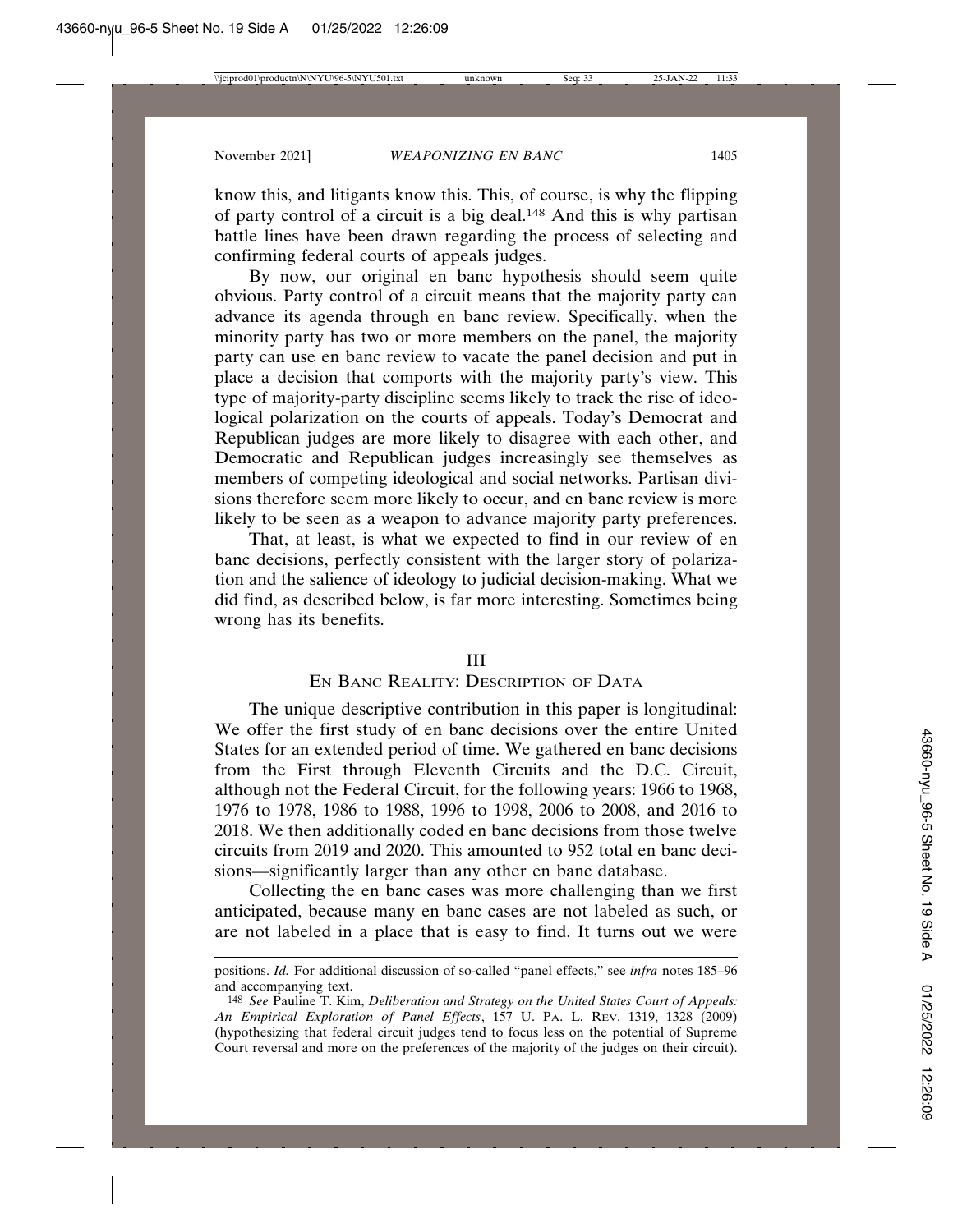unable to locate any comprehensive single method of collecting the cases (which likely explains why the database we wanted did not exist), so we used three different techniques to obtain as many en banc decisions as possible: (1) a text search of case synopses on Westlaw verified by manually checking the number of judges participating; (2) a search of the Federal Judicial Center's Integrated Database; and (3) a search for citations to en banc opinions in subsequent cases. We pursued the following process to collect en banc cases.149 First, we used Westlaw's caselaw database for the U.S. Courts of Appeals and found that the search query PR,SY(banc) offered the best balance of accuracy and recall. It searches the case name and preliminary and synopsis fields, where the word banc will appear if an en banc opinion has been clearly labeled as such, and it avoids the spelling variation between "in banc" and "en banc." Second, we extracted from the Federal Judicial Center's Integrated Database (IDB) a list of cases they coded as en banc.150 Finally, we searched Westlaw's federal case law database for citations to en banc opinions.151 We manually verified results from all of our techniques to weed out false positives.

Our goal was to get "the long view"—to track patterns of en banc decisions over time. We coded, *inter alia*, the following attributes of each case: the year of the en banc decision; the name and appointing President of each panel judge, with any dissenters listed separately; the name and appointing President of each participating en banc judge, with any dissenters listed separately; a summary of the issue and holding; and the effect on the panel if any (i.e., reversed or affirmed). We also coded for whether the ultimate decision included the resolution of a federal constitutional claim (our proxy for high salience), whether the en banc review was requested by a party or by a judge, and whether the Supreme Court ultimately took the case.

As described above, we relied on two main measures to capture the use of en banc as a weapon: partisan splits and partisan reversals. Partisan splits are divided en banc decisions where at least ninety percent of the judges vote in line with other judges appointed by

<sup>149</sup> This methodology was refined and improved tirelessly by Paul Hellyer, a truly amazing reference librarian from the William & Mary Law Library.

<sup>150</sup> *Federal Court Cases: FJC Integrated Database (IDB) 1970 to Present*, FED. JUD. CTR., https://www.fjc.gov/research/idb (last visited June 30, 2021).

<sup>151</sup> We used the search query banc /5 cir., modifying it to search for particular years or circuits as needed. For example, we used banc /5 "1st cir." /5 (1966 1967 1968) to find citations to First Circuit en banc cases that were decided between 1966 and 1968. Considering how elusive en banc opinions can be, we acknowledge that our dataset probably omits a small number of en banc opinions from the time periods we studied, but we are confident that any such slight omission would not change our conclusions.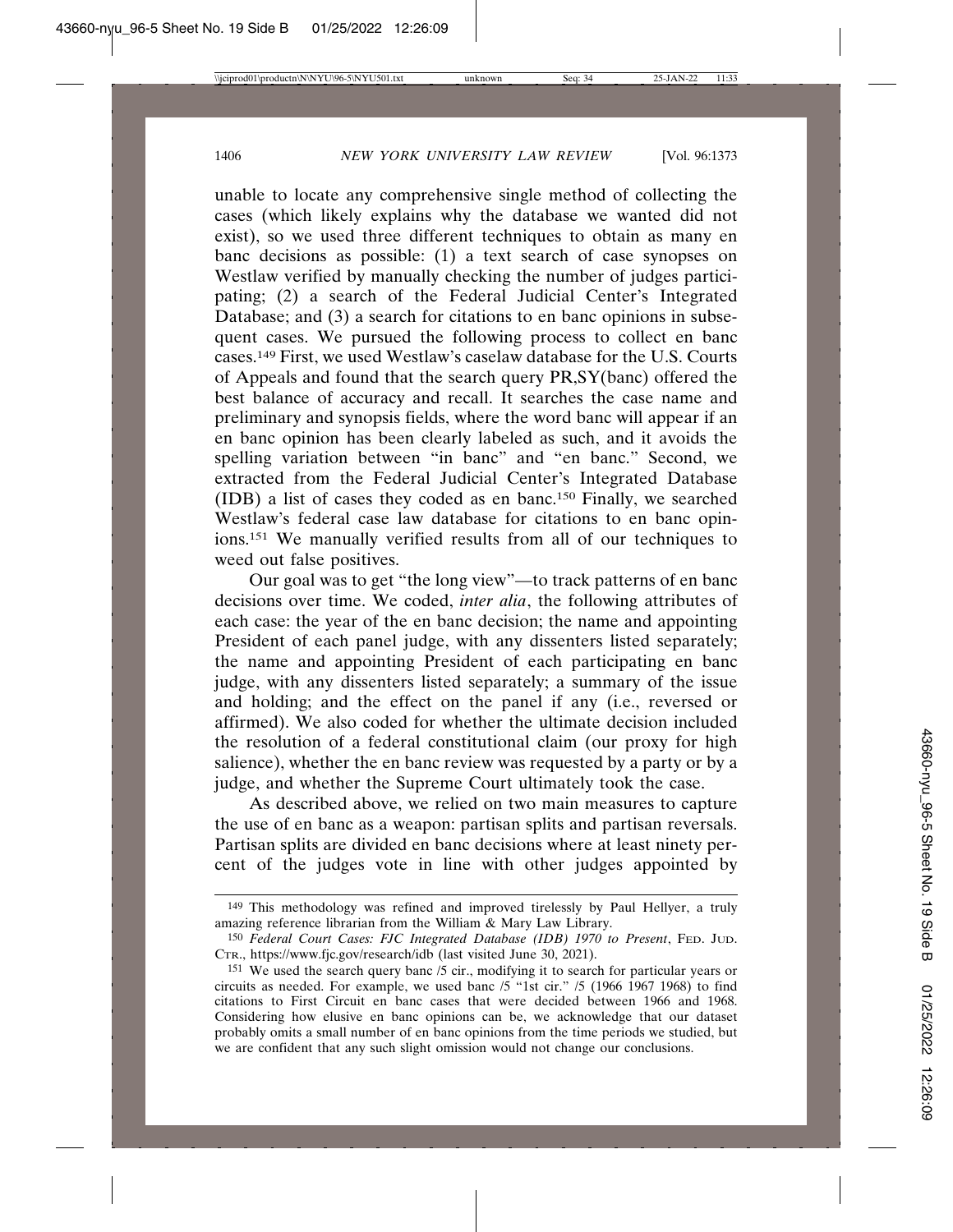Presidents of the same political party and against those nominated by the other party.152 Partisan reversals are en banc decisions that seem to target renegade panel opinions for potentially partisan reasons. We identified a partisan reversal if four conditions were met: (1) the panel opinion is reversed, (2) most judges in the panel majority opinion are from the minority party (the party that is not dominant in the circuit at the time), (3) most majority party judges vote to reverse the panel en banc, and (4) most minority party judges dissent en banc.<sup>153</sup>

Although comprehensive in scope, our data is still subject to several important limitations. First, and most importantly, we only collected and studied decisions that actually went en banc; we do not have any observations to offer about decisions *not* to go en banc.154 Second, we did not code for "reasons to go en banc," largely because judges do not always speak to this in the opinion, (or often they do not agree on what the reason was) and, after several false starts, we found it difficult to consistently label the rationale. Third, we make no causation claims. We can count how many times a circuit goes en banc and reverses a renegade minority panel and we can count how often the judges vote in lock-step with other judges appointed by Presidents of the same party. But, of course, we cannot say for sure why the judge voted one way or the other, and we leave any regression analysis to others.

What we did find, however, by taking this long view of en bancs is rather striking on two levels. First, as noted, our hypothesis was thwarted—we did not find evidence that partisan reversals and par-

153 "Party" refers to the party of the nominating President. "Majority party" means the party, if any, with the most en banc judges appointed by a President of that party.

<sup>152</sup> We applied the ninety percent rule to every circuit regardless of the number of judges, but we required there to be at least two judges in each party, to account for circuits with a small number of judges sitting at any given time. Our definition means, however, that in decisions with less than ten judges, to qualify as a partisan split, we required voting down perfectly partisan lines. For decisions that involved more than ten judges, there could be one defector and still qualify as a partisan split. One reason for using the ninety percent rule instead of only counting partisan splits is to account for judges, like Judge Gregory of the Fourth Circuit, who were technically nominated and confirmed by a President of one party, but were originally nominated (but not confirmed) by a President of the opposite party. *See Gregory, Roger L.*, FED. JUD. CTR., https://www.fjc.gov/history/judges/gregoryroger-l (last visited June 13, 2021) (explaining that Judge Gregory was nominated to a recess appointment by President Clinton, and then re-nominated to the same position by President Bush and confirmed by the Senate).

<sup>154</sup> It is worth noting that we found this impossible to do—judges do not always explain why they do go en banc, and they practically never explain when they do not. For an examination of published dissents to denials en banc, see Jeremy D. Horowitz, *Not Taking No for an Answer: An Empirical Assessment of Dissents from Denial of Rehearing En Banc*, 102 GEO. L. J. 59 (2013). For further discussion, see *supra* note 22 and accompanying text.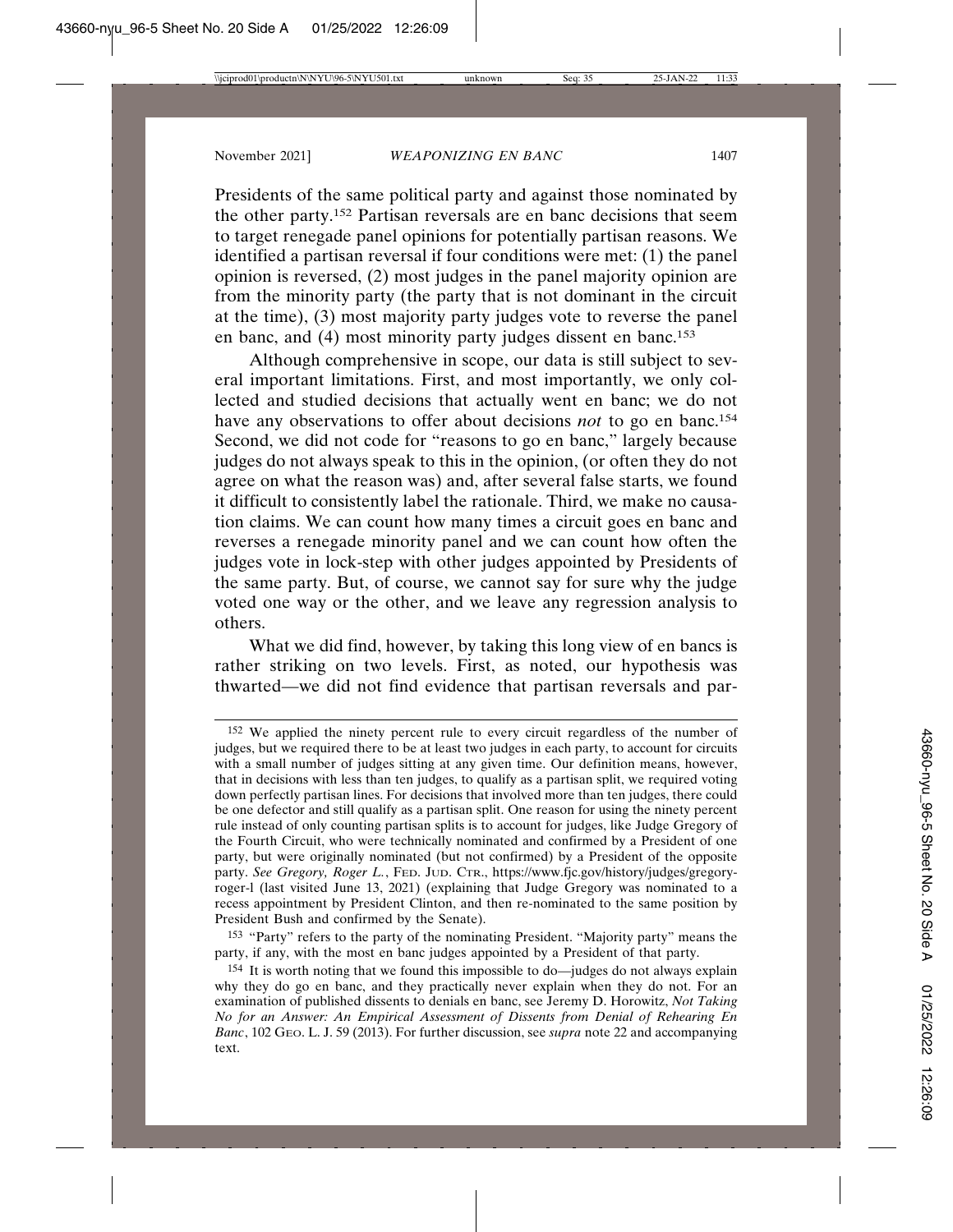tisan splits tracked the pre-documented history of polarization in judicial appointments. Second, we may be at a turning point—the most recent data, since 2018, indicates more partisan splits or partisan reversals in en banc decisions than ever before.

#### *A. Partisan Splits and Partisan Reversals over Time*

First, some basics. As you can see in the two figures below, the number of en banc decisions rose in the 1980s and leveled off in the more modern era. When accounting for caseload variation, however, the level of en banc decision-making stayed relatively stable over time and maintained the previously observed rate of around one percent of all published decisions.155 Figure 1 below shows the number of en banc decisions we collected and how frequently they were decided over time, and Figure 2 shows that number divided by the number of published opinions decided during the same time period.156 No surprise there: We already knew en banc decisions are rare.157

<sup>155</sup> Indeed, while the number of en banc cases rose in the 1980s, the overall percentage of en banc cases declined. The simple explanation for this phenomenon is that, in conjunction with the dramatic expansion of the number of federal courts of appeals judgeships from 1978 to 1984, there was a notable increase in the number of federal courts of appeals decisions, such that the number of en banc cases could rise while the overall percentage of en banc cases could decline. *See supra* note 75 and accompanying text.

<sup>156</sup> There was, of course, significant circuit variation in terms of en banc activity. Some circuits have a far more active en banc practice than others do, and even the heavy-users of en banc fluctuate in their use of the tool over time. We plan to discuss that variation in a subsequent paper.

<sup>157</sup> En banc review would seem even rarer if we considered unpublished as well as published opinions in calculating the percentage of cases that go en banc. Over the past fifty years, there has been an exponential growth in the relative percentage of unpublished opinions by the federal courts of appeals. *See* Merritt E. McAlister, *"Downright Indifference": Examining Unpublished Decisions in the Federal Courts of Appeals*, 118 MICH. L. REV. 533, 549 (2020) (noting that the percentage of unpublished federal appellate merits decisions rose from 59.4 to 88.7 between 1985 and 2016).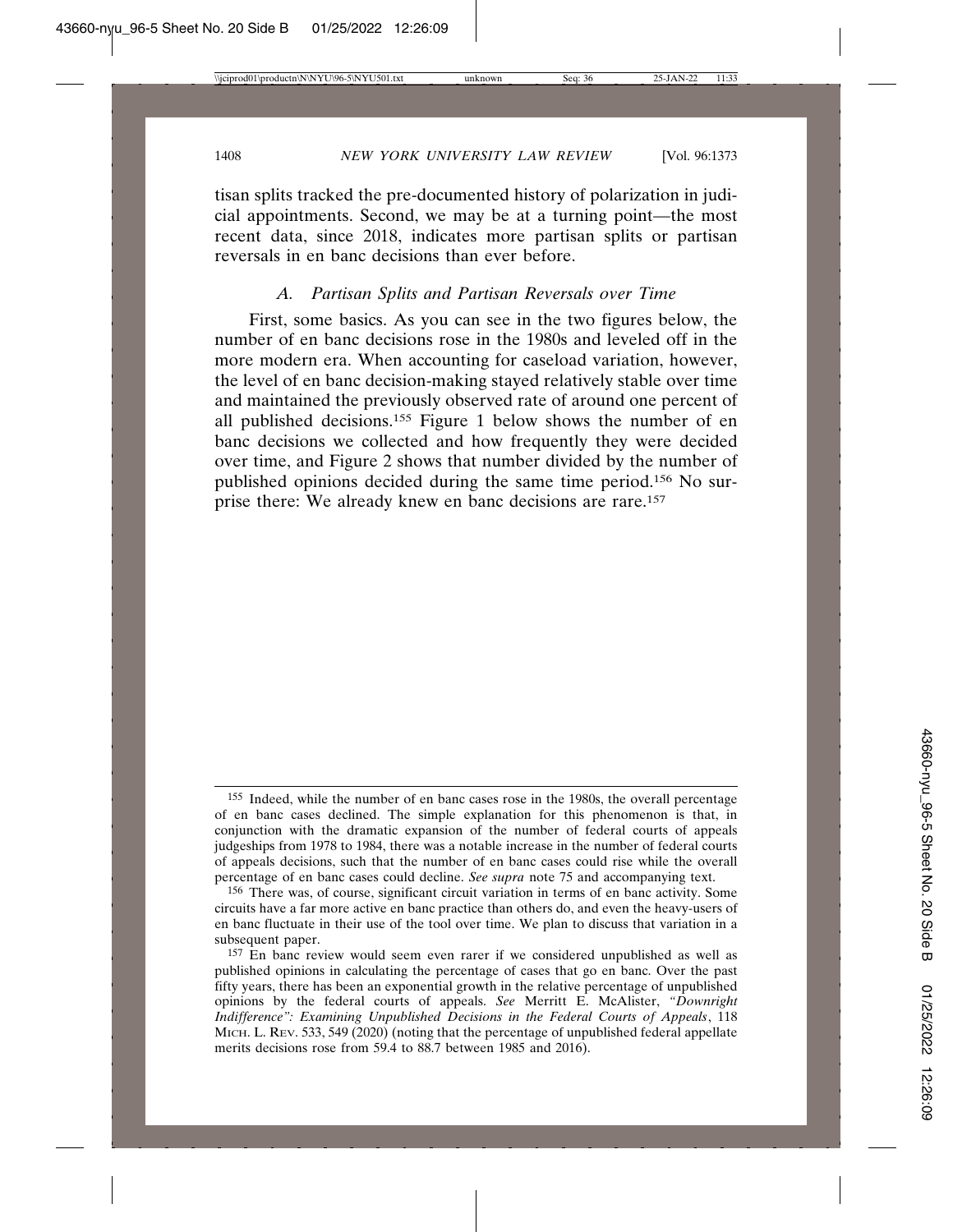

Since our goal was to explore potential partisan behavior, we needed to focus on the subset of en banc decisions that fell into our definitions of partisan splits (when judges appointed by one party or another vote in lock-step with each other) and partisan reversals (when a renegade panel gets reversed by a circuit dominated by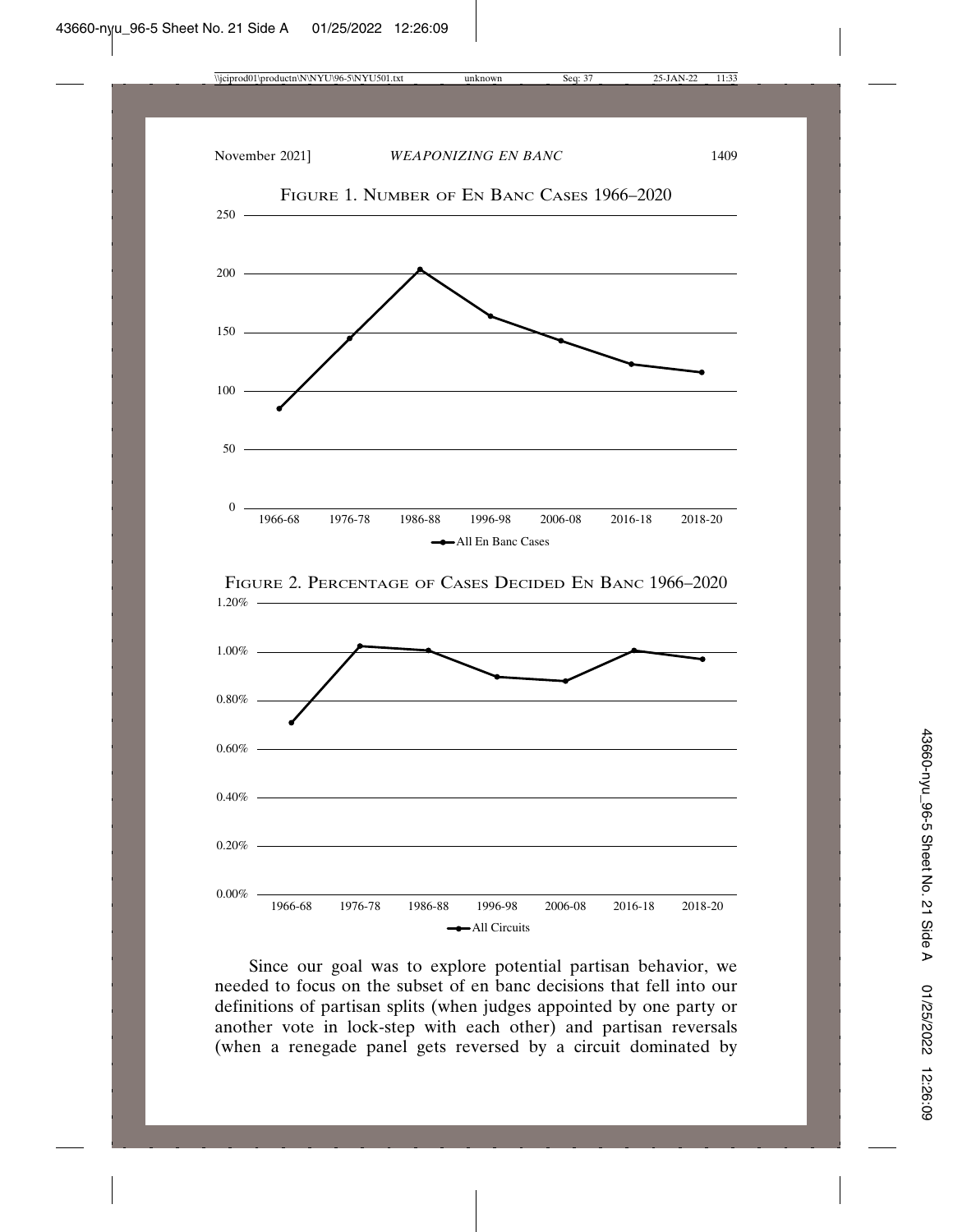judges appointed by opposite party Presidents). Given what we explained in Part II, we fully expected to see very few partisan divisions in the 1960s and 1970s followed by a growing line starting in 1986 that tracked partisan splits and partisan reversals increasing over time through the present day. What we found, instead, was this:



FIGURE 3. PERCENTAGE OF PARTISAN ACTIVITY IN

Notice right away that the steadily increasing line we expected to see did not materialize. Although there is a spike in the 1986 to 1988 time period, which we expected,<sup>158</sup> the rate of partisan splits and partisan reversals dropped in the 1990s and then continued to drop through the post-2000 years until very recently.<sup>159</sup>

Significantly, setting aside the 2018 to 2020 data for a moment, the rate of partisan reversals never crept above fourteen percent. It is also noteworthy that, looking across all time periods up to 2018, there is no clear indication that minority panels were especially targeted for

<sup>158</sup> We attribute this spike to two interrelated phenomena: the dramatic increase in the number of federal courts of appeals judgeships and the advent of the Reagan administration and, with it, the injection of ideology in judicial appointments. *See supra* note 75 and accompanying text (detailing growth in courts of appeals judgeships); *supra* Section II.B (discussing President Reagan's judicial appointments).

<sup>159</sup> One technical note on the percentage figures: there were a few en banc decisions where we were missing complete information on, for example, the identity of the panel judges. We did not include those cases in the denominator when calculating percentages of cases with partisan activity.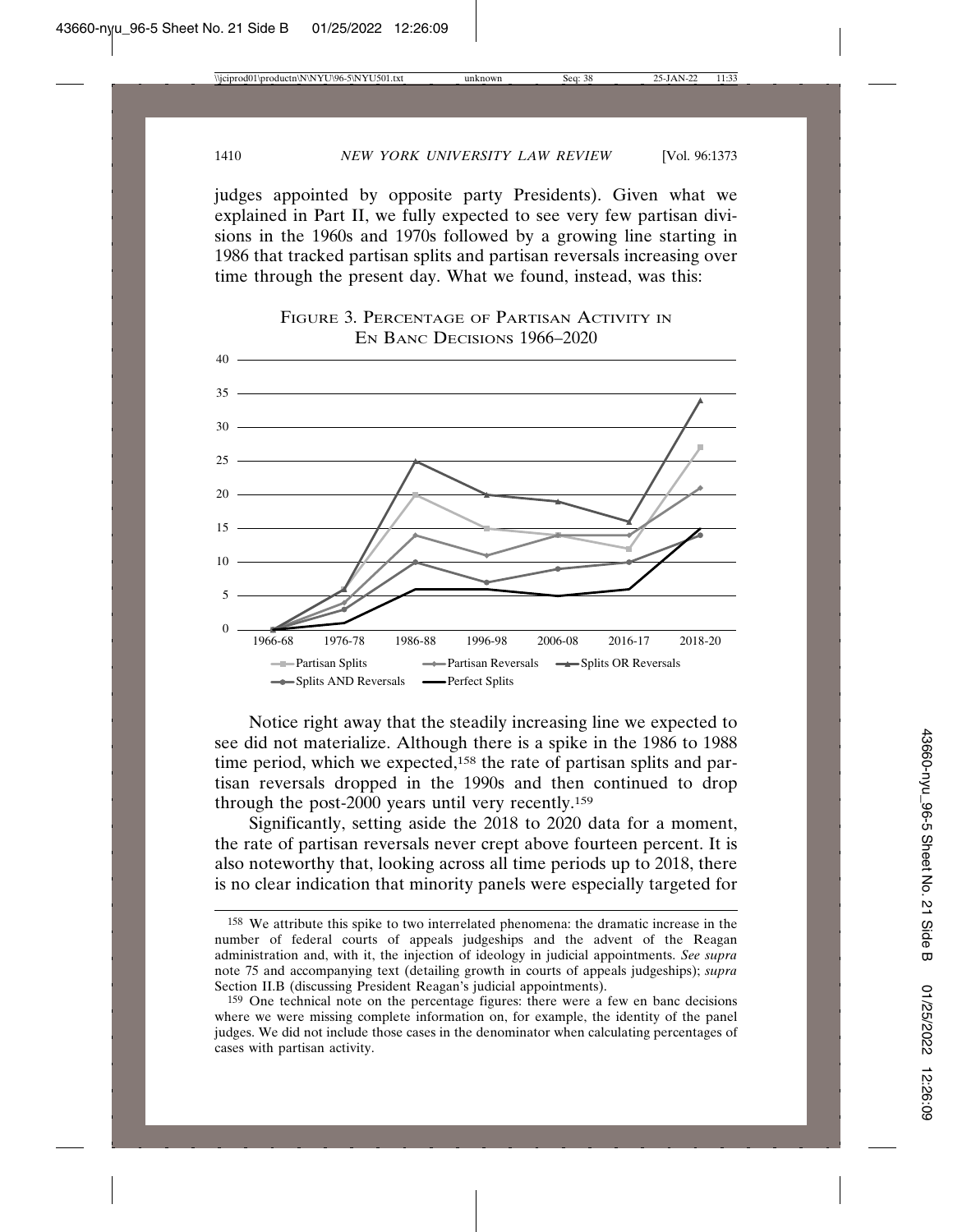review or that either party is more apt to engage in partisan behavior than the other. Republican majority courts (circuits with more Republican appointees than Democratic ones at any given time) actually reviewed more Republican panels en banc (143) than Democratic panels (133) prior to 2018. Likewise, circuits with Democratic en banc majorities during this same time reviewed sixty-nine Republican panels and seventy-seven Democratic panels. Majority panels, of course, outnumber minority panels, so it may be that a higher percentage of minority panels are subject to en banc review overall. But it seems as if the difference does not vary depending on which party is in control.

Surprised by this finding—but undeterred—we decided to sort for constitutional cases, on the assumption that the increase in partisan behavior we were looking for might occur more often in the cases that often make headlines.160 We found that to be true, but we still did not find the pattern we anticipated.



FIGURE 4. PERCENTAGE OF PARTISAN ACTIVITY IN CONSTITUTIONAL AND NON-CONSTITUTIONAL CASES

<sup>160</sup> To be clear, we did not code for political salience. We instead coded for cases that decided a federal constitutional issue.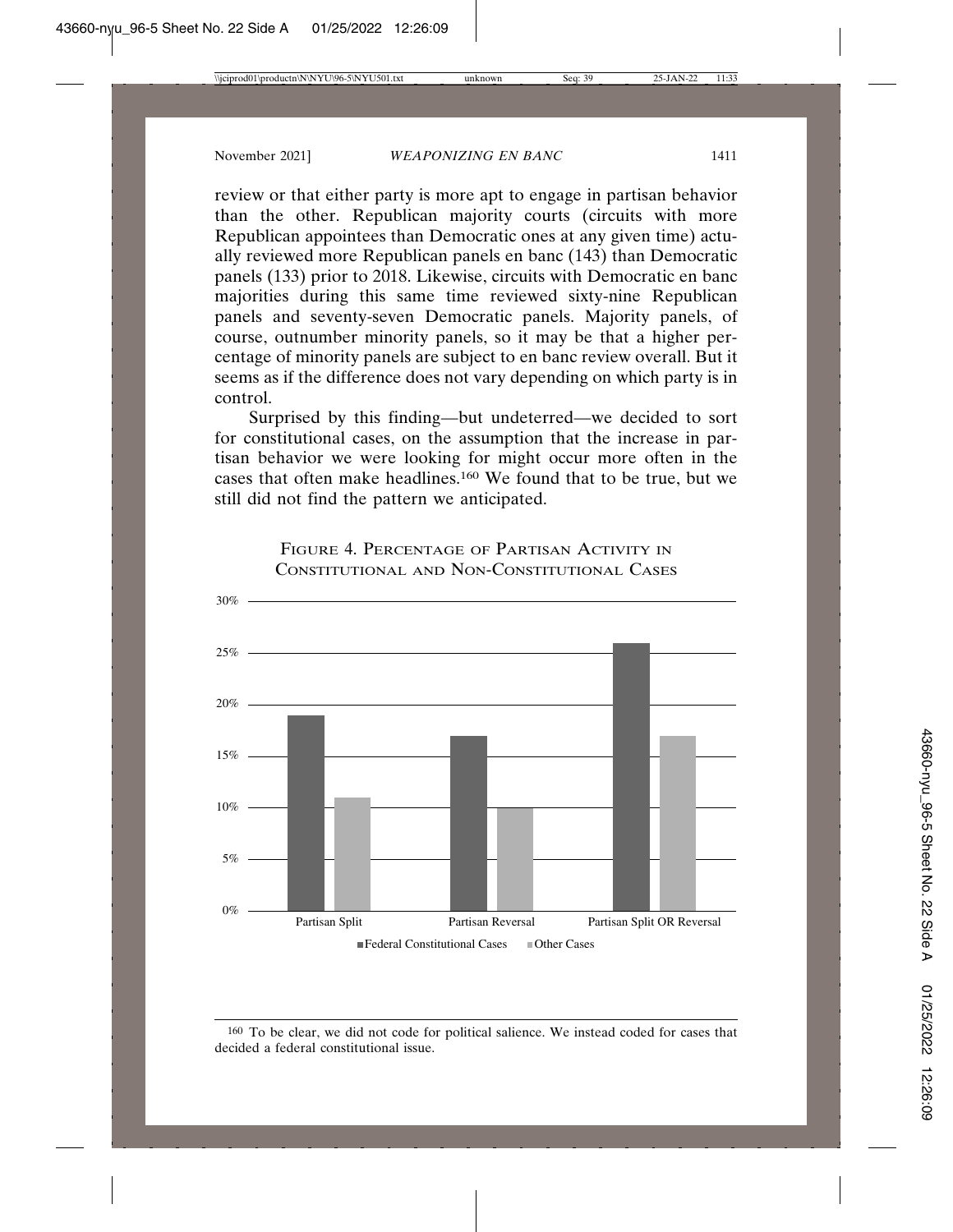

As reflected in Figure 4, we did find a statistically significant increase of partisan splits and partisan reversals in constitutional cases.161 Nineteen percent of all constitutional cases ended in a partisan split, compared to eleven percent of non-constitutional cases. Similarly, seventeen percent of all constitutional cases fit our definition of a partisan reversal, compared to ten percent of nonconstitutional cases.

Significantly, however, partisan behavior for constitutional cases reflects the same stability over time as the non-constitutional cases. Looking across time, as displayed in Figure 5, one can see that there are next to no partisan splits and partisan reversals in the 1960s and 1970s. Moreover, after the spike in the 1980s, the partisan splits and partisan reversals for the constitutional cases stayed relatively constant even if, as one would expect, the constitutional cases generally

<sup>161</sup> Statistical tests were run in R version 4.0.2. Under this test, the alpha value is 0.05 and the p value (for a result to be found statistically significant) is less than or equal to 0.05. For Table 4, the p value is 0.007 for the one-sided test and 0.013 for the two-sided test. Nick Bednar, a Ph.D. student in the Vanderbilt Department of Political Science, completed this analysis. Memorandum from Nick Bednar to Neal Devins and Allison Orr Larsen, Statistical Analysis of *Weaponizing En Banc* (May 10, 2021) (on file with author) [hereinafter Bednar Memorandum].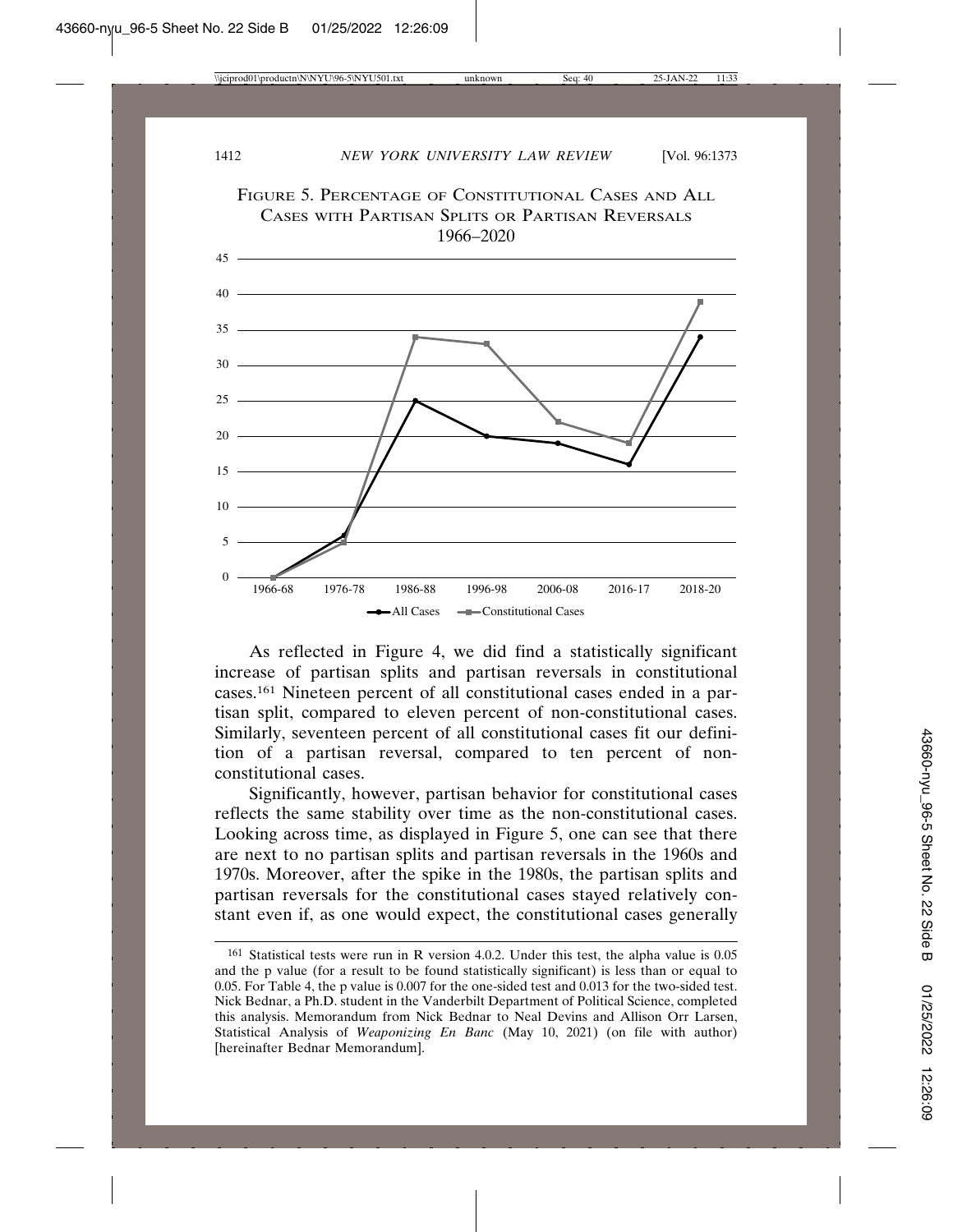showed more partisan behavior than the non-constitutional cases.<sup>162</sup> Indeed, starting in the 2000s, constitutional cases do not stand apart as having many more partisan splits or partisan reversals than their nonconstitutional counterparts. Consistent with Figure 5, there is no statistically significant difference between the growth in partisan splits or reversals for constitutional cases as compared to the growth in partisan splits or reversals for nonpartisan cases.<sup>163</sup>

At this point it seems clear that our hypothesis was incorrect: En banc decisions in the courts of appeals were not weaponized over time in a way that would reflect increased partisanship and polarization in judicial appointments and other documented judicial behavior. In fact, prior to 2018, neither the rate of partisan splits or partisan reversals ever climbed over twenty percent of all en banc decisions. And—perhaps most surprising to us—there was no sustained increase of these partisan decisions over time as we expected. Instead, there seem to be forces at work that resist the temptation to use en banc as a partisan weapon, and these forces—which we unpack below—appear relatively constant over time.

## *B. A Closer Look at the Trump Era*

There is, however, a very important twist to our story. When one looks at the most recent data, there is a noticeable change. The most recent time period we studied—2018 to 2020—contained the most evidence of partisan en banc behavior seen over the past six decades.164

<sup>162</sup> One clarification for careful readers: the chart above seems to show that in 1976 to 1978, constitutional cases were actually less likely to be partisan. In fact, however, that is just a sample size problem. We have only two constitutional partisan cases from 1976 to 1978. We thus hesitate to put too much meaning on that drop. At the same time, we are not surprised that there are only two partisan constitutional cases during this period. As we discussed in Part II, there was no Democrat-Republican divide in judicial appointments before the Reagan era; that there are only two relevant cases underscores that fact.

<sup>163</sup> A Wald test was performed to examine whether the difference between the growth in constitutional and nonconstitutional cases is not statistically significant. *See* Bednar Memorandum, *supra* note 161, at 4–5. The p value for the combined years is 0.36. *See id.*

<sup>164</sup> Donald Trump became President in 2017, but it was not until 2018 that the Trump era began, at least with respect to en banc decision-making. There were only three cases in 2017 in which a Trump-appointed judge sat en banc. The reason is clear: President Trump's first appellate nominee was confirmed in May 2017, and there were only four court of appeals judges appointed by President Trump and confirmed before October 2017. *See* FED. JUD. CTR., *supra* note 9 (select all "U.S. Courts of Appeals" under the "Court" tab, "Donald J. Trump" under the "President" tab, and "on or before 2017-10-01" under the "Senate Confirmation Date" tab).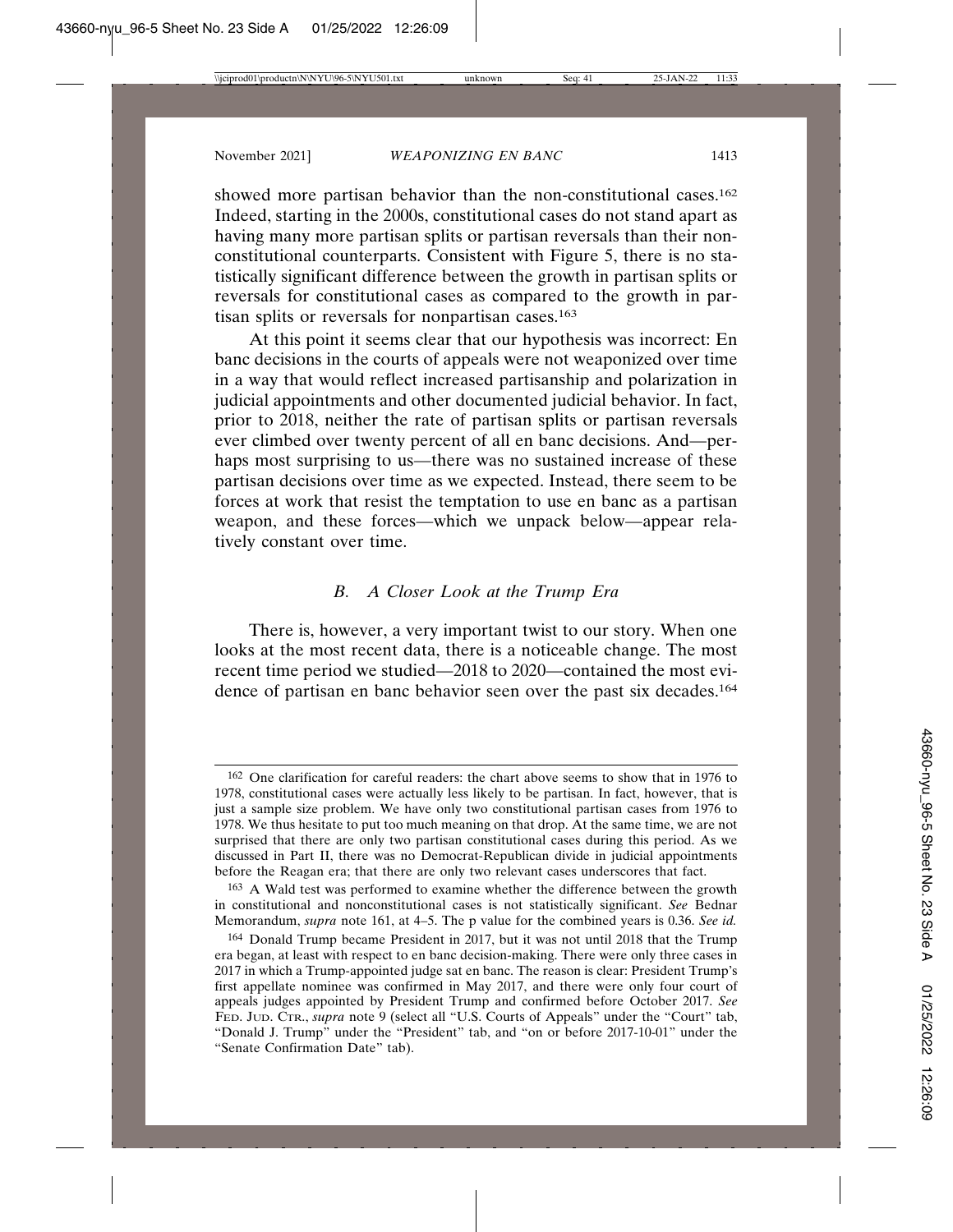

FIGURE 6. PERCENTAGE OF CASES WITH PARTISAN ACTIVITY

Notice how the percentage of cases that we labeled either a partisan split or a partisan reversal (the top line above) rose steadily from 2016 to 2020. From 2018 to 2020, there was a statistically significant spike in both partisan splits and partisan reversals—more in both categories than we observed in any other time period over six decades.165 Further, referring back to Figure 3 above, the rates of partisan reversals and partisan splits in 2019 and 2020 are higher than at any other time period we recorded, including the spike in the 1980s we expected to see.

Cases from 2018 to 2020 are different for another reason. We tallied the split en banc decisions that had defecting judges, meaning decisions with odd bedfellows, in which one Democrat-appointed judge votes with Republican-appointed judges and against all other Democrat-appointed judges, or vice versa. The rate of defection, perhaps a sign of judicial independence or non-partisanship, is dropping

<sup>165</sup> We made use of two separate measures to find the spike statistically significant: the Fisher's Exact Test and the Chi-Squared test. The spike was strongly statistically significant under either measure. For both tests, we used the alpha (significance) level of 5% (0.05). The p value for the Fisher Exact Test is 0.02881. The p value for the Chi-Squared test is 0.03606. Thanks to our colleague Eric Kades for running the tests.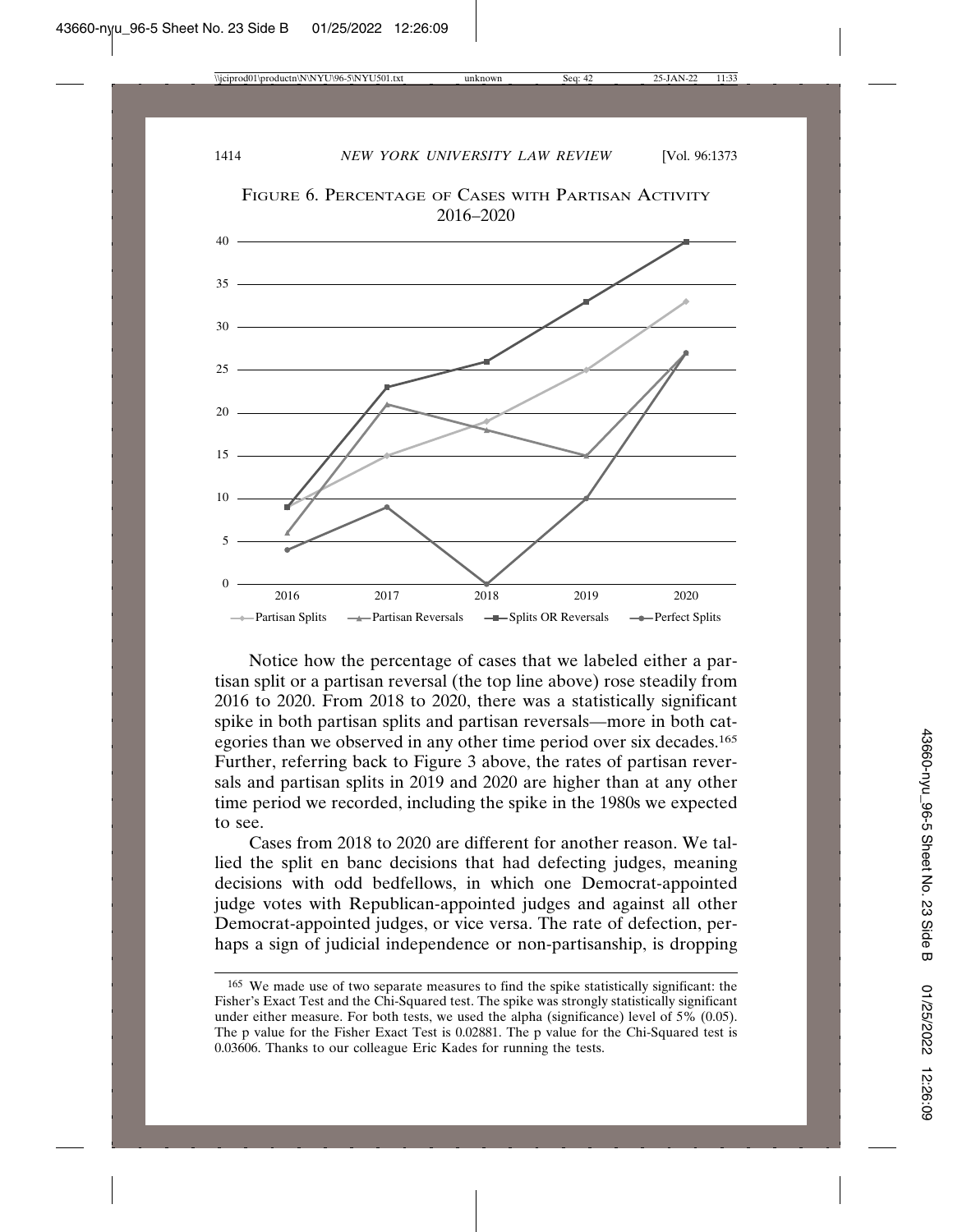at the present moment in time—lower than any other time period before in our study. This is true of both Republican-appointed judges and Democrat-appointed judges: in recent years, these judges are less willing than in the past to part ways with their cohorts en banc and more willing than in the past to vote along party lines and rein in panels from the other team.



Relatedly, the number of partisan splits (where the judges align in near perfect teams according to the party of their appointing President) also rose dramatically from 2018 to 2020. As you can see in Figure 3, twenty-seven percent of all en banc decisions from 2018 to 2020 were decided in nearly perfect blocs divided by appointing party ("partisan splits"). Compare that to twelve percent in 2016 to 2017, fourteen percent in 2006 to 2008, fifteen percent in 1996 to 1998, and even twenty percent during the previous high point, 1986 to 1988. Put most starkly, the rate of partisan en banc splits nearly doubled from the Obama, Bush, and Clinton eras to the Trump era, and is far higher now than in any of the years we studied over six decades. From our data, therefore, it seems judges are lining up in en banc teams now more than ever before.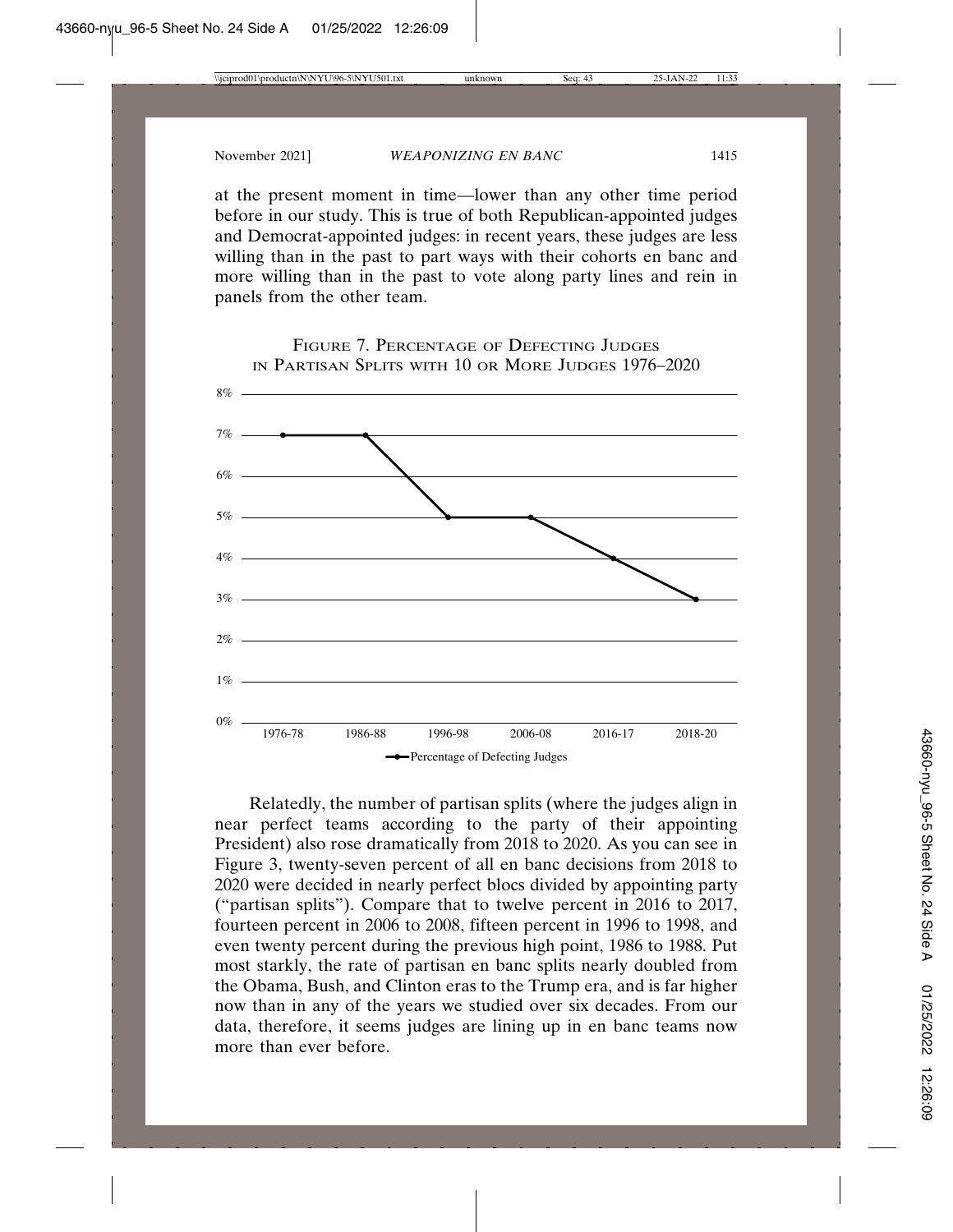We thus find ourselves with a bit of a cliffhanger: Are the past three years an outlier or an omen of what the future holds? We now attempt to answer this question and also to explore why we did not see the expected rise over time in partisan en banc decisions for most of the time period we studied.

#### IV

## IMPLICATIONS OF THE LONG VIEW OF EN BANCS: THE POWER OF NON-PARTISAN FORCES

During a period of time (1988–2017) where party polarization among judicial appointees metastasized, what explains the failure of federal courts of appeals to weaponize en banc review? In this Part, we will try to make sense of our findings pre-2018. They are counterintuitive. After all, many political scientists believe that federal court of appeals judges—like Supreme Court Justices—are driven by their desire to advance their legal policy preferences.166 Why then was en banc review somewhat impervious to a growing partisan divide?

Our principal claim is that federal court of appeals judges are committed to more than just advancing their legal policy preferences; they also care deeply about their reputations regarding judicial independence, collegiality, and other rule-of-law norms. En banc gives us a unique window into these concerns and how they operate on judicial decision-making. This does not, of course, mean that judges never use en banc review for partisan purposes. On occasion they do, as our

<sup>&</sup>lt;sup>166</sup> For "attitudinalists," policy preferences are all that matter. *See generally JEFFREY A.* SEGAL & HAROLD J. SPAETH, THE SUPREME COURT AND THE ATTITUDINAL MODEL REVISITED (2002). With respect to en banc review, attitudinalists argue that "the decision to grant en banc review reflects the desire of a majority of the judges on a circuit to move a panel outcome closer to its preferred policy position." Giles et al., *Etiology*, *supra* note 58, at 451. For "strategic" judges, the advancement of policy preferences might require compromise; for example, if the three judges on a panel do not agree, those in the majority might compromise to avoid a potential en banc reversal. *See* Lee Epstein & Tonja Jacobi, *The Strategic Analysis of Judicial Decisions*, 6 ANN. REV. L. & SOC. SCI. 341, 350 (2010); Frank B. Cross & Emerson H. Tiller, *Judicial Partisanship and Obedience to Legal Doctrine: Whistleblowing on the Federal Courts of Appeals*, 107 YALE L.J. 2155, 2158–59 (1998) (arguing that "whistleblower" dissents, which expose a court's apparent disregard of established doctrine, prevent judges and panels from straying too much from established law); Deborah Beim, Alexander V. Hirsch & Jonathan P. Kastellec, *Signaling and Counter-Signaling in the Judicial Hierarchy: An Analysis of En Banc Review*, 60 AM. J. POL. SCI. 490, 491–92 (2016) (discussing appellate judges' strategy of writing dissents to panel opinions to signal to the full circuit that the panel majority's decision is worthy of review). In addition to placating a potential dissenter, panel judges—especially those who have served long enough to know the preferences and practices of other circuit judges—will calibrate their decision-making to avoid the risks of an en banc overruling. *See* Giles et al., *Etiology*, *supra* note 58, at 461 ("[J]udges in the minority on a circuit—given good information about the preferences of the majority—modify their panel behavior in response to avoid en banc rehearing.").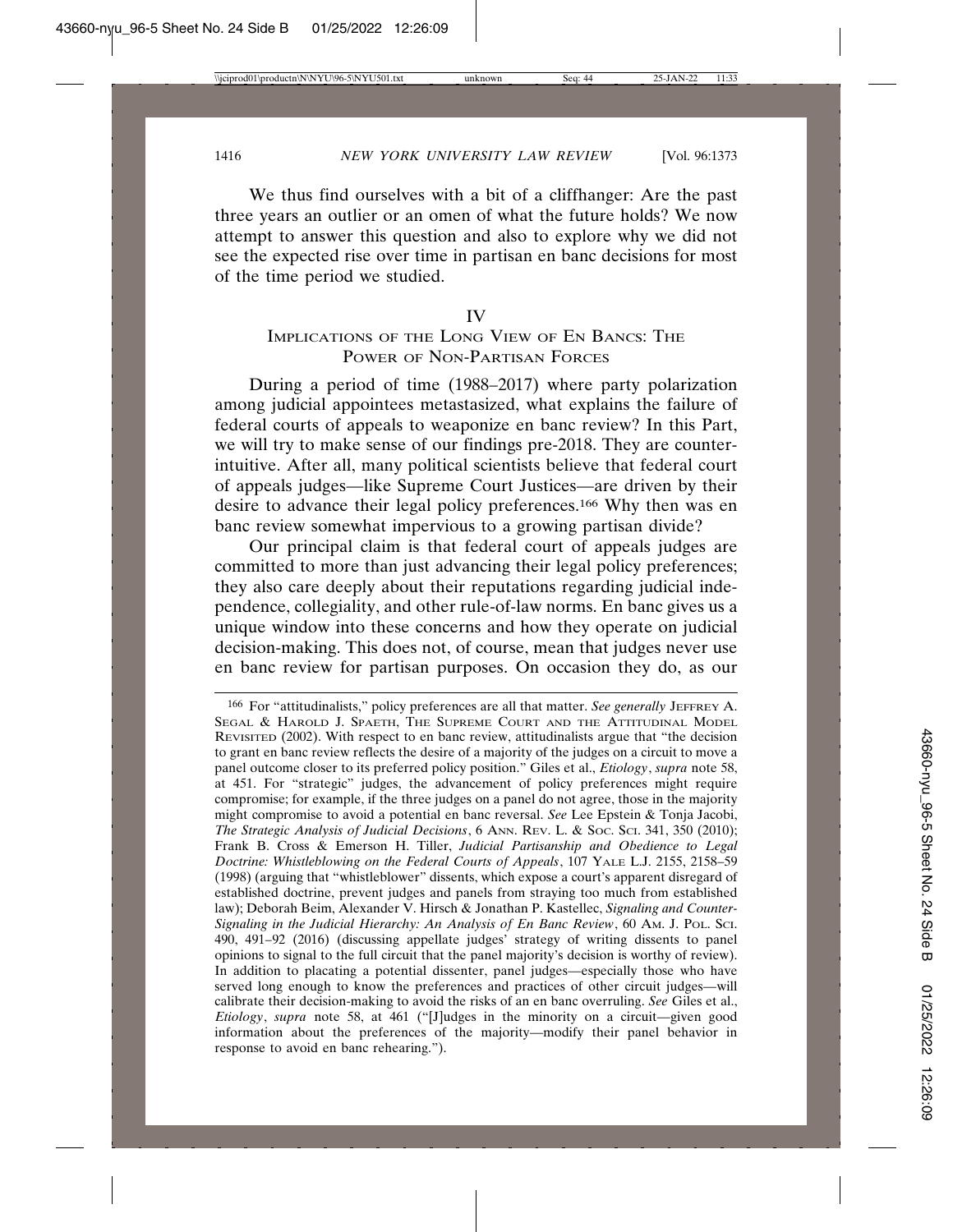data indicate. At the same time, the frequency of partisan en banc behavior seems to be mitigated by something else, and it is worth unpacking what those forces could be.

We articulate three such forces pushing against the impulse to weaponize en banc review pre-2018: first, collegiality concerns; second, entrenched circuit en banc workarounds and customs; and third, general rule of law and judicial independence norms. Understanding these forces is not just critical to speculating why our initial hypothesis was thwarted, but also to understanding what is vulnerable to change in the future.

## *A. Norms of Collegiality*

Perhaps the most obvious dynamic pushing against the en banc partisan impulse is the pressure to get along with one's colleagues. Scholars agree that "conventional wisdom favors judicial consensus and discourages dissent."167 More than ninety-seven percent of federal court of appeals panel decisions are unanimous and less than one percent of panel decisions are vacated and reconsidered en banc.168 To reach consensus, judges engage in "a continual quest to reduce conflict through holding conferences, circulating draft opinions and memoranda, and conducting private meetings between individual judges or groups of judges."169 These substantial efforts are undermined by en banc reversals and splits that fall on party lines.

Collegiality may be desirable for many reasons. Judges, for example, may be motivated to do a "good job of judging."170 For D.C. Circuit Judge Harry T. Edwards, a collegial court is one where "judges have a common interest, as members of the judiciary, in getting the law right."171 Collegiality thus "plays an important part in mitigating

169 Sheldon Goldman & Charles M. Lamb, *Prologue* to JUDICIAL CONFLICT AND CONSENSUS: BEHAVIORAL STUDIES OF AMERICAN APPELLATE COURTS 1 (Sheldon Goldman & Charles M. Lamb eds., 1986).

<sup>167</sup> Frank B. Cross, *Collegial Ideology in the Courts*, 103 NW. U. L. REV. 1399, 1413 (2009); *see also supra* note 8 and accompanying text. For this very reason, a consensus model, including the cost of dissent in the judicial utility function, was a better predictor of court of appeals decision-making than the standard model that focuses on preferred outcomes. *See* Joshua B. Fischman, *Estimating Preferences of Circuit Judges: A Model of Consensus Voting*, 54 J.L. & ECON. 781, 782 (2011).

<sup>168</sup> For data on rates of dissent in the U.S. Courts of Appeals, see EPSTEIN ET AL., *supra* note 27, at 264–65. For information on rates of en banc grants, see Sadinsky, *supra* note 6, at 2015 n.128.

<sup>170</sup> Lynn A. Stout, *Judges as Altruistic Hierarchs*, 43 WM. & MARY L. REV. 1605, 1607 (2002).

<sup>171</sup> Edwards, *supra* note 44, at 1645; *see also* Alex Kozinski, *What I Ate for Breakfast and Other Mysteries of Judicial Decision Making*, 26 LOY. L.A. L. REV. 993, 994 (1993) ("You are in a different world when you put a robe on. It is something that just makes you feel that you have got to do what is right, whether you want to or not." (quoting Senator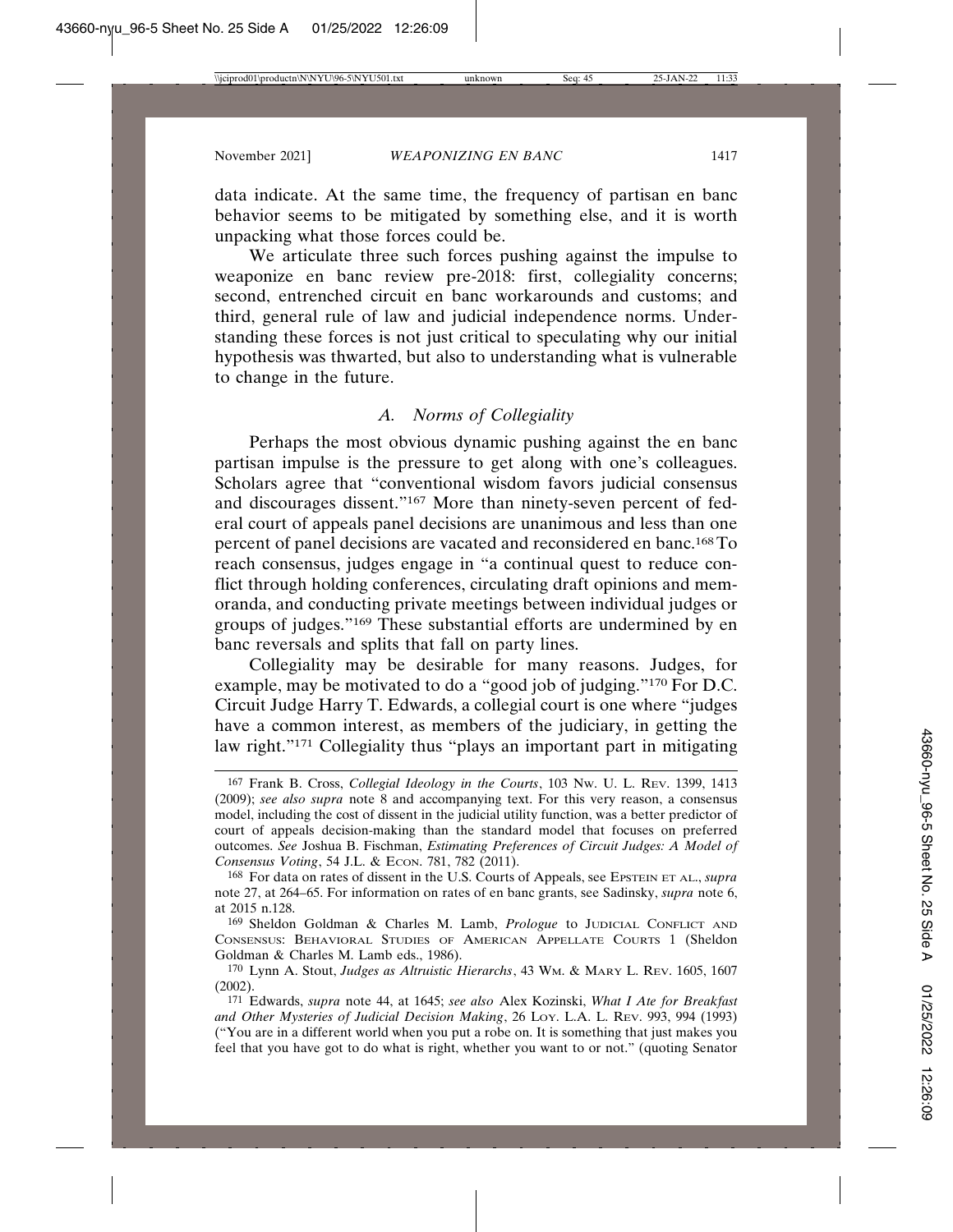the role of partisan politics and personal ideology by allowing judges of differing perspectives and philosophies to communicate with, listen to, and ultimately influence one another in constructive and lawabiding ways."172

Judges also pursue collegiality for the simple reason that "appellate court decisions are inherently collective products"<sup>173</sup> and, consequently, judges want to be held in high regard by their colleagues. Specifically, judicial colleagues are "a true peer group, people who share the same position and work in the same situation."174 Perhaps for this reason, D.C. Circuit Judge Patricia Wald pointed to "the respect of our fellow judges" as an important limit on judicial discretion.<sup>175</sup>

All judges know that dissent comes at a price. "In all the courts of appeal," explained D.C. Circuit Judge Douglas Ginsburg, "the judges must value collegiality, if only because an individual circuit judge has little authority when acting alone; any substantive decision requires the concurrence of at least two judges."176 Correspondingly, circuit judges are repeat players with each other and, as such, "anticipated future interactions" may be the driving force behind the norm of consensus.177

172 Edwards, *supra* note 44, at 1645. For Judge Edwards, empirical scholars go too far in embracing models that suggest that judges are motivated principally by ideology at the expense of collegiality and other legal principles. *See id.* at 1640–41 (claiming that collegiality actually mitigates judges' ideological preferences and enables them to find common ground); Harry T. Edwards & Michael A. Livermore, *Pitfalls of Empirical Studies that Attempt to Understand the Factors Affecting Appellate Decisionmaking*, 58 DUKE L.J. 1895, 1900 (2008) (presenting a comprehensive analysis of the flaws in such legal models). For critiques of Judge Edwards's view, see EPSTEIN ET AL., *supra* note 27, at 54–63; Gregory C. Sisk & Michael Heise, *Judges and Ideology: Public and Academic Debates About Statistical Measures*, 99 NW. U. L. REV. 743, 747–51 (2005).

173 BAUM, *supra* note 111, at 51; *see also* Stephen M. Bainbridge & G. Mitu Gulati, *How Do Judges Maximize? (The Same Way Everyone Else Does—Boundedly): Rules of Thumb in Securities Fraud Opinions*, 52 EMORY L.J. 83, 108 (2002) (discussing the impact of collegiality on opinion writing).

174 BAUM, *supra* note 111, at 54.

175 Patricia M. Wald, *Thoughts on Decisionmaking*, 87 W. VA. L. REV. 1, 10 (1984).

176 Ginsburg & Falk, *supra* note 32, at 1016. Furthermore, as suggested by theories of cognitive dissonance, court of appeals judges "seek to reduce the psychic discomforts of standing alone." HOWARD, *supra* note 7, at 193; *see also* Steven A. Peterson, *Dissent in American Courts*, 43 J. POL. 412, 417–18, 427–29 (1981) (noting that judges desire unanimity and seek to avoid dissent because of its potential to cause "interpersonal tension and animosity" between them).

177 Rachel K. Hinkle, Michael J. Nelson & Morgan L.W. Hazelton, *Deferring, Deliberating, or Dodging Review: Explaining Counterjudge Success in the US Courts of Appeals*, 8 J.L. & CTS. 277, 282 (2020); *see also* Cross, *supra* note 167, at 1416 (tying dissent

Strom Thurmond at Judge Kozinski's investiture as Chief Judge of the United States Court of Federal Claims in 1982)).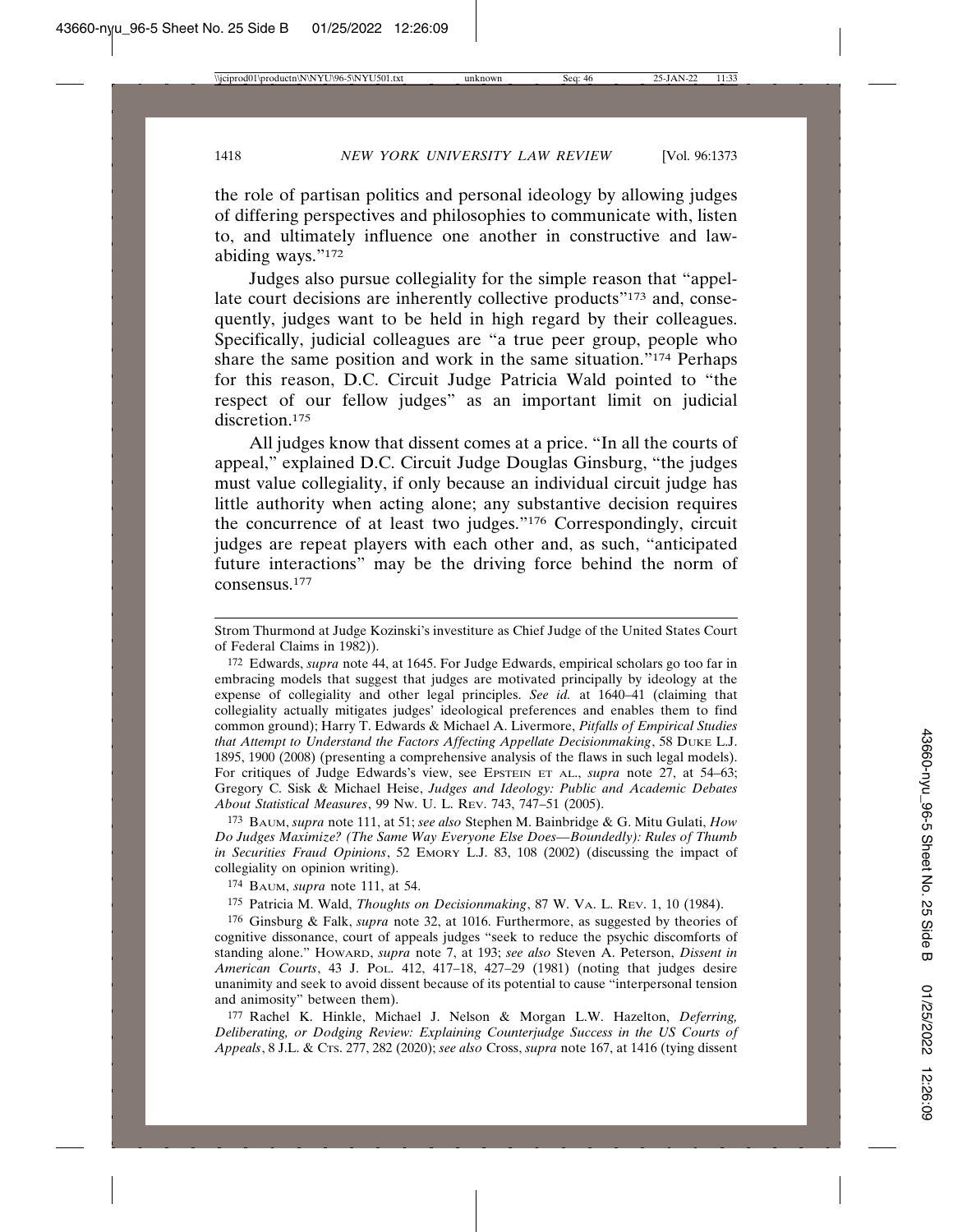There are other costs to dissent as well. "Most people value leisure time, and there is little reason to think judges are different";<sup>178</sup> writing separate opinions takes "time and energy [and that] obviously translates into less time for other activities."179 In addition to the "effort cost" of writing a dissent, there is a "collegiality cost" too.180 Dissenters may be less well-liked, in part, because judges in the majority may resent criticism or may resent the extra workload of answering the dissenter's objections in their opinion.181 For nearly all judges, it makes sense to avoid "the ill will of one's judicial colleagues—wrangles with colleagues make for a harder job  $\dots$ ."<sup>182</sup>

Judges highly value collegiality, and they give it more than just lip service. As others have demonstrated, federal court of appeals judges, at least before the Trump era, were willing to trade off ideology for other ends, including collegiality. A 2003 study by Frank Cross found that "ideological preferences [were statistically significant but] not overpowering. For all judges, ideology explained only a little over five percent of the differing outcomes, leaving considerable room for other influences."183

Former Seventh Circuit Judge Richard Posner provided an extreme example of the willingness of court of appeals judges to forsake their preferred outcome in order to accommodate another panel member. "[I]n a three judge panel," Posner explained, if "one judge has a strong opinion on the proper outcome of the case . . . the other judges, if not terribly interested in the case, may simply cast their vote with the opinionated judge."<sup>184</sup> Indeed, so long as one of the indifferent judges goes along, the other indifferent judge will likely go along, rather than write a dissenting opinion.

Judge Posner refers to what others have called "panel effects," that is, the influence that each member of a circuit panel has on the

aversion to norms of reciprocity "such that a judge's dissent from an opinion may cost him votes in his future opinions").

<sup>178</sup> DAVID E. KLEIN, MAKING LAW IN THE UNITED STATES COURTS OF APPEALS 17 (2002).

<sup>179</sup> VIRGINIA A. HETTINGER, STEFANIE A. LINDQUIST & WENDY L. MARTINEK, JUDGING ON A COLLEGIAL COURT: INFLUENCES ON FEDERAL APPELLATE DECISION MAKING 112 (2007).

<sup>180</sup> EPSTEIN ET AL., *supra* note 27, at 261.

<sup>181</sup> *See id.* at 261–63 (discussing the costs of dissents).

<sup>182</sup> *Id.* at 42.

<sup>183</sup> Cross, *supra* note 167, at 1401; *see also* Giles et al., *Setting a Judicial Agenda*, *supra* note 17, at 865 (agreeing with the contention that "legal goals have far greater operative effect in the lower courts than in the Supreme Court" (quoting LAWRENCE BAUM, THE PUZZLE OF JUDICIAL BEHAVIOR 88 (1997))).

<sup>184</sup> RICHARD A. POSNER, OVERCOMING LAW 123 (1995).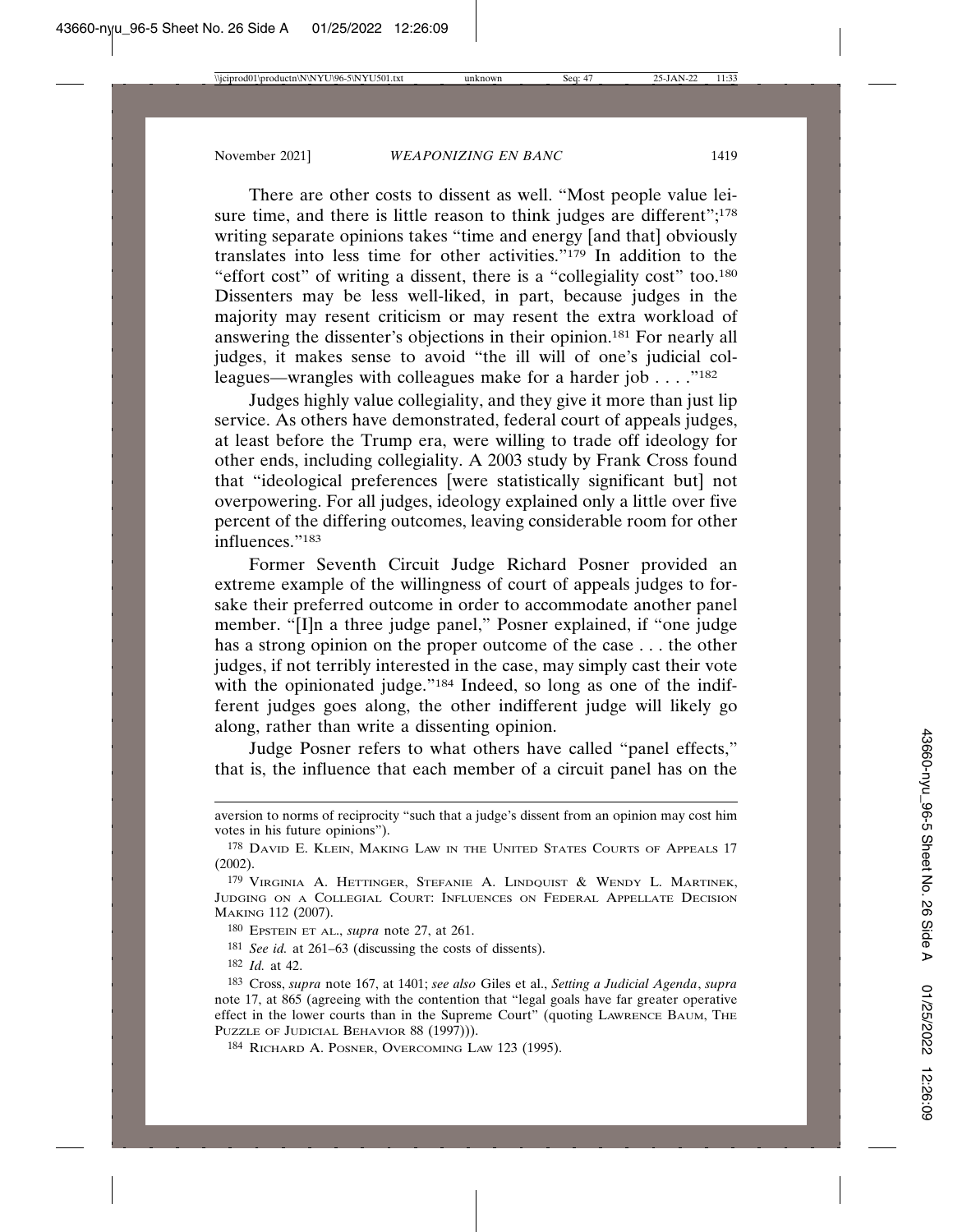other members.185 Numerous panel effect studies have been conducted,186 most considering the ideological diversity of panel members and some considering the impact of race and gender diversity on a panel decision.187 In particular, these studies link panel effects to the high rates of unanimity on federal courts of appeals. "Liberal and conservative judges tend to vote differently in many areas of the law; if they voted sincerely, in most cases we would not observe panel effects—we would observe far more dissents."188

Cass Sunstein, for example, found that a judge's ideological tendency is likely to be dampened if she is sitting with two judges appointed by a different political party and, correspondingly, that a judge's ideological tendency is likely to be amplified if she is sitting with two judges appointed by the same political party.<sup>189</sup> A striking example of both dampening and amplification is affirmative action. A Republican-appointed judge sitting on a panel with two Democratic appointees is more likely to uphold affirmative action programs (sixtyfive percent of votes) than a Democrat-appointed judge sitting on a panel with two Republican appointees (sixty-one percent).190 On all

188 Deborah Beim & Jonathan P. Kastellec, *The Interplay of Ideological Diversity, Dissents, and Discretionary Review in the Judicial Hierarchy: Evidence from Death Penalty Cases*, 76 J. POL. 1074, 1076 (2014).

189 SUNSTEIN ET AL., *supra* note 80, at 8–13. The phenomenon of dampening or amplifying is based on "group cohesion theory where a unified group of judges (that is, three judges with the same political-ideological make-up) is more likely to make an ideologically extreme unchecked decision than if the group had more ideological balance." Morgan Hazelton, Kristin E. Hickman & Emerson H. Tiller, *Panel Effects in Administrative Law: A Study of Rules, Standards, and Judicial Whistleblowing*, 71 SMU L. REV. 445, 447 (2018).

190 *See* SUNSTEIN ET AL., *supra* note 80, at 24–25. Sunstein uses political party affiliation as a gauge of ideology, where Republican appointees are less liberal than Democratic appointees; Sunstein separately measured the voting patterns of Democrat-appointed and Republican-appointed judges and found clear evidence of a link between party affiliation and ideology. *See id.* at 19–24, 113–22.

<sup>185</sup> *See* Hinkle et al., *supra* note 177, at 277–79 (describing the phenomenon and recounting its exploration by scholars); Jonathan P. Kastellec, *Hierarchical and Collegial Politics on the U.S. Courts of Appeals*, 73 J. POL. 345, 348–49 (2011) (analyzing the panel effect). In addition to panel effects that result from the collegial environment, panel effects may also result from strategic decision-making. *See supra* note 166 (discussing the "whistleblower" theory of panel effects).

<sup>186</sup> For a good summary, see FRANK B. CROSS, DECISION MAKING IN THE U.S. COURTS OF APPEALS 148–77 (2007).

<sup>187</sup> *See generally* Sean Farhang & Gregory Wawro, *Institutional Dynamics on the U.S. Court of Appeals: Minority Representation Under Panel Decision Making*, 20 J.L. ECON. & ORG. 299 (2004) (assessing the impact of panels' gender and race composition on decisionmaking dynamics); Jennifer L. Peresie, *Female Judges Matter: Gender and Collegial Decisionmaking in the Federal Appellate Courts*, 114 YALE L.J. 1759 (2005) (exploring panel effects with respect to gender); Stephen B. Burbank & Sean Farhang, *Politics, Identity, and Class Certification on the U.S. Courts of Appeal*, 119 MICH. L. REV. 231 (exploring panel effects with respect to race).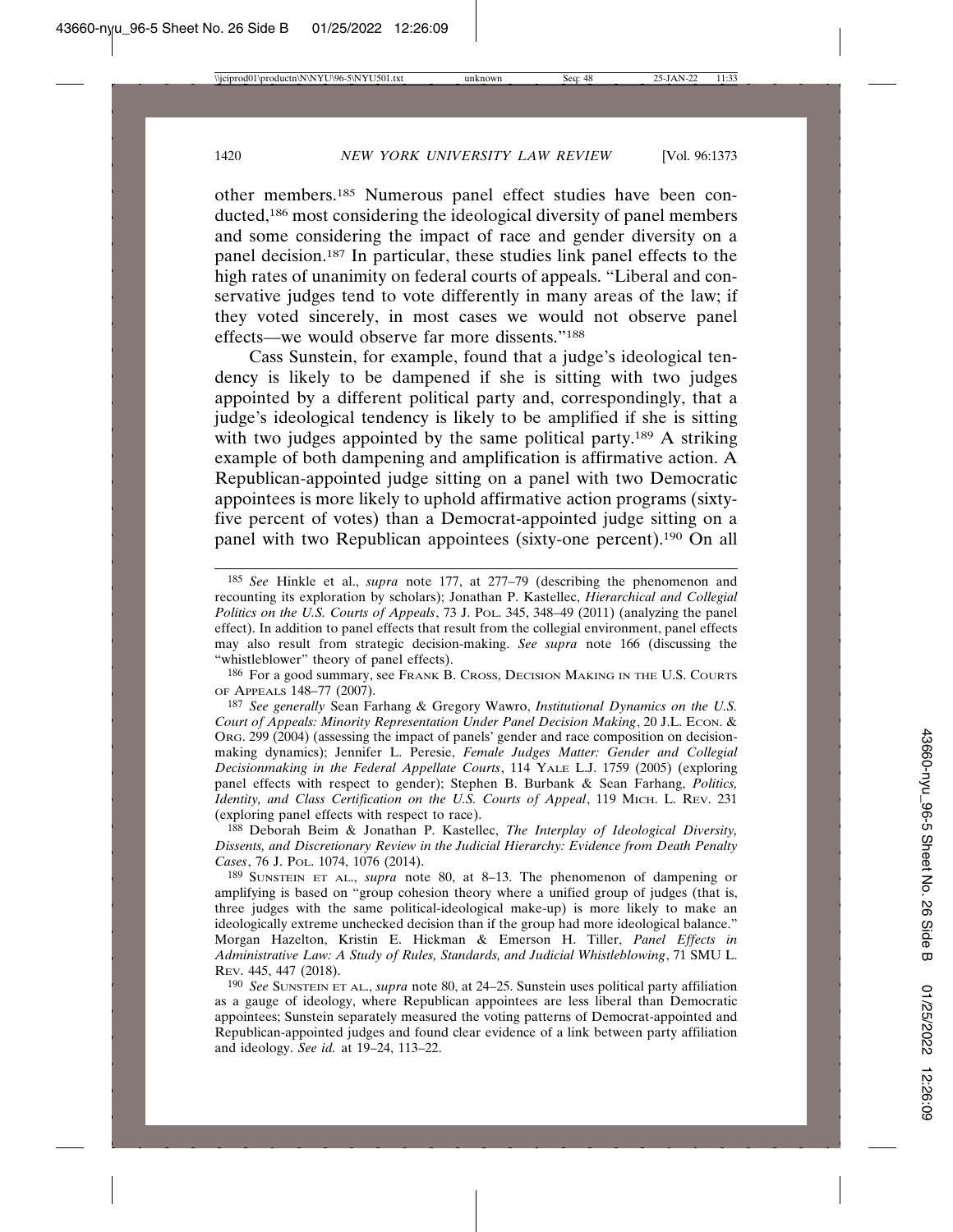Democrat-appointed panels, eighty-one percent of votes support affirmative action programs; on all Republican-appointed panels, thirty-four percent of votes support such programs.191

The willingness of court of appeals judges to trade off ideology for other ends, demonstrated in the panel effects literature, among other places, is very relevant to en banc decision-making. In particular, collegiality norms are an important backstop to majority-party judges setting aside a minority-dominated panel ruling in order to put in place the ideological preferences of the majority party.192 The alternative—separating judges into two partisan warring camps—would fundamentally undermine collegiality norms.

The very nature of en banc review therefore raises the specter of this kind of my-team-versus-your-team dynamic: It brings all of the judges together, often presents them with a high-stakes controversy, and risks lining them up in "teams." Going en banc can bring out the nastiness of judging and undermine the good manners that most judges expect as routine.193 And while a judge on a panel may be willing to find common ground with another panelist to avoid conflict, the willingness of judges to trade off ideology for other ends is far more complicated when the whole circuit is involved. Put simply, en banc comes at a high cost—a tax on collegiality—and the judges are aware of the price and not often willing to pay it.

Judges see the collegiality tax as more than just ruffled feathers. D.C. Circuit Judge Douglas Ginsburg warned of the risk of undermining the panel system altogether for a system where panel members would not seek to find common ground but, instead, would "stake out an adventuresome position."194 Judge Jon Newman of the Second Circuit likewise spoke of en banc review as a "threat" to collegiality and attributed the lack of vitriol in Second Circuit decisions to "the infrequency of the occasions when we confront each other as members

<sup>191</sup> *See* Cass R. Sunstein, David Schkade & Lisa Michelle Ellman, *Ideological Voting on Federal Courts of Appeals: A Preliminary Investigation*, 90 VA. L. REV. 301, 319 (2004).

<sup>192</sup> Collegiality norms are also threatened in non-partisan en banc cases, as the en banc process necessarily "involves reviewing and reversing one's fellow circuit court judges." CROSS, *supra* note 186, at 108; *see also* EPSTEIN ET AL., *supra* note 27, at 269–70 (noting that en banc review takes a "heavy toll on collegiality," for panel judges are "highly sensitive to the rejection of their decisions by their colleagues," likely more so than from "strangers, such as the Justices of the Supreme Court"); Smith, *supra* note 17, at 134 (noting that en banc decisions "most clearly illustrate the issue cleavages" among circuit judges).

<sup>193</sup> Recall the *Manning* case in the Fourth Circuit and the tone of the opinions between the dissent and majority. *See supra* note 73 and accompanying text.

<sup>194</sup> Ginsburg & Falk, *supra* note 32, at 1021.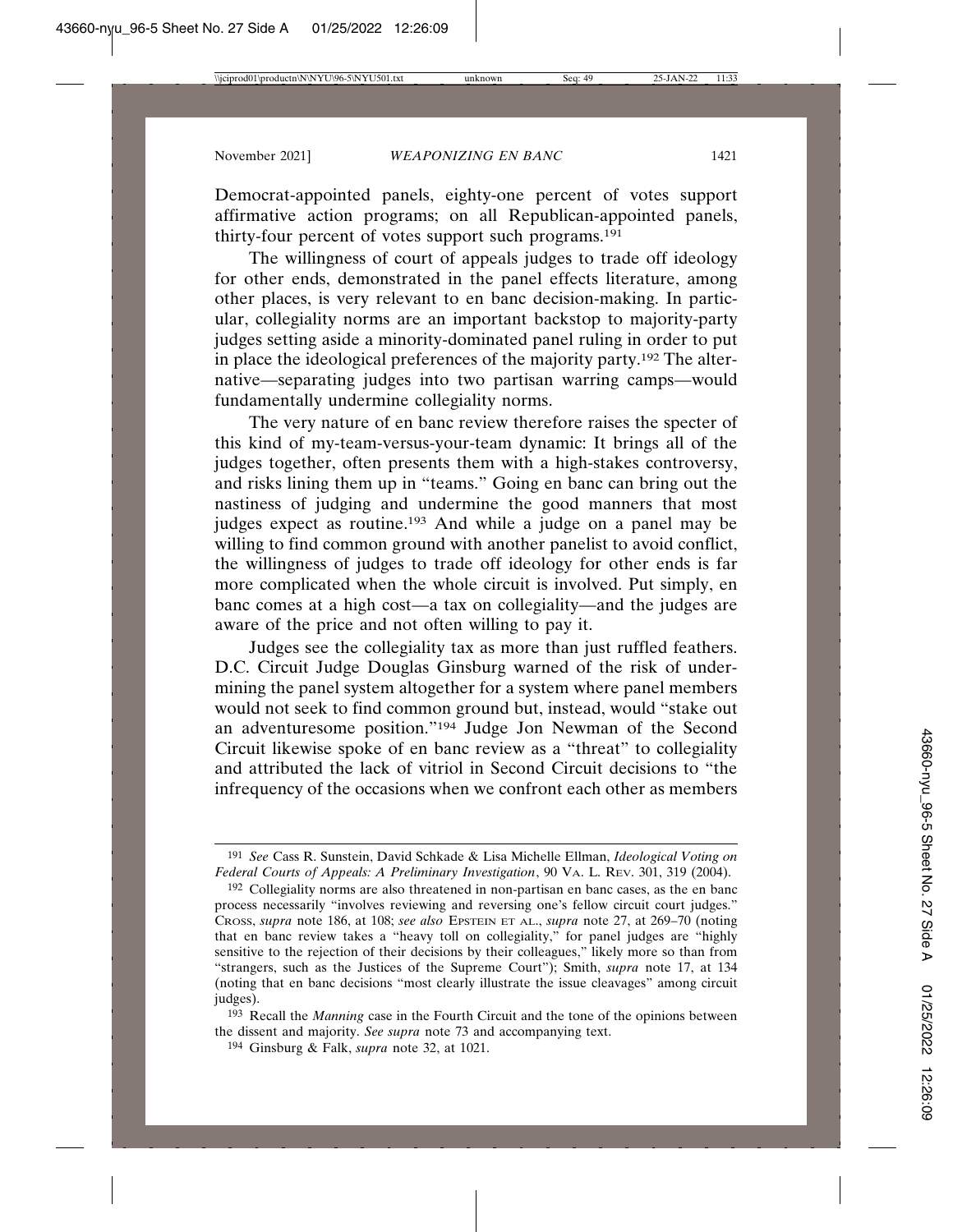of an [e]n banc court."195 Judge Jeffrey Sutton of the Sixth Circuit put it this way:

The judges of a circuit not only share the same title, pay and terms of office, but they also agree to follow the same judicial oath, making them all equally susceptible to error and making it odd to think of the delegation of decision-making authority to panels of three as nothing more than an audition. Saving en banc review for "the rarest of circumstances," . . . thus "reflects a sound, collegial attitude," one worth following here.196

#### *B. Mini En Bancs and Other Work-Arounds*

Most circuits have embraced these collegiality pressures by creating several institutionalized workarounds that serve to limit en banc review. The variation they embody from circuit to circuit is fascinating and is our subject for another day, but the point for this article is that collectively they offer further explanation for the lack of en banc partisan behavior historically.

Most notably, nine of the thirteen circuits have adopted some form of the "mini en banc" procedure.197 Mini en bancs are elusive and have various pseudonyms including "junior en banc," "informal en banc," and the "quasi en banc."198 The Second Circuit has engaged

198 Bennett & Pembroke, *supra* note 197, at 547 n.77; Sloan, *supra* note 197, at 715; Solimine, *supra* note 17, at 36.

<sup>195</sup> Martin Flumenbaum & Brad S. Karp, *The Rarity of En Banc Review in the Second Circuit*, N.Y.L.J., Aug. 24, 2016.

<sup>196</sup> Colter Paulson, *Judge Sutton Explains Why En Banc Review Is So Rare*, SIXTH CIR. APP. BLOG (Dec. 10, 2010) (quoting Mitts v. Bagley, 626 F.3d 366, 370 (2010)), https:// www.sixthcircuitappellateblog.com/recent-cases/judge-sutton-explains-why-en-bancreview-is-so-rare.

<sup>197</sup> *See* Amy E. Sloan, *The Dog that Didn't Bark: Stealth Procedures and the Erosion of Stare Decisis in the Federal Courts of Appeals*, 78 FORDHAM L. REV. 713, 715, 728 (2009) (describing these circuits: the First, Second, Fourth, Fifth, Sixth, Seventh, Eight, Tenth, and the District of Columbia); Steven Bennett & Christine Pembroke, *Mini in Banc Proceedings: A Survey of Circuit Practices*, 34 CLEV. ST. L. REV. 531, 544–57 (1985) (providing an overview of the "mini en banc" procedure). The phrase "mini en banc" is used multiple ways across the country and can sometimes generate confusion. It is used on occasion to describe the en banc process in the Ninth Circuit, which is mini (or "limited") because it is a subset of all the active judges. Given that en banc rehearings are already notorious for being time-consuming and unwieldy, it is perhaps no surprise that the Ninth Circuit does not rehear en banc cases with the full circuit of twenty-nine judges. Instead, the court uses what is known as a "limited" en banc, or sometimes a "mini" one. *See* Pamela Ann Rymer, *The "Limited" En Banc: Half Full, or Half Empty?*, 48 ARIZ. L. REV. 317, 317 (2006). The "mini en banc" to which we refer is the kind used outside the Ninth Circuit to avoid full en banc review, not the limited en banc routinely used in the Ninth.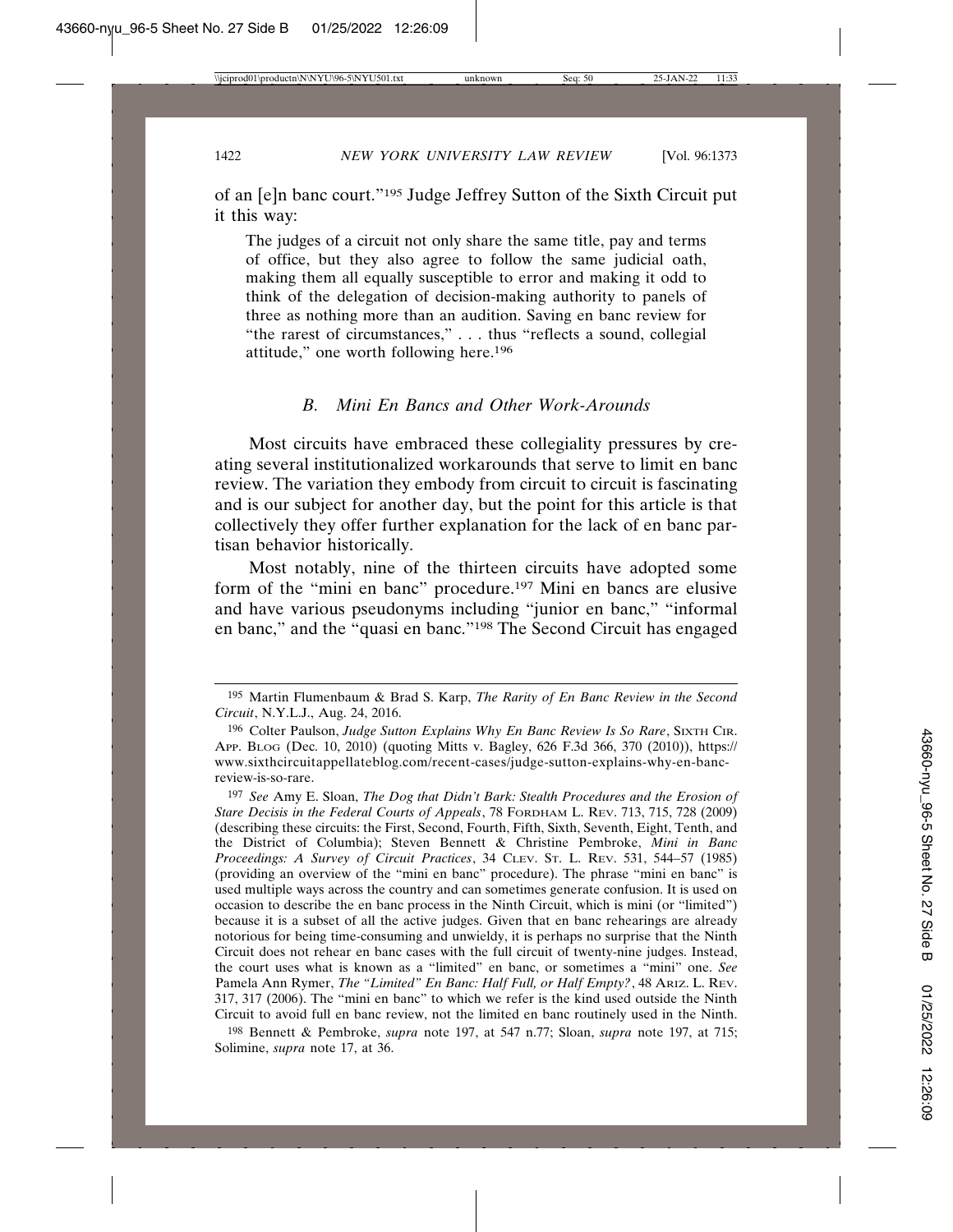in the practice since at least 1966, but the procedure is rarely documented and hard to define.<sup>199</sup>

Under the most familiar version of the mini en banc, pioneered by the Second Circuit, the original three-judge panel circulates a draft opinion to all judges on the entire circuit before an opinion is published tentatively suggesting that a precedent should be overruled.200 The judges then exchange memos or emails and the draft opinion may be revised if the wind is blowing towards the possibility of an en banc hearing; but if not, a circuit precedent can be overruled by a panel decision on the (safe) assumption that en banc will be avoided.201 All of this typically happens behind the scenes. The goal of the mini en banc is to prevent a real en banc.

Even outside this version of the mini en banc, other circuits, including the Fourth and Tenth, have a policy by which every draft opinion is circulated to every judge on the circuit, and the Third circulates draft opinions to every active judge on the circuit.202 The Seventh Circuit has a rule by which one panel can veer from circuit precedent if the draft opinion has been circulated to all the judges first.203 All of these circulating practices have many justifications, surely, but one known consequence is the lack of divisive partisan en banc decisions.204

Finally, many of the circuits share an unwritten practice and tradition of avoiding en bancs in the spirit of collegiality, and this circuitspecific custom is passed on from one generation of judges to the next. The Second Circuit, for example, touts this tradition vocally: Judge Robert Katzmann explained that the circuit has a "longstanding tradition of general deference to panel adjudication—a tradition which holds whether or not the judges of the Court agree with the panel's

203 Michael S. Kanne, *The "Non-Banc En Banc": Seventh Circuit Rule 40(e) and the Law of the Circuit*, 32 S. ILL. UNIV. L.J. 611, 611 (2008) (citing Seventh Circuit Rule 40(e)).

204 *See id.* at 614 (describing the likelihood that circulations infrequently result in rehearings en banc); *see also* Bennett & Pembroke, *supra* note 197, at 557 (detailing the extent to which mini en banc proceedings result in unanimous opinions, especially in comparison to full en banc opinions). The D.C. Circuit has a similar policy whose authority is referred to as the "*Irons* footnote." Kanne, *supra* note 203, at 618. Aside from the impulse to minimize divided en banc decisions, several other considerations merit circulation of panel opinions to the entire court, including the need to spot intra-circuit splits and the desire for the circuit to speak with one voice.

<sup>199</sup> *See* Sloan, *supra* note 197, at 730–31. Currently, it seems that the First, Second, Seventh, Tenth, and D.C. Circuits are those that have most consistently used mini en bancs, while the Fourth, Fifth, Sixth, and Eighth Circuits have also used some type of mini en banc on occasion. *See id.* at 726–30; Sadinsky, *supra* note 6, at 2025–27.

<sup>200</sup> *See* Bennett & Pembroke, *supra* note 197, at 547–50.

<sup>201</sup> *See id.*

<sup>202</sup> *Id.* at 552, 555.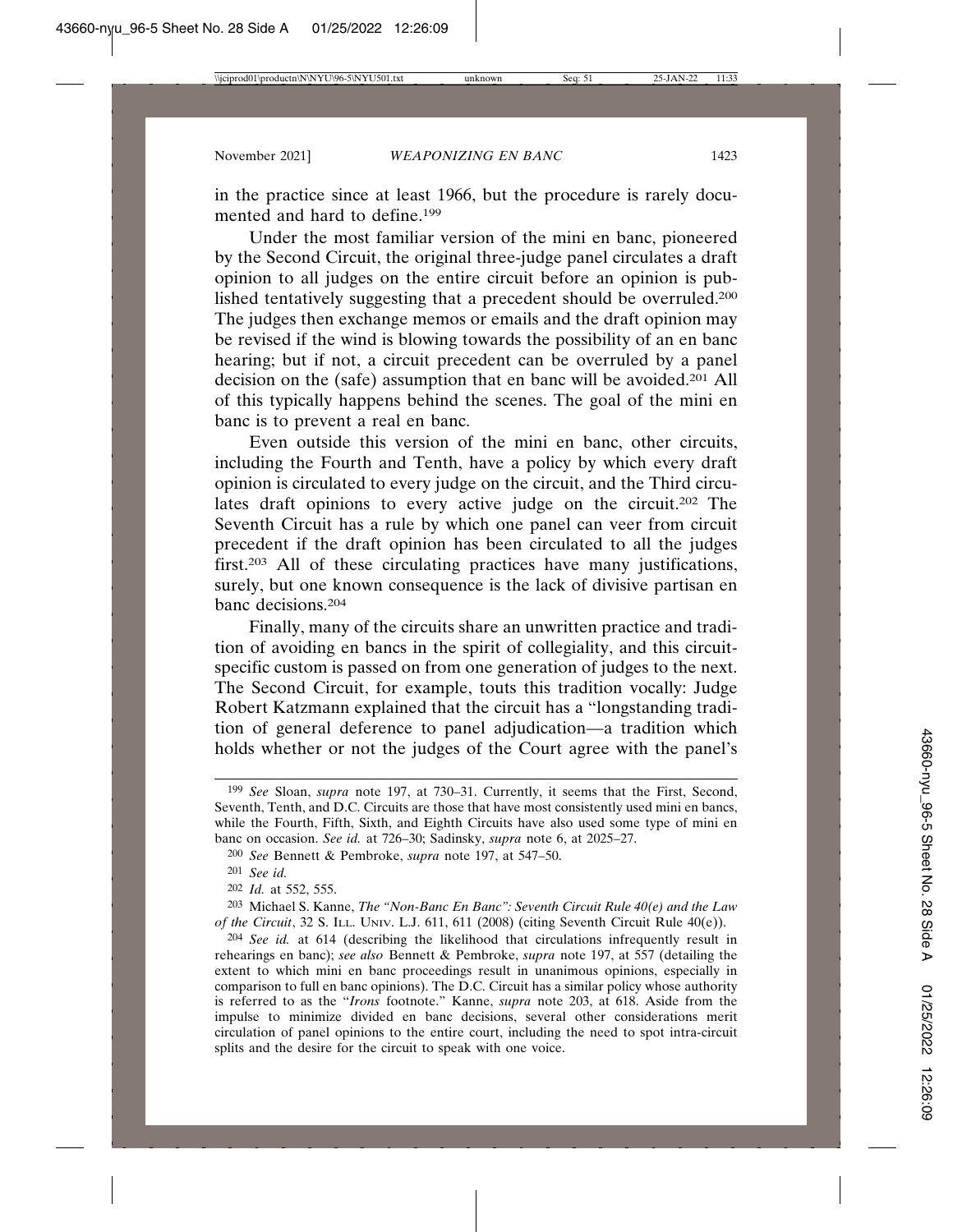disposition of the matter before it."205 Judge Jon Newman has further boasted that "[i]t is no coincidence that the Second Circuit, which has the lowest rate of rehearings [e]n banc of all the circuits, is also the most efficient circuit."206 According to Judge Newman, "[d]espite the occasions when each of us has read a panel opinion with which we profoundly disagree, we have been able, to a remarkable degree, to submerge our individual judicial convictions in the interest of the proper functioning of our court."207

One can almost see the "no I in team" on the back of the Second Circuit's judicial softball jersey. But these traditions bring more than just warm words and bragging rights. These traditions have power power that is transformative and long-lasting. Before becoming a judge, a person who was known for (or even selected because of) party loyalty may feel pressure to acclimate to the traditions of the new job and an obligation to carry on traditions of the circuit created by her predecessors. Over time, her party loyalty may be supplemented and perhaps even replaced by a new kind of loyalty: membership in a different elite group with different pressures and cultures. Once one becomes a member of "the Mighty Third,"208 as the Third Circuit calls itself, one is expected to act like a member of the Mighty Third.

Of course, these traditions are not infallible. Judge Patricia Wald of the D.C. Circuit once explained that rapid personnel turnover on a court can unwind resistance to en bancs: "The appointment of a new majority of judges in a circuit in only a few years can strain that accommodation. Under such circumstances, normal tensions increase."209 In the Sixth Circuit, for example—a circuit with a comparatively more robust en banc practice—a dramatic shift in personnel in the 80s and 90s was linked to "increased disagreement" and decreased collegiality.210

But, despite their potential fragility, the sheer existence and variety of these formal and informal mechanisms in the courts of

<sup>205</sup> Sadinsky, *supra* note 6, at 2015.

<sup>206</sup> Newman, *supra* note 8, at 382.

<sup>207</sup> *Id.* at 384.

<sup>208</sup> Martin, *supra* note 8, at 5.

<sup>209</sup> Patricia M. Wald, *Changing Course: The Use of Precedent in the District of Columbia Circuit*, 34 CLEV. ST. L. REV. 477, 517 (1986).

<sup>210</sup> J. Bret Treier, *Increased En Banc Activity by the Sixth Circuit*, 19 TOL. L. REV. 277, 282 (1988) ("Although such a dynamic is present in any appellate court, the intensity is heightened when the balance between majority and minority views is in a state of flux, as it is currently with the Sixth Circuit."); *see also* Harry W. Wellford, Anna M. Vescovo & Lundy L. Boyd, *Sixth Circuit En Banc Procedures and Recent Sharp Splits*, 30 U. MEM. L. REV. 479, 513 (2000) ("We can only hope that this tendency toward personal expression, rather than judicial expression, may subside in the Sixth Circuit.").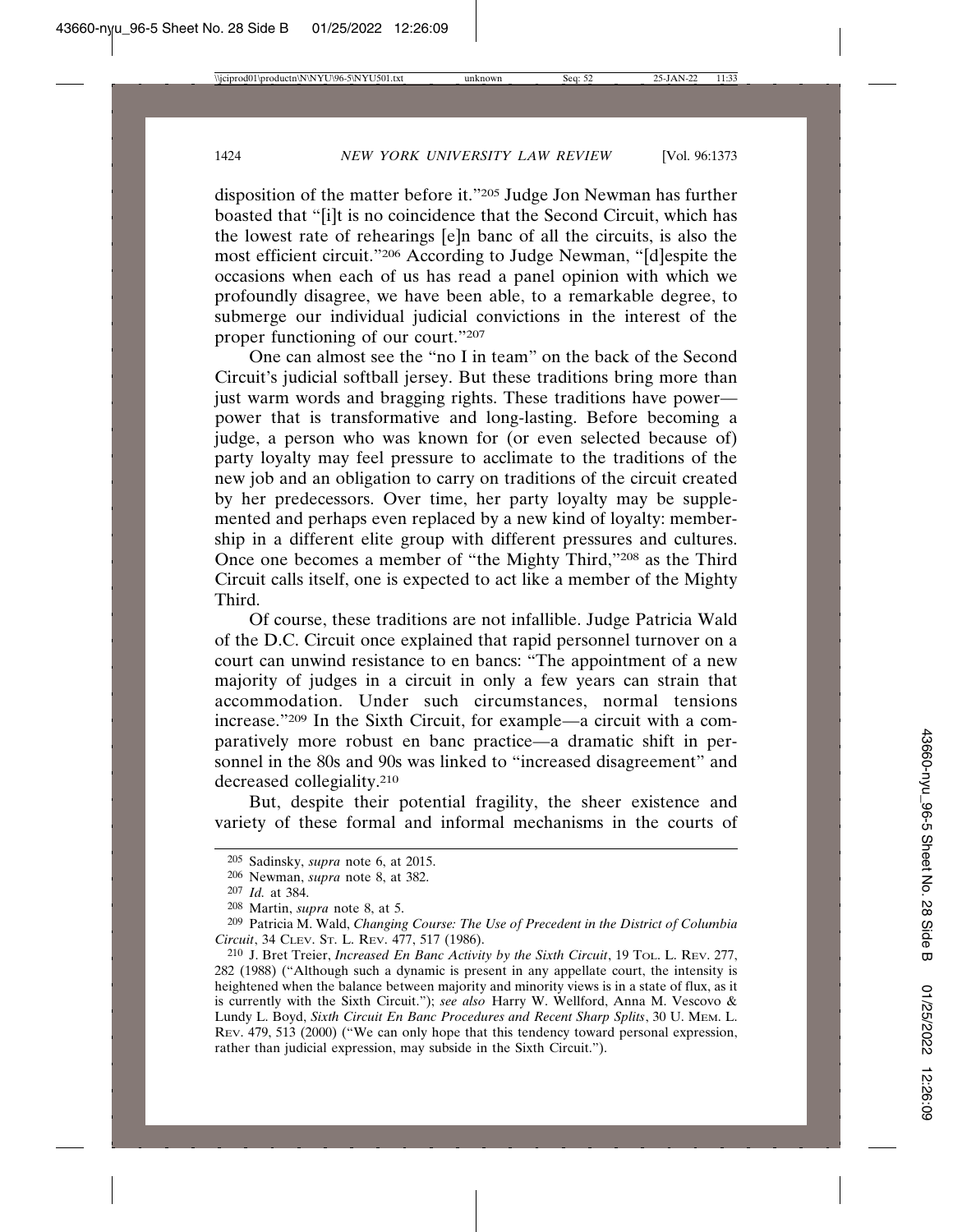appeals to avoid en banc review provides insight into our thwarted hypothesis. Presumably en banc has been treated uniquely for decades by courts of appeals judges—precisely because those judges are committed to avoiding conflict. As such, en banc review seems to have developed a quasi and at least partial immunity from partisan behavior.

## *C. Norms of Judicial Independence*

Finally, perhaps the best explanation for resistance to en banc partisan decision-making is the historic strength of judicial independence norms.

Federal court of appeals judges have multiple goals. As scholars have demonstrated, ideology is certainly an important goal, but there are others too.211 In particular, we believe federal court of appeals judges care a great deal about the esteem in which they are held, especially in the professional and social networks that they inhabit.212 Accepting a federal judgeship typically means giving up future income and agreeing to significant constraints on one's personal activities; those who find this tradeoff desirable are likely to care a great deal about their reputation in the communities they value.213 And that esteem is inextricably linked with norms of judicial independence. Judicial independence at the very least means that judges are not under the thumb of any political party or actor.

Consider, for example, the now notorious exchange between Chief Justice Roberts and President Trump regarding the President calling a federal district judge who ruled against him an "Obama judge."214 In the Chief Justice's view, "[w]e do not have Obama judges or Trump judges, Bush judges or Clinton judges. What we have is an extraordinary group of dedicated judges doing their level best to do equal right to those appearing before them. That independent judiciary is something we should all be thankful for."215 For the Chief Justice to take on the President of the United States publicly like that was nothing short of remarkable. Motivating him was the need to defend an "independent judiciary"—a commitment that has been

- 214 *See* Liptak, *supra* note 4.
- 215 *Id.* (quoting Chief Justice Roberts).

<sup>211</sup> *See* Neal Devins & Will Federspiel, *The Supreme Court, Social Psychology, and Group Formation*, *in* THE PSYCHOLOGY OF JUDICIAL DECISION MAKING, *supra* note 2, at 85, 90.

<sup>212</sup> *See* RICHARD A. POSNER, HOW JUDGES THINK 36 (2008) (listing numerous goals of judges, including "power, prestige, reputation, self-respect").

<sup>213</sup> BAUM, *supra* note 111, at 32–33.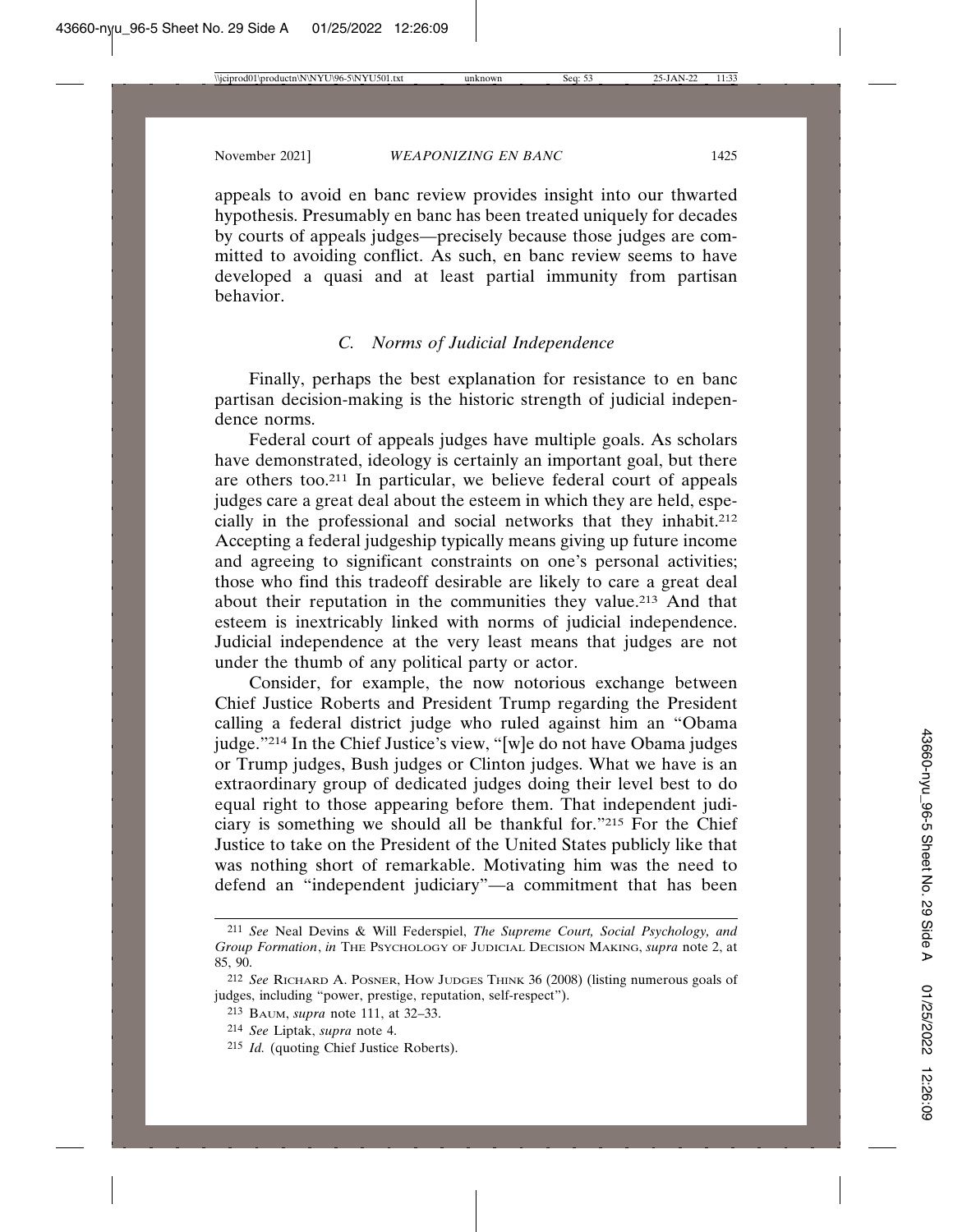embraced by several Supreme Court Justices and federal court of appeals judges, including President Trump's appointees.216

This well-entrenched and widely-shared embrace of an independent judiciary is fundamental on several levels, all of which speak to the costs of weaponizing en banc review in order to advance partisan, ideological goals. First, as is often said, the judiciary's power is tied to its legitimacy and, as such, federal judges "must take care to speak and act in ways that allow people to accept [their] decisions . . . as grounded truly in principle, not as compromises with social and political pressures . . . ."217

As has been recognized by judicial leaders since the time of Chief Justice John Marshall, if courts are merely pawns of politicians, then courts lose their power and authority.218 Chief Justice John Roberts spoke out to defend judicial independence because it is the central nervous system of the federal courts. He, and every other federal judge, regardless of the President who appointed her, is keenly aware of this fact. It is this same impulse, we think, that counters the draw of "my team-your team" thinking in en banc decision-making.

Closely related to judicial independence norms is a commitment to the rule of law: "[T]here is perhaps no other norm that has a stronger prima facie claim on judges than the norm that the decision making of judges should be governed by a consideration of the relevant legal factors."219 This commitment to the rule of law is "woven tightly into the fabric of legal education and the legal profession."220 Law-oriented decision-making cuts against ideological decision-

217 Planned Parenthood of Se. Pa. v. Casey, 505 U.S. 833, 865 (1992).

<sup>216</sup> *See* Devins & Baum, *Split Definitive*, *supra* note 77, at 306 (describing how the Justices' "embrace of the norm of judicial independence" allows them to adopt ideological positions contrary to those of their partisan constituencies); *see also* Bravin, *supra* note 1 (discussing frustration among federal judges, including now-Justice Amy Coney Barrett, about the popular perception that they are "extensions of the presidents who appointed them"); Richard L. Hasen, *More and More Republican Officials Are Standing Up to Trump and His Effort to Overturn the Election*, SLATE (Dec. 1, 2020, 2:58 PM), https://slate.com/ news-and-politics/2020/12/republican-officials-who-have-gone-against-trump-barr-duceykemp.html (recounting the refusal of federal and state judges of all ideological inclinations to maintain President Trump's meritless election-related lawsuits).

<sup>218</sup> *See* FALLON, *supra* note 3, at 45 (arguing that a judicial decision rendered on the basis of "whim, caprice, or personal like or dislike for the parties" would lack legal and moral legitimacy); Grove, *Legitimacy Dilemma*, *supra* note 3, at 2245–46 (describing the ways in which the Supreme Court's legitimacy turns on "the behavior of political actors" and the ways in which that behavior can, in turn, "undermine the Court's reputation").

<sup>219</sup> Martinek, *supra* note 2, at 77.

<sup>220</sup> *Id.*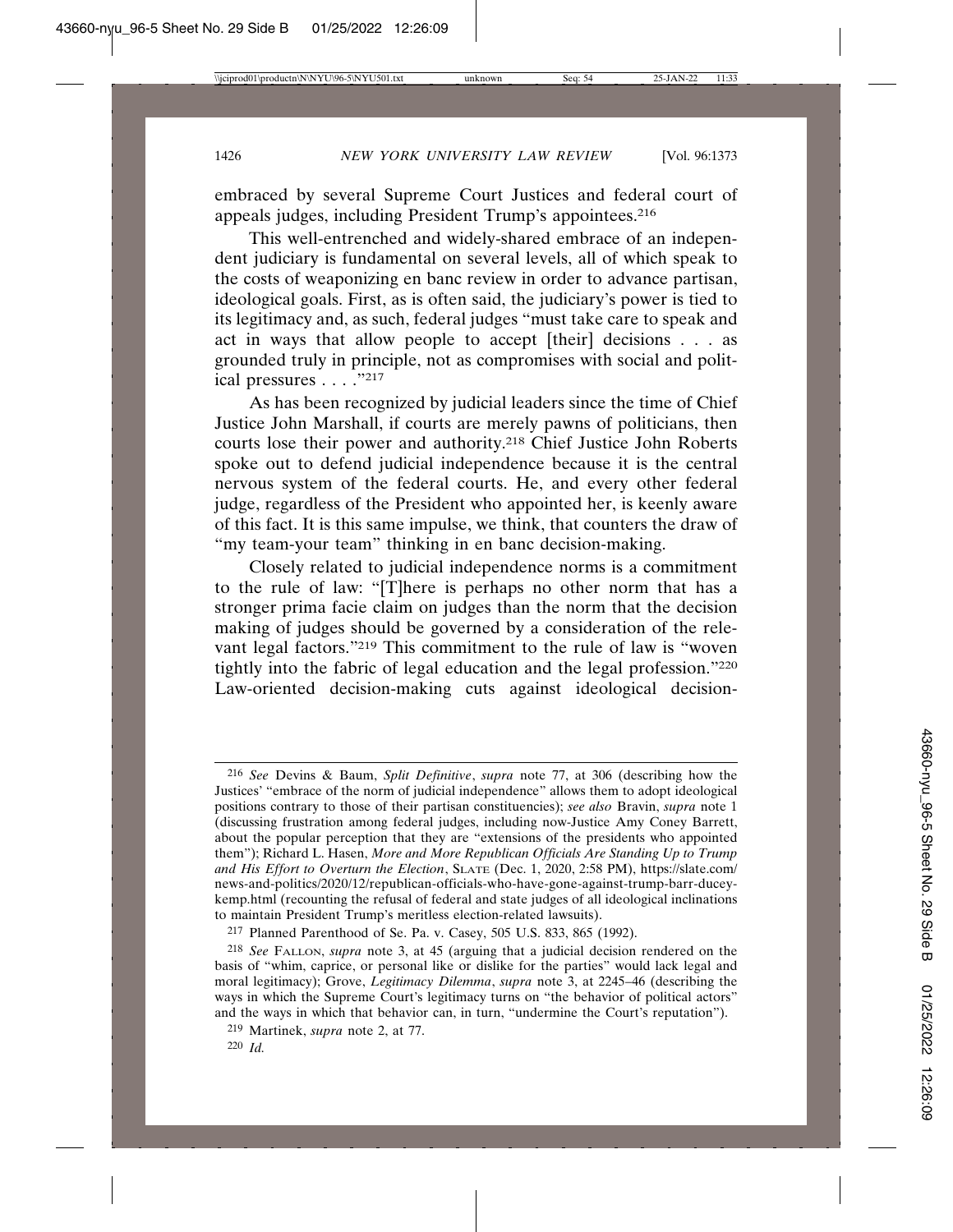making, including the formation of competing partisan ideological blocs.221

Indeed, this norm is embedded in legal education and practice. For example, a 2016 study comparing the general public to lawyers and judges showed that legal training and experience furthers "impartial legal decisionmaking" by fixing a judge's attention on "decisionrelevant features of a case."222 By demonstrating that legal training and experience inform professional judgment, this study underscores the centrality of rule-of-law norms both to judges and to their social and professional networks.223 Perhaps more telling, the refusal of Republican-appointed judges—some appointed by President Trump to back the President's unproven claims of a stolen election was a testament to the power of these norms.224

The flip side of this coin is the cost of the partisan weaponizing of en banc review. When the dominant political party uses en banc review to overturn a minority panel decision, the en banc decision reinforces the popular belief, embraced by three-quarters of Americans, that judges base decisions on their political views to a great or moderate extent.225 This behavior cuts against the strong pull of rule-of-law and judicial independence norms. Put another way, it reinforces President Trump's view of judging at the expense of Chief Justice Roberts's view. And that internal self-image warfare may be the best explanation of what put the brakes on en banc partisan warfare . . . at least historically.

<sup>221</sup> In other words, like everyone else, federal court of appeals judges try to "project images of themselves that are consistent with the norms in a particular social setting and with the roles they occupy." MARK R. LEARY, SELF-PRESENTATION: IMPRESSION MANAGEMENT AND INTERPERSONAL BEHAVIOR 67 (1996).

<sup>222</sup> Dan M. Kahan, David Hoffman, Danieli Evans, Neal Devins, Eugene Lucci & Katherine Cheng, *"Ideology" or "Situation Sense"? An Experimental Investigation of Motivated Reasoning and Professional Judgment*, 164 U. PA. L. REV. 349, 354–55 (2016).

<sup>223</sup> *See* LEARY, *supra* note 221, at 67.

<sup>224</sup> *See* Hasen, *supra* note 216 (describing the refusal of judges of both parties to lend credence to President Trump's meritless election-related lawsuits); John O. McGinnis, Constitutional Fidelity, CITY J. (Dec. 9, 2020), https://www.city-journal.org/in-electionlawsuits-trump-judges-follow-the-law (arguing that Trump-appointed judges "have turned out to be singularly uncooperative conspirators" in Trump's efforts to put "democracy at risk").

<sup>225</sup> KATHLEEN HALL JAMIESON, ANNENBERG PUB. POL'Y CTR., PUBLIC UNDERSTANDING OF AND SUPPORT FOR THE COURTS (2007), https://cdn.annenbergpublicpolicycenter.org/ Downloads/20071017\_JudicialSurvey/Judicial\_Findings\_10-17-2007.pdf.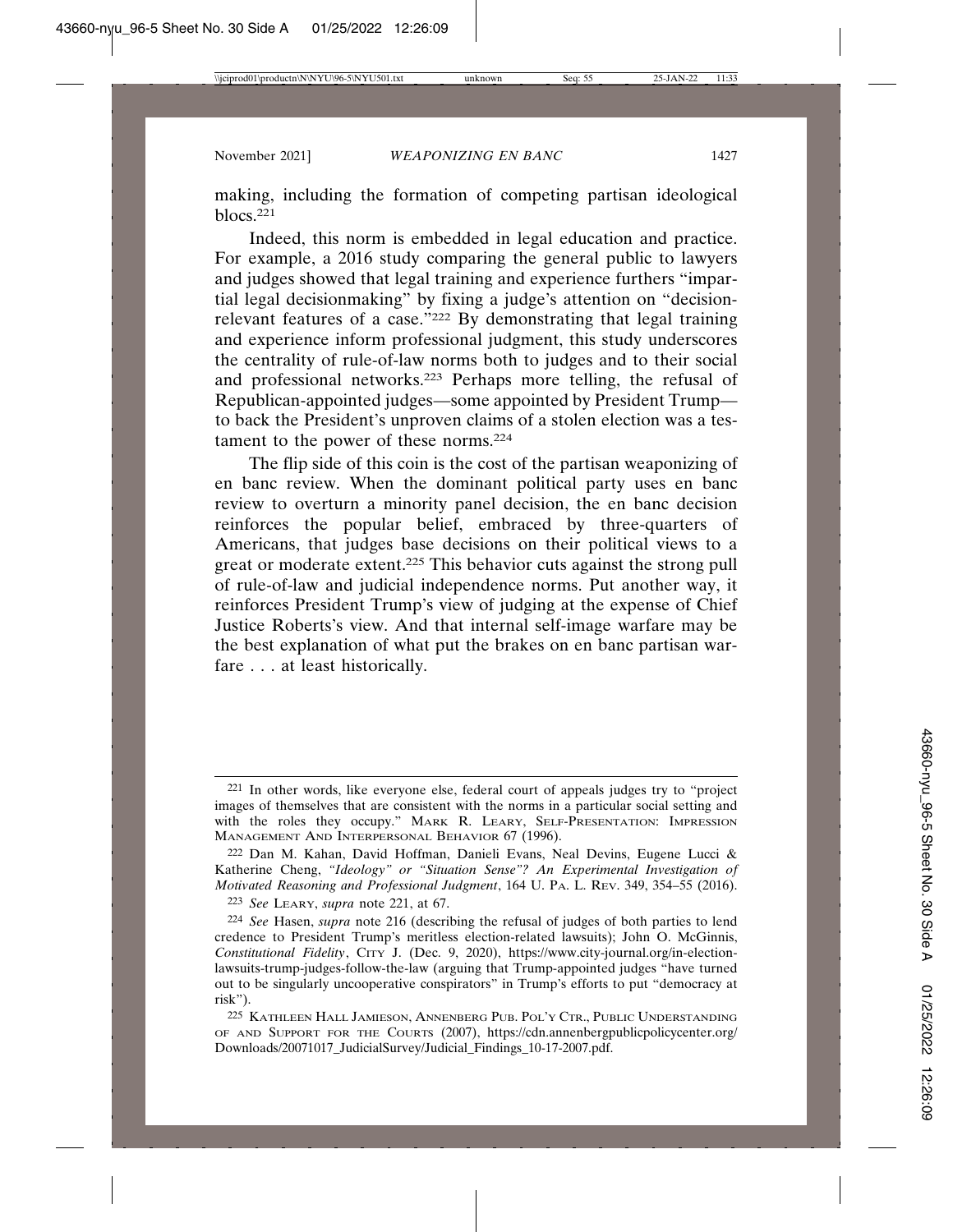## EXPLAINING THE RECENT UPTICK IN PARTISAN EN BANCS

There is one last mystery on our plate. Not only did our data surprise us by showing a lack of partisan behavior in en banc decisionmaking over time, but that immunity to partisanship appears to stop or at least significantly erode in 2018. What explains the dramatic increase in partisan splits and partisan reversals from 2018 to 2020?

We see two possibilities. Either we are now at an inflection point where circuit judges see themselves as Democrats or Republicans and partisan warfare en banc will become the norm. Or, the 2018 to 2020 data is an anomaly associated with President Trump, and anti-partisan rule-of-law forces will once again come to dominate en banc decisionmaking. Both scenarios are possible, and each would have different implications for en banc review going forward.

On the one hand, there certainly are warning signs that en banc review has been weaponized and that this change is here to stay. As we discussed in Part II, the partisan divide has widened, judicial confirmation politics is increasingly nasty and increasingly salient, and the social and professional networks of judges are increasingly balkanized.226

On the other hand, rather than represent a precursor of what lies ahead, the Trump presidency may stand alone. In the view of many, President Trump challenged "the basic norms and institutions of democracy"227 and thereby "test[ed] the institution of the presidency unlike any of his [forty-three] predecessors."228 Correspondingly, more than any administration before it, the Trump administration and its opponents turned to the federal courts to advance their agenda.229 Federal judges are necessarily in the middle of bitterly partisan disputes involving presidential initiatives and the personal dealings of the President. In administrations after President Trump's, federal judges may not be called into service in such overtly partisan disputes. Indeed, then-candidate Joe Biden repeatedly spoke of "[t]he country

<sup>226</sup> *See supra* Part II.

<sup>227</sup> Michael J. Klarman, *Foreword: The Degradation of American Democracy—And the Court*, 134 HARV. L. REV. 1, 7 (2020).

<sup>228</sup> Jack Goldsmith, *Will Donald Trump Destroy the Presidency?*, ATLANTIC (Sept. 12, 2017), https://www.theatlantic.com/magazine/archive/2017/10/will-donald-trump-destroythe-presidency/537921.

<sup>229</sup> *See infra* notes 257–63 and accompanying text; *see also* Reid Wilson, *States Sue Trump Administration at Record Pace*, HILL (Feb. 12, 2020, 6:00 AM), https://thehill.com/ homenews/state-watch/482620-states-sue-trump-administration-at-record-pace (detailing state lawsuits against President Trump and his administration).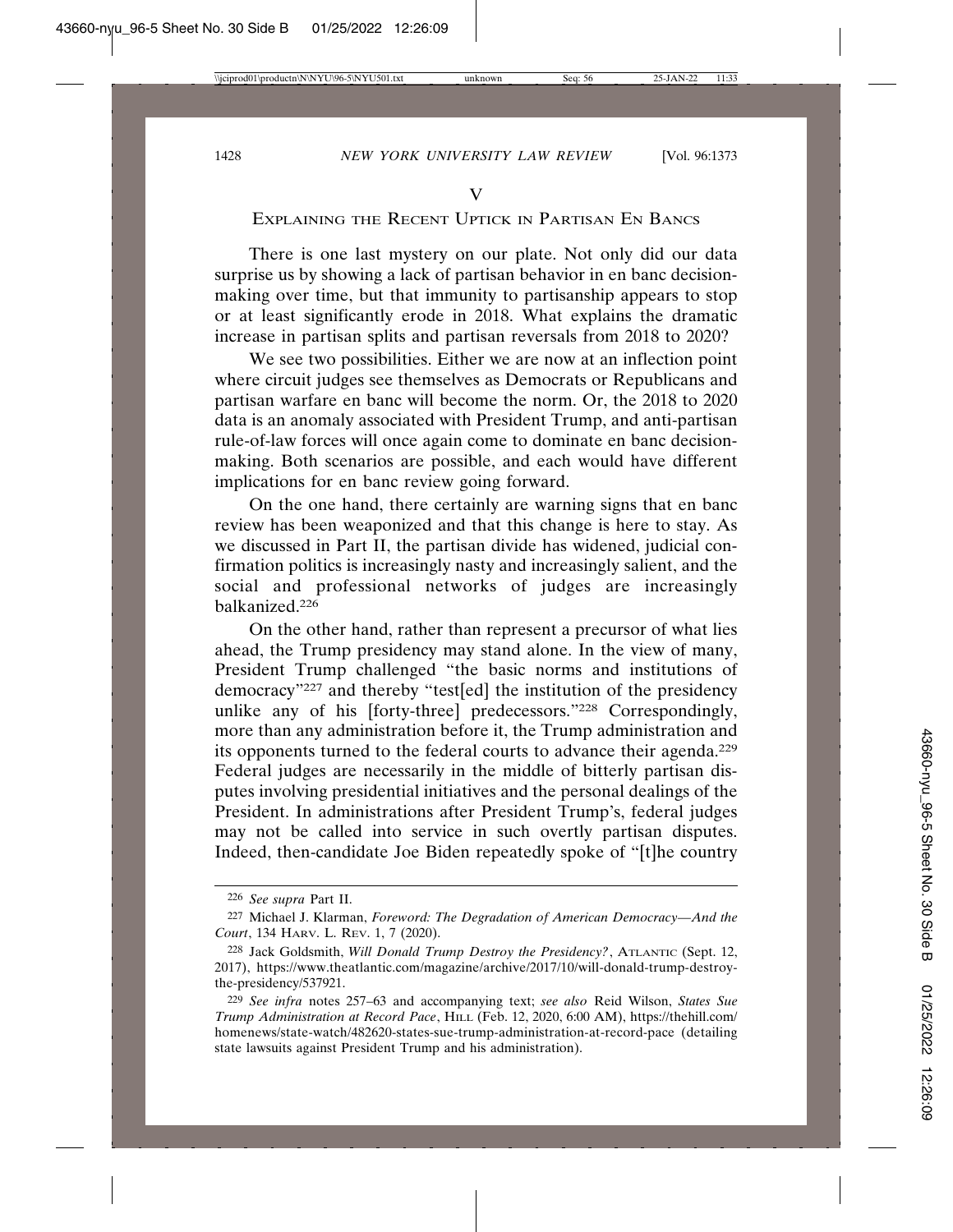[being] sick of the division," "sick of the fighting," and promised a return to normalcy.230

Let us first consider the possibility that the Trump era is a harbinger of things to come. To start, President Trump tapped into entrenched polarization. His election was "a symptom of polarization rather than a cause of it."231 Understanding "the intense hatred among legions of Republican voters of liberal elites and of the socalled meritocracy," Trump was "willing to go where no other presidential candidate would venture."232 Specifically, by playing into the identities, biases, and fears of large segments of the American electorate, Trump intensified these trends, but he did not create them.233

For this very reason, political scientists studying the Trump era "are pessimistic about both the short- and long-term prospects for amelioration of hostile partisan division."234 During the COVID-19 pandemic, for example, "[r]ampant partisanship" was the largest obstacle to social distancing, mask wearing, and other practices critical to limiting the spread of the virus.235 Today, polarization is seen as intractable because of the "alignment between other social identities and partisanships."236 More than during any other period, the electorate has been "divided into two separate camps based on voters' preference for key foundational moral principles and the policies that derive from them . . . . "237

Most relevant to our project, President Trump tapped into and accelerated a bitter fight between Democrats and Republicans

232 Thomas B. Edsall, Opinion, *The Audacity of Hate*, N.Y. TIMES (Feb. 19, 2020), https://www.nytimes.com/2020/02/19/opinion/trump-anger-fear.html.

233 *See* ALAN I. ABRAMOWITZ, THE GREAT ALIGNMENT: RACE, PARTY TRANSFORMATION, AND THE RISE OF DONALD TRUMP 170 (2018) ("Perhaps more than any . . . major party candidate in the past sixty years, Donald Trump reinforced some of the deepest social and cultural divisions within the American electorate.").

234 Edsall, *supra* note 232.

235 Joshua Clinton, Jon Cohen, John S. Lapinski & Marc Trussler, *Partisan Pandemic: How Partisanship and Public Health Concerns Affect Individuals' Social Mobility During COVID-19*, 7 SCI. ADVANCES 1, 1 (2021).

236 Thomas B. Edsall, Opinion, *How Could Human Nature Have Become This Politicized?*, N.Y. TIMES (July 8, 2020), https://www.nytimes.com/2020/07/08/opinion/ trump-politics-psychology.html (quoting political scientists Sean Westwood and Erik Peterson).

237 *Id.*

<sup>230</sup> Ezra Klein, *Joe Biden's Promise: A Return to Normalcy*, VOX (May 20, 2019, 8:00 AM), https://www.vox.com/policy-and-politics/2019/5/20/18631452/joe-biden-2020 presidential-announcement-speech.

<sup>231</sup> Ashton Yount, *Donald Trump's Election Did Not Increase Political Polarization*, ANNENBERG SCH. FOR COMMC'N (Oct. 11, 2019), https://www.asc.upenn.edu/news-events/ news/trump-did-not-increase-polarization (quoting Professor Yphtach Lelkes).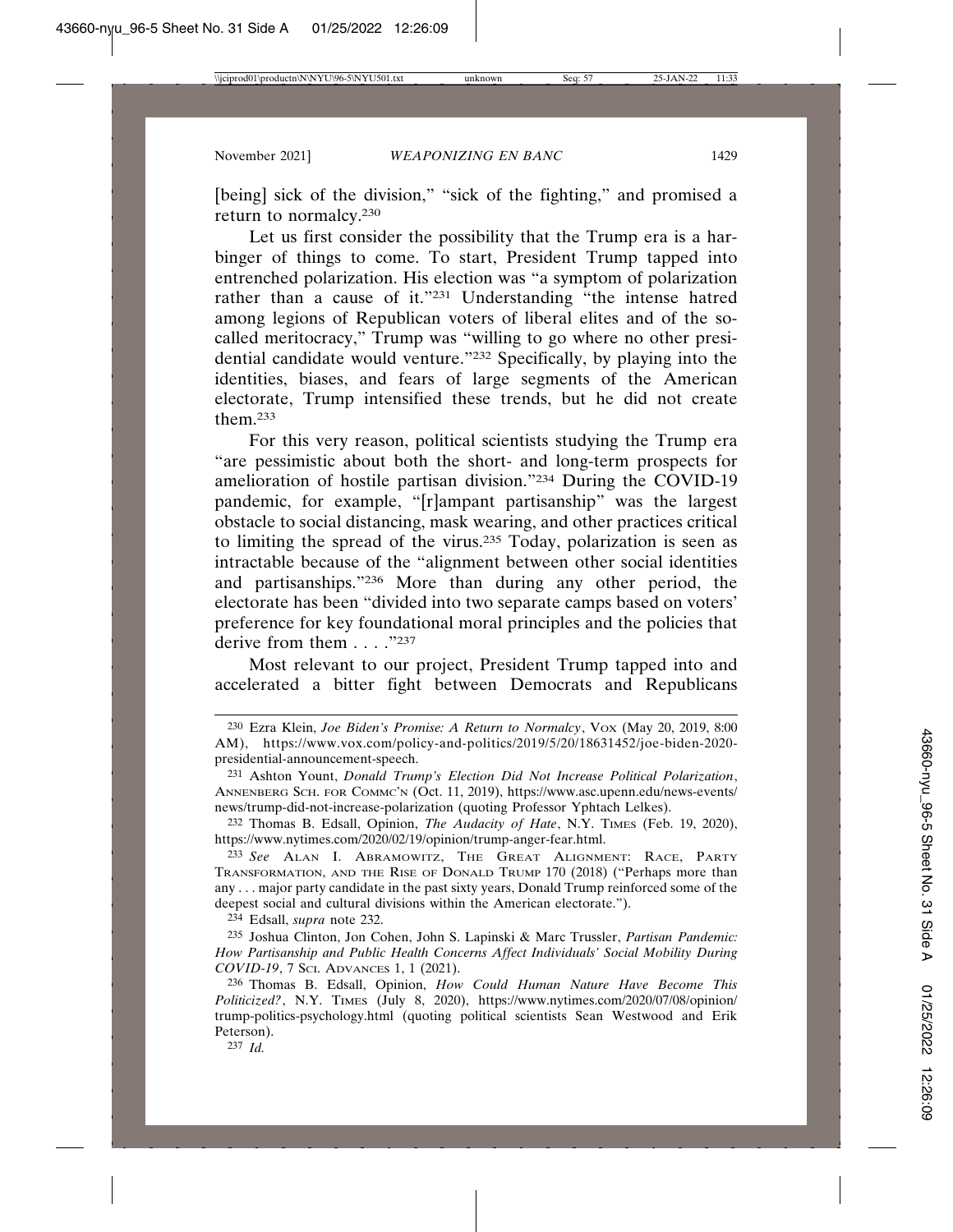regarding judges.238 Unlike earlier presidential races, in which judicial nominations were not particularly important to candidates or voters,239 judicial vacancies, particularly the power to appoint a Supreme Court Justice, were a key issue in the 2016 election.<sup>240</sup> Thencandidate Trump boosted his electoral prospects by partnering with the Federalist Society to release a list of potential Supreme Court candidates.241

By capitalizing on longstanding trends regarding polarization and judicial selection, President Trump's election further elevated the salience of judicial appointments. In so doing, the link between party and ideology became clearer. If the President's party controls the Senate, nominations will receive swift action and ultimate confirmation; if the President's party is in the minority, nominations will languish.<sup>242</sup> This type of winner-take-all politics may well outlast the Trump administration.

Indeed, further buttressing this prediction is the fact that the courts once again played a figural role in the 2020 election. President Trump initially sought to rally his base with an updated list of possible Supreme Court nominees;<sup>243</sup> he likewise sought an electoral advantage by nominating Amy Coney Barrett to the Supreme Court mere weeks before Election Day.244 Then-candidate Joe Biden followed

240 *See* PEW RSCH. CTR., TOP VOTING ISSUES IN 2016 ELECTIONS 4 (2016), https:// www.pewresearch.org/politics/2016/07/07/4-top-voting-issues-in-2016-election (reporting that sixty-five percent of voters deemed Supreme Court appointments a "very important factor" in their voting decision in the 2016 presidential election).

241 Alan Rappeport & Charlie Savage, *Donald Trump Releases List of Possible Supreme Court Picks*, N.Y. TIMES (May 18, 2016), https://www.nytimes.com/2016/05/19/us/politics/ donald-trump-supreme-court-nominees.html; David Montgomery, *Conquerors of the Courts*, WASH. POST MAG. (Jan. 2, 2019), https://www.washingtonpost.com/news/magazine/ wp/2019/01/02/feature/conquerors-of-the-courts.

242 *See supra* notes 130–38 and accompanying text.

243 Eric Bradner, *In Repeat of 2016 Strategy, Trump Pledges New List of Justices After Two Stinging Supreme Court Losses*, CNN (June 18, 2020, 6:28 PM), https://www.cnn.com/ 2020/06/18/politics/2020-election-trump-list-supreme-court/index.html.

244 *See* Nancy Cook & Gabby Orr, *Trump Taps Barrett, Launching Brawl Over Supreme Court's Future*, POLITICO (Sept. 26, 2020, 7:00 AM), https://www.politico.com/news/2020/

<sup>238</sup> *See supra* notes 133–43 and accompanying text.

<sup>239</sup> Consider, for example, the 2004 presidential election. One week before the election, then U.S. Supreme Court Chief Justice William Rehnquist announced that he underwent a tracheotomy for thyroid cancer. David G. Savage, *Chief Justice Has Thyroid Cancer*, L.A. TIMES (Oct. 26, 2004), https://www.latimes.com/archives/la-xpm-2004-oct-26-narehnquist26-story.html. Neither John Kerry or George W. Bush, the major party candidates in the 2004 presidential election, used that announcement to focus attention on the Supreme Court. For voters, too, the Supreme Court was a low priority—only one percent ranked the Supreme Court as the most important issue. Press Release, Pew Rsch. Ctr., Moral Values: How Important? Voters Liked Campaign 2004, But Too Much 'Mud-Slinging' 15 (Nov. 11, 2004), https://www.pewtrusts.org/-/media/legacy/uploadedfiles/ wwwpewtrustsorg/reports/public\_opinion\_and\_polls/prcnov04postelectpdf.pdf.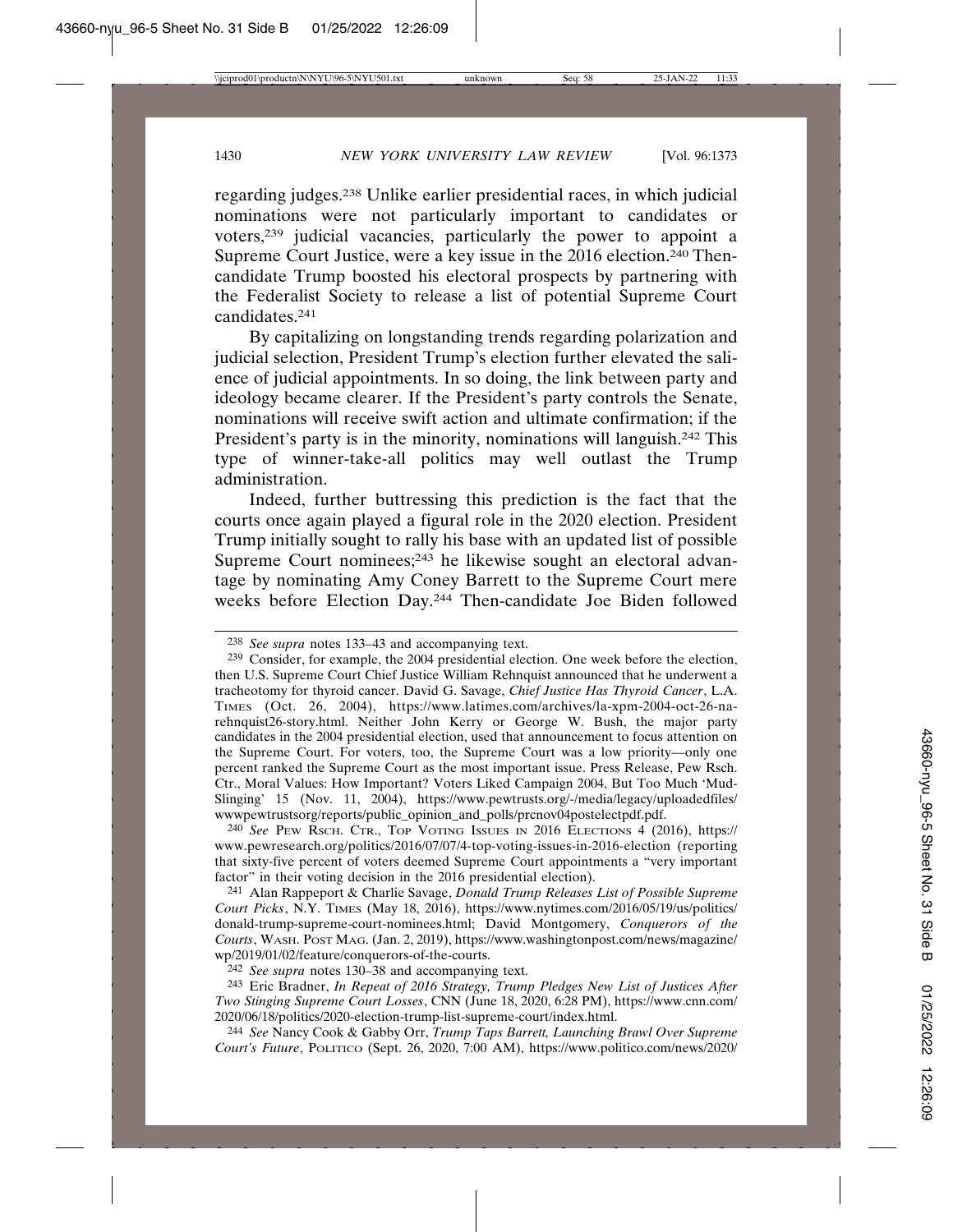suit, initially promising to release a list of potential Supreme Court nominees, and then promising that his first pick would be a Black woman.245 More tellingly, proposals to add Justices to the Supreme Court were suddenly in vogue after the September 2020 death of Ruth Bader Ginsburg and subsequent Barrett nomination.246

Judicial nominees, at least on the Supreme Court, are now explicitly told they are expected to advance the causes of the party that backed them.247 That may have been true before President Trump, but it is now conventional wisdom.248 The 2020 Democratic Party platform specifically called for "structural" changes to the federal courts, including adding seats to the federal courts of appeals.249 The

246 Astead W. Herndon & Maggie Astor, *Ruth Bader Ginsburg's Death Revives Talk of Court Packing*, N.Y. TIMES (Sept. 19, 2020), https://www.nytimes.com/2020/09/19/us/ politics/what-is-court-packing.html.

247 The most recent example of this development was President Trump's public statements, shortly before the 2020 election, that he wanted then-Judge Amy Coney Barrett to join the Supreme Court as soon as possible in order for her to hear any disputes that arose out of the election. Lawrence Hurley & Jeff Mason, *Trump Celebrates at White House as Supreme Court Nominee Confirmed*, REUTERS (Oct. 26, 2020, 6:09 AM), https:// www.reuters.com/article/us-usa-court-barrett/trump-celebrates-at-white-house-assupreme-court-nominee-confirmed-idUSKBN27B143.

<sup>248</sup> For an examination of how public and elected government perspectives of resultsoriented decision-making have created a legitimacy dilemma for the Supreme Court, see FALLON, *supra* note 3, at 39–41 (naming *Bush v. Gore*, 531 U.S. 98 (2000), and *Roe v. Wade*, 410 U.S. 113 (1973), as examples of decisions that many have criticized as illegitimately political); Grove, *Legitimacy Dilemma*, *supra* note 3, at 2245 (discussing pressure on the Justices "to sacrifice the legal legitimacy of their judicial decisions in order to preserve the sociological legitimacy of the Court as a whole").

249 Carl Hulse, *Countering G.O.P. on Courts, Democrats Will Call for 'Structural' Change*, N.Y. TIMES (July 31, 2020), https://www.nytimes.com/2020/07/31/us/democratsjudiciary-reform.html; *see also* Leah Litman, Opinion, *How to Fix the Supreme Court: Expand the Lower Courts*, N.Y. TIMES (Oct. 27, 2020), https://www.nytimes.com/ interactive/2020/10/27/opinion/supreme-court-reform.html (arguing that Congress should exercise its power to expand the lower federal courts for the "health and well-being of our constitutional democracy"). Following the election of Joe Biden, these calls continued. *See* Madison Alder, *Liberals Push Congress for 'Robust' Lower Court Expansion*, BLOOMBERG (Dec. 7, 2020, 4:51 AM), https://news.bloomberglaw.com/us-law-week/ liberals-push-congress-for-robust-lower-court-expansion?context=search&index=1. Other proposals include Democratic circuit judges taking senior status so that they can still hear cases while paving the way for the Biden administration to appoint younger successors. Zoe Tillman, *Trump Transformed the Federal Courts. Here's What Biden Could Do.*, BUZZFEED NEWS (Dec. 17, 2020, 4:26 PM), https://www.buzzfeednews.com/article/ zoetillman/trump-judges-appoint-biden-courts; *see also* Marin K. Levy, *The Promise of Senior Judges*, 115 NW. U. L. REV. 1227, 1233 (2021) (advocating for active judges to take

<sup>09/26/</sup>trump-scotus-coney-barrett-easy-choice-422019 (describing the potential boost in support for Trump among evangelicals and Catholics, as well as the diversion from "more negative headlines about issues potentially damaging to Trump," as a result of Barrett's nomination).

<sup>245</sup> Quint Forgey, *Biden Says He'll Release List of Black Women as Potential SCOTUS Nominees*, POLITICO (June 30, 2020, 3:10 PM), https://www.politico.com/news/2020/06/30/ biden-black-female-supreme-court-nominees-345622.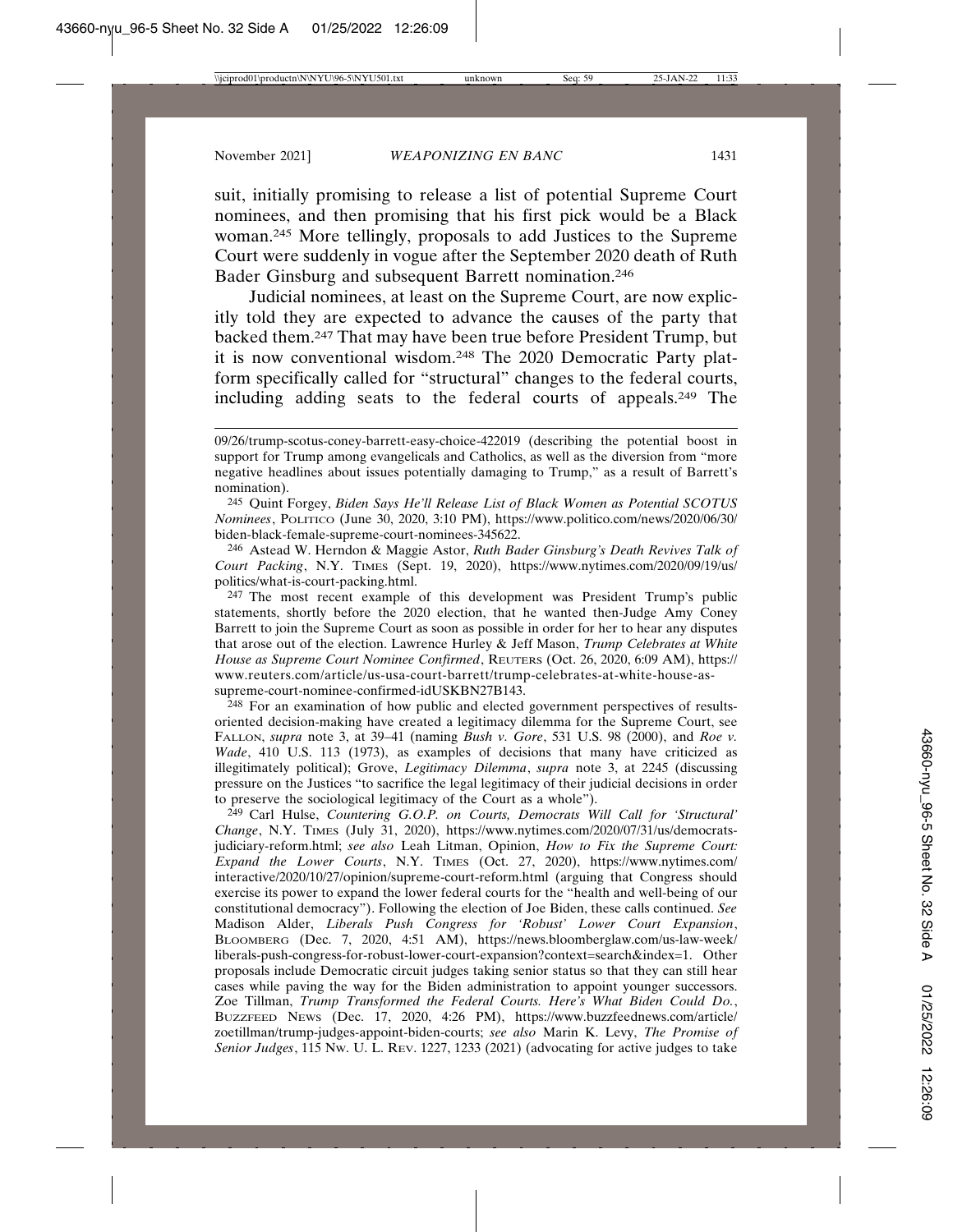Republican Policy Committee (RPC) went so far as to formally embrace partisan en banc overrulings. As stated by the RPC, "[i]ncreasing the number of Republican-appointed circuit judges increases the chances of Republican-appointed judges hearing a given case. Flipping the court's majority also increases the chances of conservative rulings in cases reheard by all the judges of that circuit—socalled en banc rehearings."250 Needless to say, the spike in partisan en banc overrulings suggests that court of appeals judges—both Democrat-appointed and Republican-appointed—increasingly see en banc review as a partisan tool.251 This seems particularly true of circuits in which multiple judges are confirmed at the same time, including the D.C. Circuit and the Ninth Circuit.252 More telling, appointees of President Trump to the federal courts of appeals "were nearly four times as likely to clash with colleagues appointed by Democratic presidents as those appointed by Republicans," around double the rate of judges appointed by other Republican presidents.253

Further suggesting that we are at an inflection point are recent efforts to limit the power of the Federalist Society and the pushback to those efforts by Republican court of appeals judges in general, and Trump appointees in particular.254 As noted in Part II, the Federalist Society now serves as the de facto screener and groomer of Republican judicial nominees. The Society also serves as a critical social and professional network for judges and would-be judges. Future Republican administrations are likely to turn to the Society as well; for their part, Democratic lawmakers and interest groups will seek to limit the power and influence of the Society.255 Democratic

252 *See id*. (discussing Democrat-appointed judges taking control of the D.C. Circuit after multiple appointments in 2013); Dolan, *supra* note 61 (discussing the Republican transformation of the Ninth Circuit through the appointment of ten judges from 2018 to 2020).

253 Ruiz & Gebeloff, *supra* note 134.

254 *See supra* Section II.D.

255 The former head of the American Constitution Society, for example, has taken direct aim at supposed Federalist Society political activism. *See* Fredrickson & Segall, *supra* note

senior status to create new vacancies and expand the court's capacity). For additional discussion of Congress's power to pursue ideological objectives through its control of the lower courts, see John M. De Figueiredo & Emerson H. Tiller, *Congressional Control of the Courts: A Theoretical and Empirical Analysis of Expansion of the Federal Judiciary*, 39 J.L. & ECON. 435 (1996).

<sup>250</sup> *Flipping Circuit Courts*, *supra* note 138.

<sup>251</sup> On the D.C. Circuit, this practice dates back to the Obama years. After flipping the D.C. Circuit, judicial appointees of President Obama backed Obama administration requests for en banc review to vacate Republican-dominated panel decisions. *See* Jeffrey Toobin, *The Obama Brief*, NEW YORKER (Oct. 20, 2014), https://www.newyorker.com/ magazine/2014/10/27/obama-brief.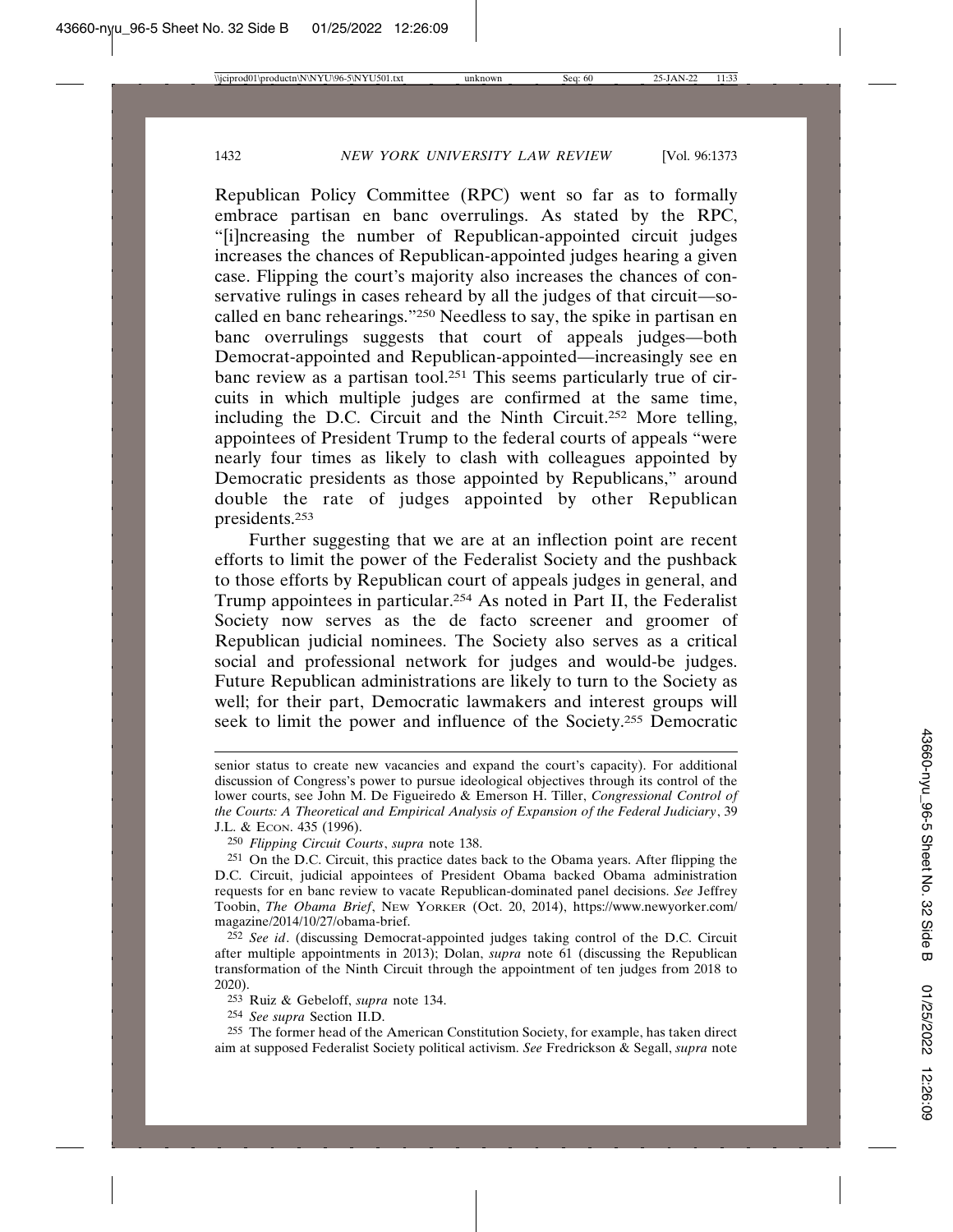interest groups, too, are advocating that—starting immediately with President Biden—Democratic Presidents steal a page from the Republican playbook by giving greater emphasis to ideology in judicial appointments.256 This us-versus-them dynamic will further divide federal court of appeals judges into competing camps of Democrats and Republicans.

If we are indeed at an inflection point, en banc review deserves a critical evaluation. To the extent the en banc process becomes weaponized as a matter of course, it also becomes a threat to an independent judiciary. At the very least, this merits a conversation on reform. Perhaps en banc should be limited to intra-circuit conflicts? Perhaps en bancs should be subject to a super-majority requirement? Perhaps we are comfortable with en bancs being used to discipline judges from the minority party and thus no change is necessary? In any event, if this is the new normal, the costs and value of en bancs should be reassessed.

Of course, the other explanation for the spike in partisan en bancs is also a genuine possibility. There are ways in which the Trump presidency is sui generis, such that the spike in partisan en banc decision-making may prove to be tied more to President Trump himself, and not to broader Democrat-Republican differences. In answering the question of whether collegiality and judicial independence norms will survive the Trump presidency, our focus thus far has been on ways in which President Trump capitalized on longstanding trends in the nation at large and in the Republican Party. But legal disputes may occupy a uniquely preferred position in President Trump's orbit.

President Trump used the courts to advance his administration's goals as well as his personal interests—and his opponents used the courts to combat him. As Peter Baker reported in 2019, "[a]lways litigious in private business, [Trump] has brought his penchant for the legal process to the presidency as he regularly threatens to sue perceived adversaries, unlike most of his predecessors—although it gen-

<sup>141 (</sup>arguing that, contrary to statements on its website, the Federalist Society is "a powerful and partisan organization that plays a large role in selecting federal judges who will then reliably rule for Republican Party and conservative interests"). More significantly, the Democratic Policy Committee issued a fifty-four page report in May 2020 regarding the role of the Federalist Society and dark money in reshaping the federal courts. *See* DEBBIE STABENOW, CHUCK SCHUMER & SHELDON WHITEHOUSE, DEMOCRATIC POL'Y & COMMC'NS COMM., CAPTURED COURTS: THE GOP'S BIG MONEY ASSAULT ON THE CONSTITUTION, OUR INDEPENDENT JUDICIARY, AND THE RULE OF LAW (2020).

<sup>256</sup> Jess Bravin, *Biden Aims to Appoint Liberal Judges After Trump's Conservative Push*, WALL ST. J. (Nov. 28, 2020, 5:30 AM), https://www.wsj.com/articles/biden-aims-to-appointliberal-judges-after-trumps-conservative-push-11606559402.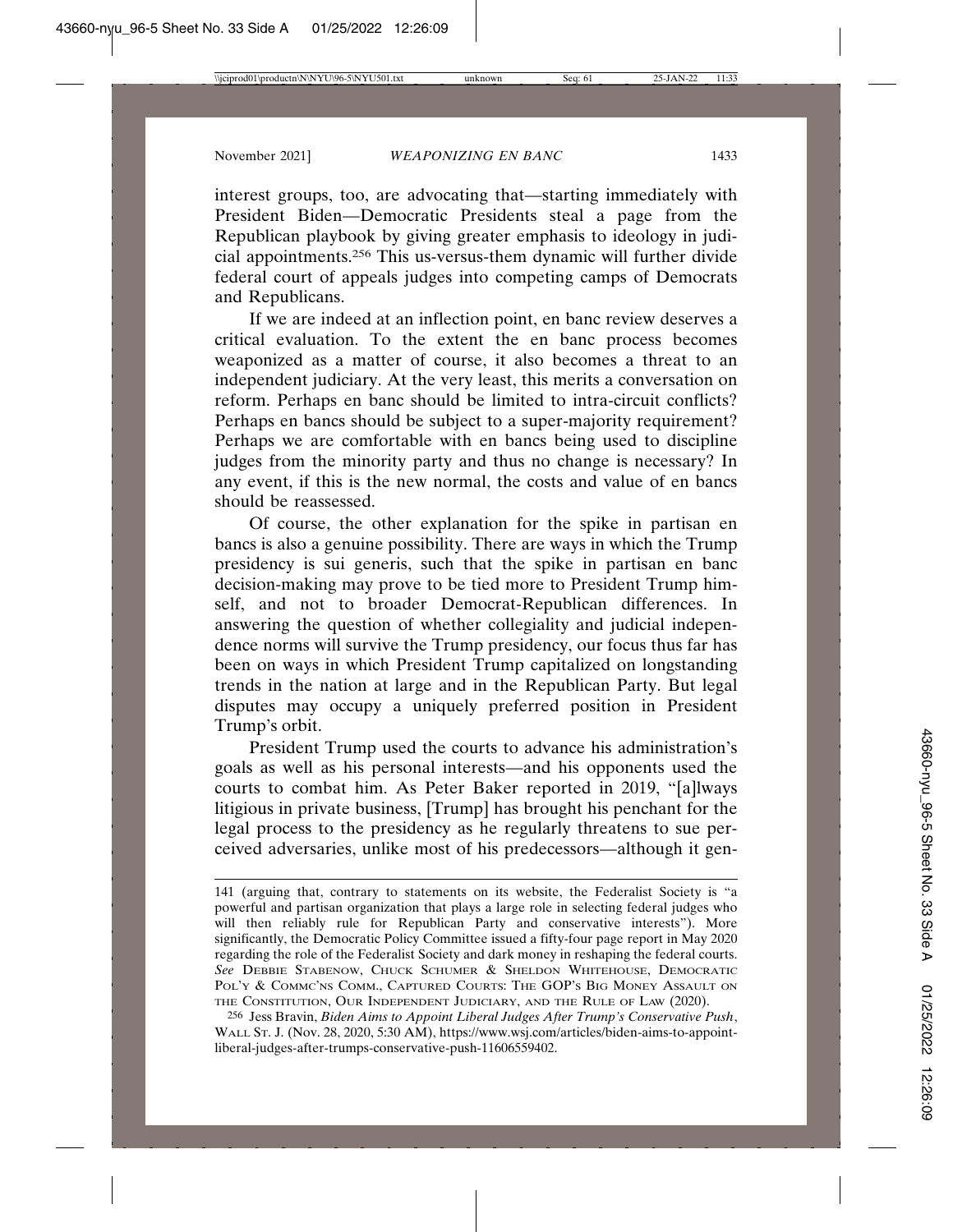erally results in more talk than tort, since he routinely fails to follow through."257 For Shannen Coffin, former counsel to Vice President Dick Cheney, President Trump was more willing than other Presidents to fight the opposition in court.258

And, in his rhetoric, President Trump has often combined talk of positive outcomes for himself with the need for conservative judges who will be faithful to the Constitution.<sup>259</sup> In his failed effort to overturn the 2020 election in several swing states, President Trump filed more than fifty lawsuits and spoke of his hopes that Republicanappointed judges would back his unsubstantiated claims of voter fraud.260

Beyond his own legal filings, President Trump was a magnet for lawsuits and prosecutors.261 For example, by November 2020, states had filed 138 separate lawsuits against the Trump administration (around thirty-five per year).262 By comparison, states filed seventyeight multi-state suits in the eight years of President Obama's administration (around ten per year), and seventy-six multi-state suits during President George W. Bush's eight years in office (also around ten per year).263

This means our recent data may be picking up differences on the docket as opposed to differences on the bench. A comparison of 2018 to 2020 Trump-era en banc decisions with en banc decision-making during the Obama and George W. Bush administrations suggests that the Trump docket is different than earlier administrations. In partic-

261 Baker, *supra* note 257 (quoting Michael Waldman, president of the Brennan Center for Justice at New York University School of Law).

<sup>257</sup> Peter Baker, *Trump Is Fighting So Many Legal Battles, It's Hard to Keep Track*, N.Y. TIMES (Nov. 6, 2019), https://www.nytimes.com/2019/11/06/us/politics/donald-trumplawsuits-investigations.html.

<sup>258</sup> *Id.*

<sup>259</sup> *See id.* (describing President Trump's rhetoric that the liberal judiciary, which had ruled against him in numerous lawsuits, was undertaking an assault on the Constitution).

<sup>260</sup> Pete Williams & Nicole Via y Rada, *Trump's Election Fight Includes Over 50 Lawsuits. It's Not Going Well.*, NBC NEWS (Nov. 23, 2020, 9:06 AM), https:// www.nbcnews.com/politics/2020-election/trump-s-election-fight-includes-over-30-lawsuitsit-s-n1248289; Michelle Lee, *Trump Says He Is Counting on the Supreme Court to Settle Disputes over Mail-in Ballots*, WASH. POST (Sept. 29, 2020, 10:47 PM), https:// www.washingtonpost.com/elections/2020/09/29/presidential-debate-live-updates/#link-P2LX2W45Q5BSLKTRU4BYQ6CRK4 (describing President Trump's quip that he was counting on the Supreme Court, including his not-yet-confirmed nominee Amy Coney Barrett, "to look at the ballots").

<sup>262</sup> Erik Ortiz, *State AG Lawsuits Against Trump Continue to Mount, Far More Than in Recent Years*, YAHOO NEWS (Nov. 16, 2020), https://www.yahoo.com/news/state-ags-suedtrump-admin-103036490.html; *see also* Wilson, *supra* note 229 (describing data indicating that states filed 103 multi-state lawsuits against the Trump administration in its first three years). Ninety-six of these lawsuits were led by Democratic Attorneys General. *Id.*

<sup>263</sup> Wilson, *supra* note 229.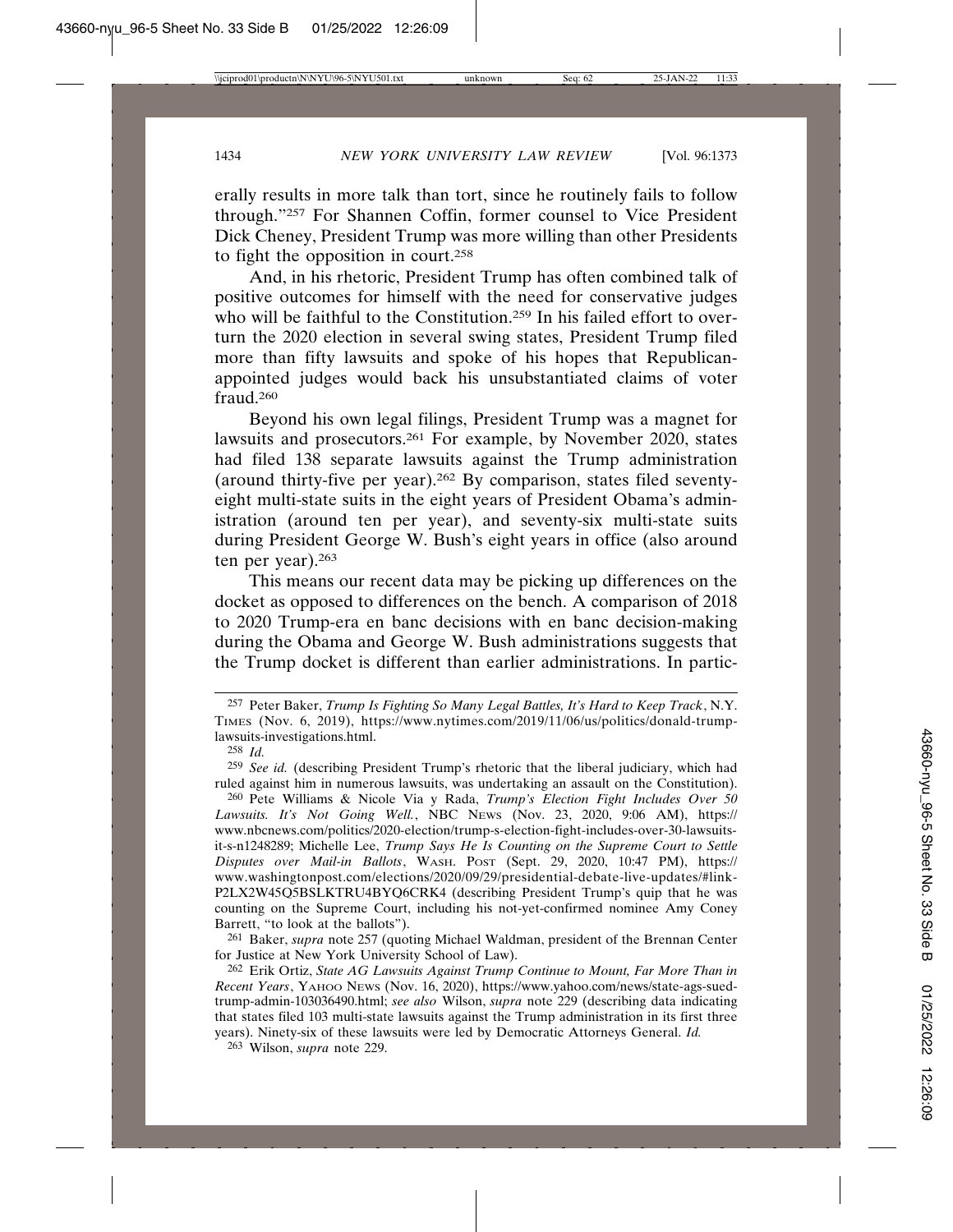ular, the Trump docket had far more cases directly involving the President or his signature policy initiatives.<sup>264</sup>

We identified 120 en banc decisions dating from 2018 to 2020. Among those, nineteen cases (sixteen percent) involve President Trump or his most controversial policies: eleven are immigrationrelated, two involve executive privilege, two involve emoluments, two involve abortion through federal Title X funding, one involves financial deregulation, and one involves a new oil pipeline.265 In another eighteen cases (fifteen percent), courts of appeals used en banc review for ideologically polarized issues;266 in twenty-eight cases (twentythree percent), the federal government was a party.<sup>267</sup>

For the sake of comparison, in 2016 under the Obama administration, there were forty-seven en banc decisions in our database.268 Unlike under President Trump, there were no cases that involved either President Obama directly or major policy initiatives pursued by the Obama administration.269 Eleven (twenty-three percent) involved politically charged issues;270 in another eleven cases (twenty-three percent), the federal government was a party.271 For the George W. Bush administration, we reviewed forty-one en banc decisions in 2008.272 No case involved President Bush directly and only two cases (five percent) involved major policy initiatives associated with the war

265 *See* Memorandum from Brandon Goldstein to Neal Devins and Allison Orr Larsen, En Banc Review Under Presidents George W. Bush, Barack Obama, and Donald Trump (on file with author) [hereinafter Goldstein Memorandum].

266 Five of these cases involve excessive use of force by police and qualified immunity, four involve discrimination in the workplace, two involve new Ohio state abortion laws, one involves an EPA deregulation policy, one involves voting procedures in Arizona, and one involves a First Amendment challenge to a federal campaign finance law. The fifteenth case involves Florida's "pay-to-vote" scheme for newly released felons, and was granted an initial en banc hearing on appeal. *See id.*

267 *See id.* 

268 We chose 2016 because it was the last year of the Obama administration, so President Obama's influence on judicial selections at that time would be at its apex.

269 *See* Goldstein Memorandum, *supra* note 265.

270 Three cases involved the Second Amendment, three involved elections and voting laws, three involved immigration, one involved a state death sentence, and one involved police use of force. *See id.*

271 *See id.*

<sup>264</sup> We compared the en banc docket of the Trump era (2018 to 2020) to the en banc docket of the final year of both the Bush and Obama presidencies. Recognizing that this comparison is not comprehensive, our focus was to see whether the Trump docket was fundamentally and unequivocally different—so much so that partisanship during the Trump-era could be linked to differences between the Trump-era docket and the dockets of earlier presidents. For reasons detailed in the next two paragraphs, we think the differences are indeed that stark.

<sup>272</sup> As with selecting 2016 for President Obama, we chose 2008 for George W. Bush's administration because it was the last year of his presidency, so President Bush's influence on judicial selections at that time would be at its apex.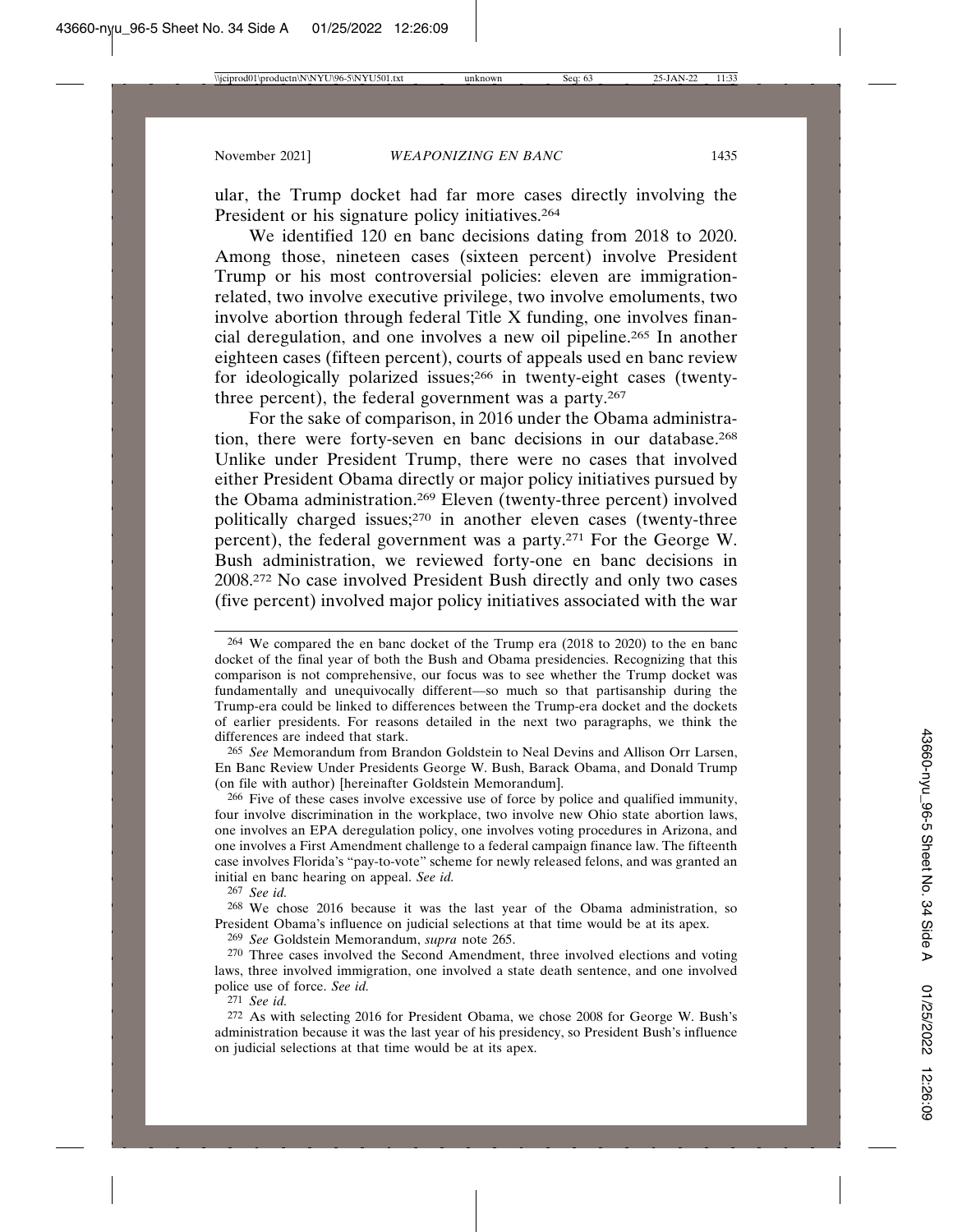on terror.273 Three cases involved politically charged issues (seven percent);274 the federal government was a party in fourteen cases (thirty-four percent).275

To summarize: For both Presidents Bush and Obama, no en banc decision directly involved the President and next to no en banc decisions involved the signature policy initiatives (at least during the final year of their administrations); but for President Trump, the President and his signature policy initiatives were regularly subject to en banc review.276

No doubt, en banc review in the age of President Trump was fundamentally different. Those differences may become the new normal or, instead, may reveal that the Trump era was an outlier. Without a crystal ball, the ultimate fate of rule-of-law norms and the potential weaponizing of en banc review remains to be seen.

One thing we know for sure, though: 2018 to 2020 was a period of time marked by the erosion of well-entrenched norms of judicial independence and collegiality. Whatever the explanation, the current spike in en banc review should at least serve as a warning of the fragility of those norms and the need to nurture and protect non-partisan norms in the future.

#### **CONCLUSION**

Going en banc involves a complex mix of ideology, rule-of-law and collegiality concerns. By taking the long view of en banc decisions across time and circuits, this Article has reached the surprising and important conclusion that rule of law and judicial independence norms have played a significant role in mitigating the partisan weaponizing of en banc review. Data from 1966 to 2017 strongly suggest that forces beyond ideology and party loyalty affect en banc judicial decision-making. In particular, during the very period where party polarization took hold of the judicial nomination and confirmation process, en banc decision-making remained stable. There was no meaningful change in the rates of partisan splits or partisan reversals.

<sup>273</sup> *See* Goldstein Memorandum, *supra* note 265.

<sup>274</sup> The politically charged cases included two cases about abortion and one about elections and voting laws. *See id.* 

<sup>275</sup> *See id.*

<sup>276</sup> State lawsuits against Presidents Trump, Obama, and George W. Bush tell a similar story. President Trump and his most visible policy initiatives were the subject of thirty-four lawsuits per year; Obama and Bush were subject to ten per year. *See supra* notes 257–64. Earlier administrations were subject to even fewer state lawsuits. *See* PAUL NOLETTE, FEDERALISM ON TRIAL: STATE ATTORNEYS GENERAL AND NATIONAL POLICYMAKING IN CONTEMPORARY AMERICA 20–21 (2015) (discussing data on state lawsuits since 1980).